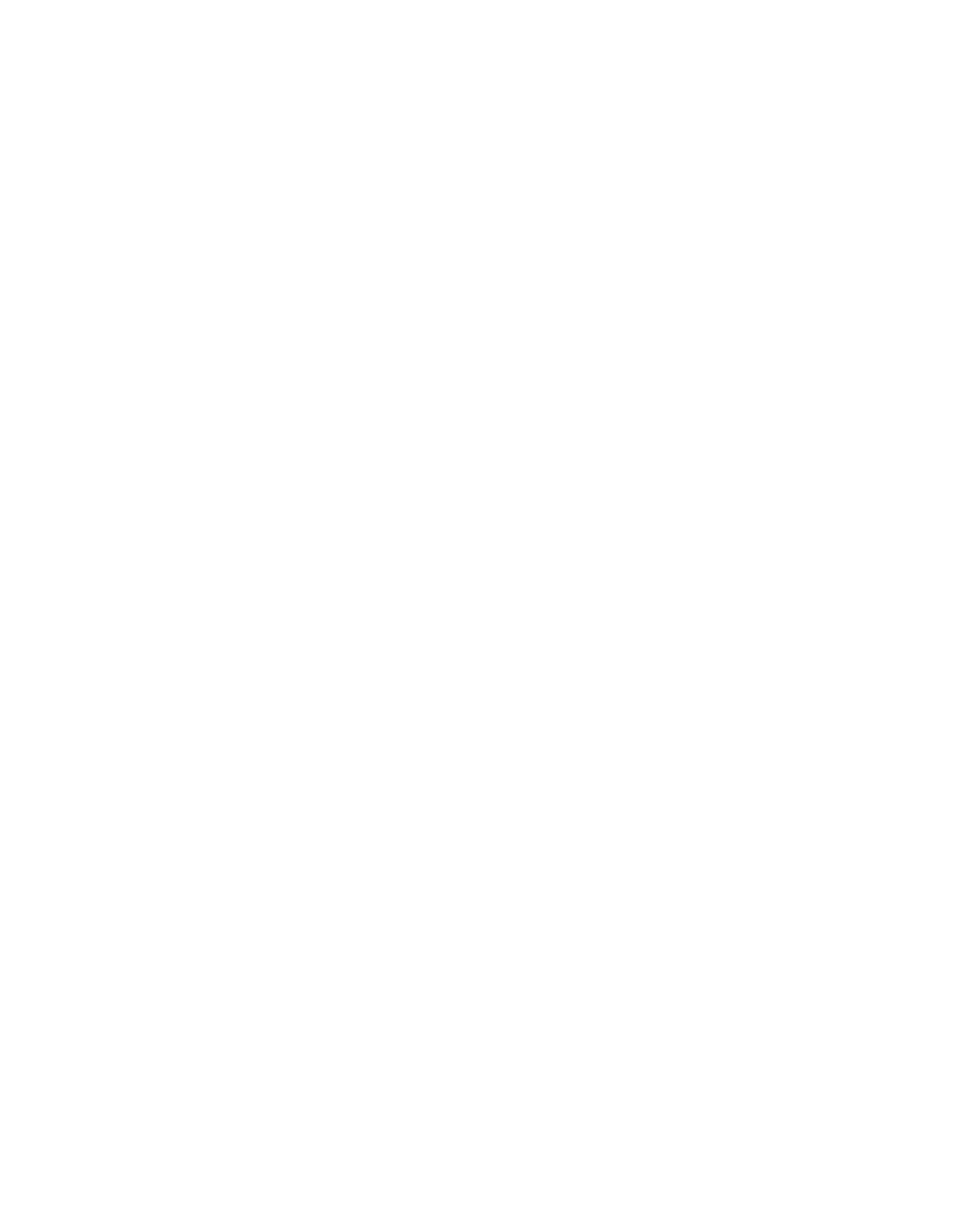# CAPACITY BUILDING FOR PROMOTING AND IMPLEMENTING CO-MANAGEMENT OF PROTECTED AREAS IN BANGLADESH FINAL REPORT

(May 2009)

Mr. Thomas M. Catterson & Dr. M. Khairul Alam Consultants to the USAID/Bangladesh-funded IPAC Program International Resources Group (IRG) May 2009

#### **DISCLAIMER**

The author's views expressed in this publication do not necessarily reflect the views of the United States Agency for International Development or the United States Government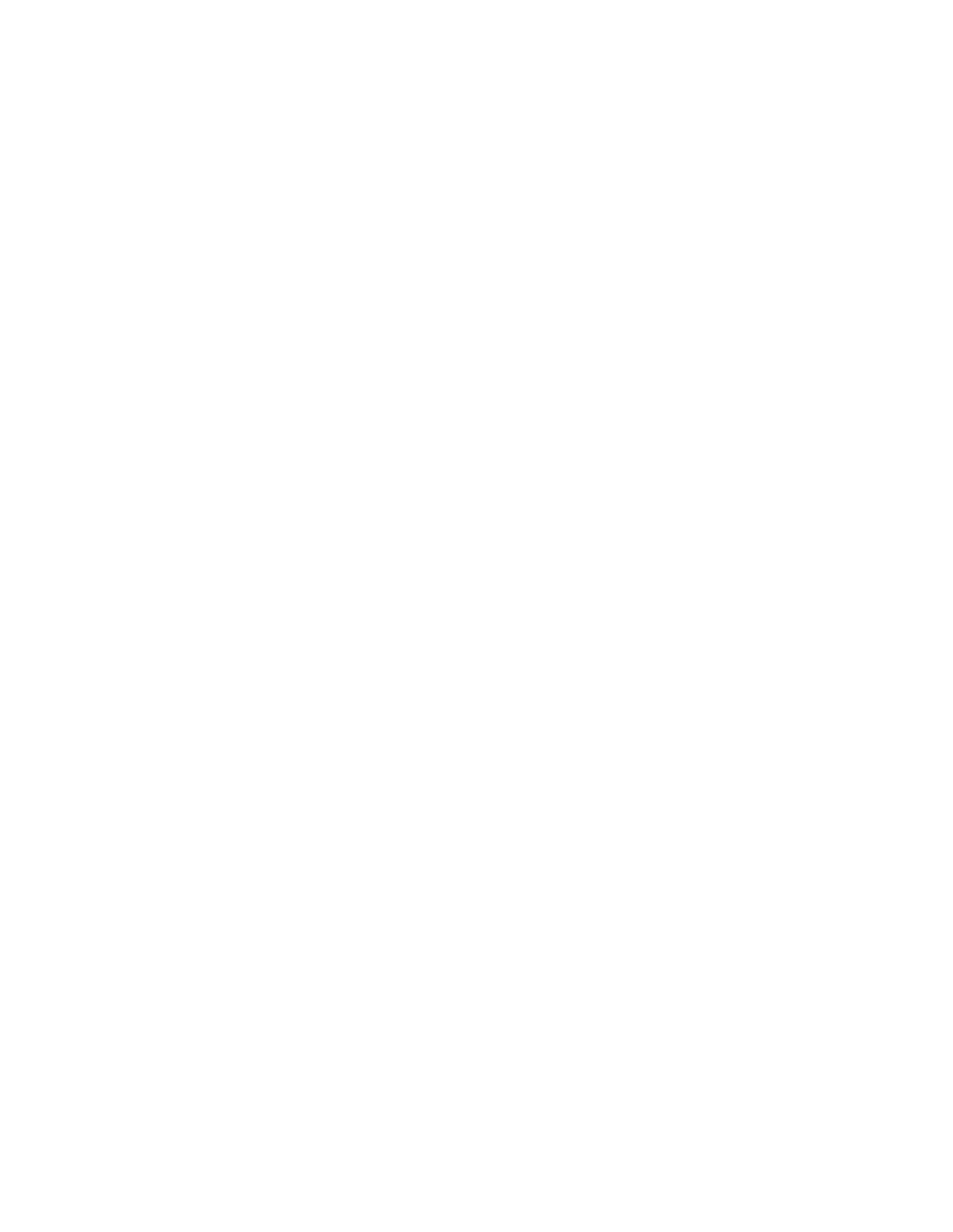# **TABLE OF CONTENTS**

| II. INSTITUTIONAL FRAMEWORK FOR CO-MANAGEMENT OF PROTECTED                                                                                |  |
|-------------------------------------------------------------------------------------------------------------------------------------------|--|
| Other MoEF Departments Concerned with Conservation Activities 13                                                                          |  |
|                                                                                                                                           |  |
| IV. FINDINGS RELATED TO CAPACITY NEEDS AND OPPORTUNITIES  26<br>Recommendations regarding Specific Skills and Capabilities Needed for Co- |  |
| ANNEX A. TERMS OF REFERENCE OF THE CONSULTANT TEAM  35                                                                                    |  |
|                                                                                                                                           |  |
| ANNEX D. ORGANIGRAMS OF THE GOVERNMENT OF BANGLADESH<br>DEPARTMENTS CURRENTLY INVOLVED IN CO-MANAGEMENT OF                                |  |
| ANNEX E. LIST OF PROTECTED AREAS IN BANGLADESH  47                                                                                        |  |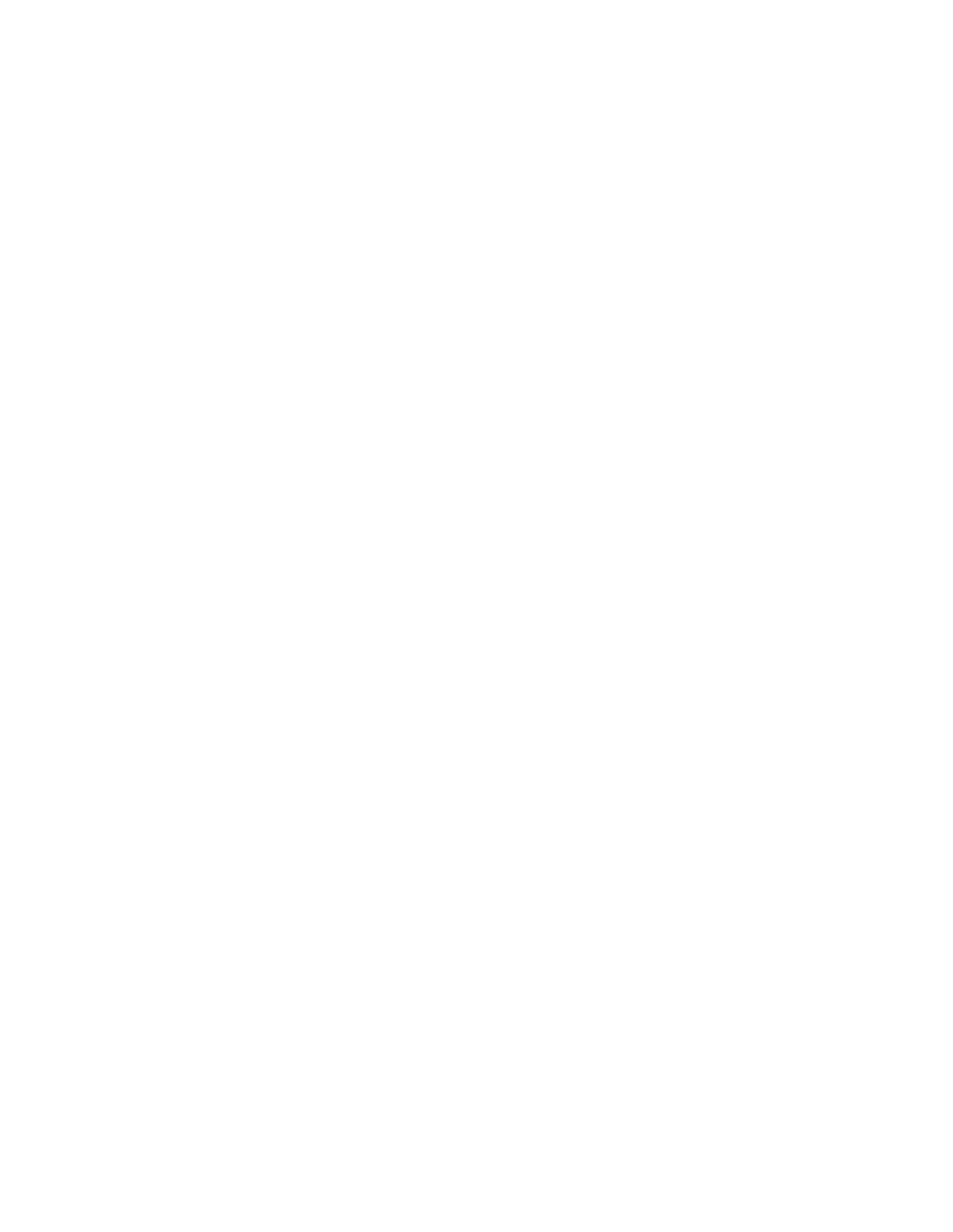# **PREFACE**

Bangladesh is well known as a country which fully embraces and respects training, education, and professional capacity. The long traditions of professionalism among the foresters, fisheries specialists, and environmentalists and pride in one's cadre serve to reinforce a sense of purpose and mission. With these traditions, however, comes a certain conservatism towards changing the precepts and paradigms of the professions, here in Bangladesh and virtually everywhere. Even in the US Forest Service, the heart and soul of the profession and the organization is the professional forestry cadre, trained for and recognized as the leaders of their sector. The changing world in which we all live and work has forced these traditional organizations to expand their ranks and accept new ways of doing things and new skill sets as prerequisites for success in an increasingly democratized and globalized world.

The "Co-Management" paradigm, being introduced as part of the efforts supported by USAID with the Integrated Protected Areas Co-management (IPAC) Program and in conjunction with a now wider array of Government of Bangladesh ministries and departments, represents purposeful change based on a clear sense of what will be required to conserve the protected areas and their biodiversity assets and to continue to contribute to the well-being of the users and local communities that surround them. USAID and the IPAC Team have commissioned this consultancy in order to reiterate the fundamental importance of capacity building as essential to achieving more through the co-management approach. Although there are some who continue to resist the fundamental changes in governance and benefitsharing that co-management implies and the need for new skill sets to address these needs and opportunities, many more colleagues and stakeholders are embracing the approach. In fact, it was almost surprising to the consultancy team that they were welcomed with enthusiasm and a wealth of ideas about capacity building as they went about their work.

The consultants are extremely grateful to the many individuals who took the time and effort to share their thoughts, hopes and aspirations for their country and the sector with them. This consultative wealth has underscored the importance of tackling the capacity building as an example of the principles of public administration development. This report is focused on capacity building for co-management of protected areas, but we have attempted to present it as an example or mini-case of how organizations adapt to the changing worlds in which they work. A number of individuals in leadership roles associated with IPAC – Mr. Isthiaq Uddin Ahmed, IPAC Project Director, Dr. Azharul Mazumder, USAID/Bangladesh, Mr. Bob Winterbottom, IRG Chief of Party, and Dr. Ram Sharma, IRG Deputy Chief of Party – deserve recognition and thanks for challenging the consultant team to explain their recommendations in terms of the prioritized and practical choices needed for capacity building at this critical juncture in the roll-out of co-management in Bangladesh. The consultant team sincerely hopes that this report will contribute to making wise choices about capacity building for co-management in the face of the many needs and opportunities.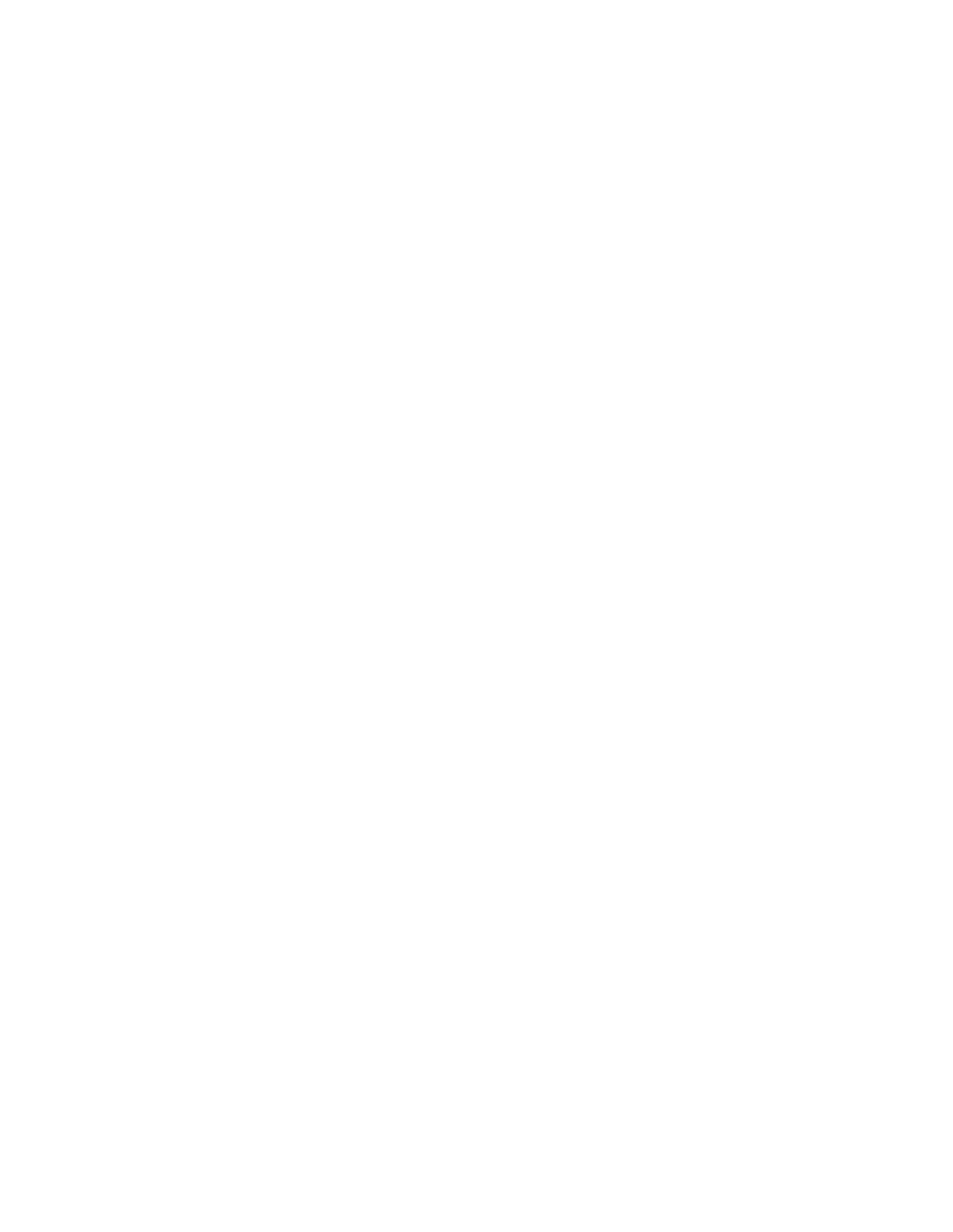# **ACRONYMS**

| <b>ACF</b>   | <b>Assistant Conservator of Forests</b>              |
|--------------|------------------------------------------------------|
| <b>AIG</b>   | <b>Alternative Income Generation</b>                 |
| <b>BFIDC</b> | Bangladesh Forest Industries Development Corporation |
| <b>BFRI</b>  | Bangladesh Forest Research Institute                 |
| <b>BNH</b>   | Bangladesh National Herbarium                        |
| <b>BRAC</b>  | Bangladesh Rural Advancement Committee               |
| <b>CBO</b>   | Community-based Organization                         |
| <b>CCF</b>   | <b>Chief Conservator of Forests</b>                  |
| <b>CCF</b>   | Chief Conservator of Forests                         |
| <b>CF</b>    | <b>Conservator of Forests</b>                        |
| <b>CMC</b>   | Co-Management Committee                              |
| <b>CWBMP</b> | Coastal and Wetland Biodiversity Management Project  |
| <b>DAE</b>   | Department of Agriculture Extension                  |
| <b>DCCF</b>  | Deputy Chief Conservator of Forests                  |
| <b>DCF</b>   | Deputy Conservator of Forests                        |
| DD           | <b>Deputy Director</b>                               |
| <b>DFO</b>   | District Fisheries Officer (Fisheries Department)    |
| <b>DFO</b>   | Divisional Forest Officer (Forest Department)        |
| DG           | <b>Director General</b>                              |
| DoE          | Department of Environment                            |
| DoF          | Department of Fisheries                              |
| DPP          | Development Project Proposal                         |
| <b>ECA</b>   | <b>Ecologically Critical Area</b>                    |
| <b>ECAMU</b> | <b>ECA</b><br>Management Unit                        |
| <b>EPCC</b>  | <b>Environment Pollution Control Cell</b>            |
| FD           | <b>Forest Department</b>                             |
| <b>FDTC</b>  | Forest Development and Training Centre (Kaptai)      |
| <b>FGD</b>   | <b>Focus Group Discussion</b>                        |
| FPP          | Fourth Fisheries Project                             |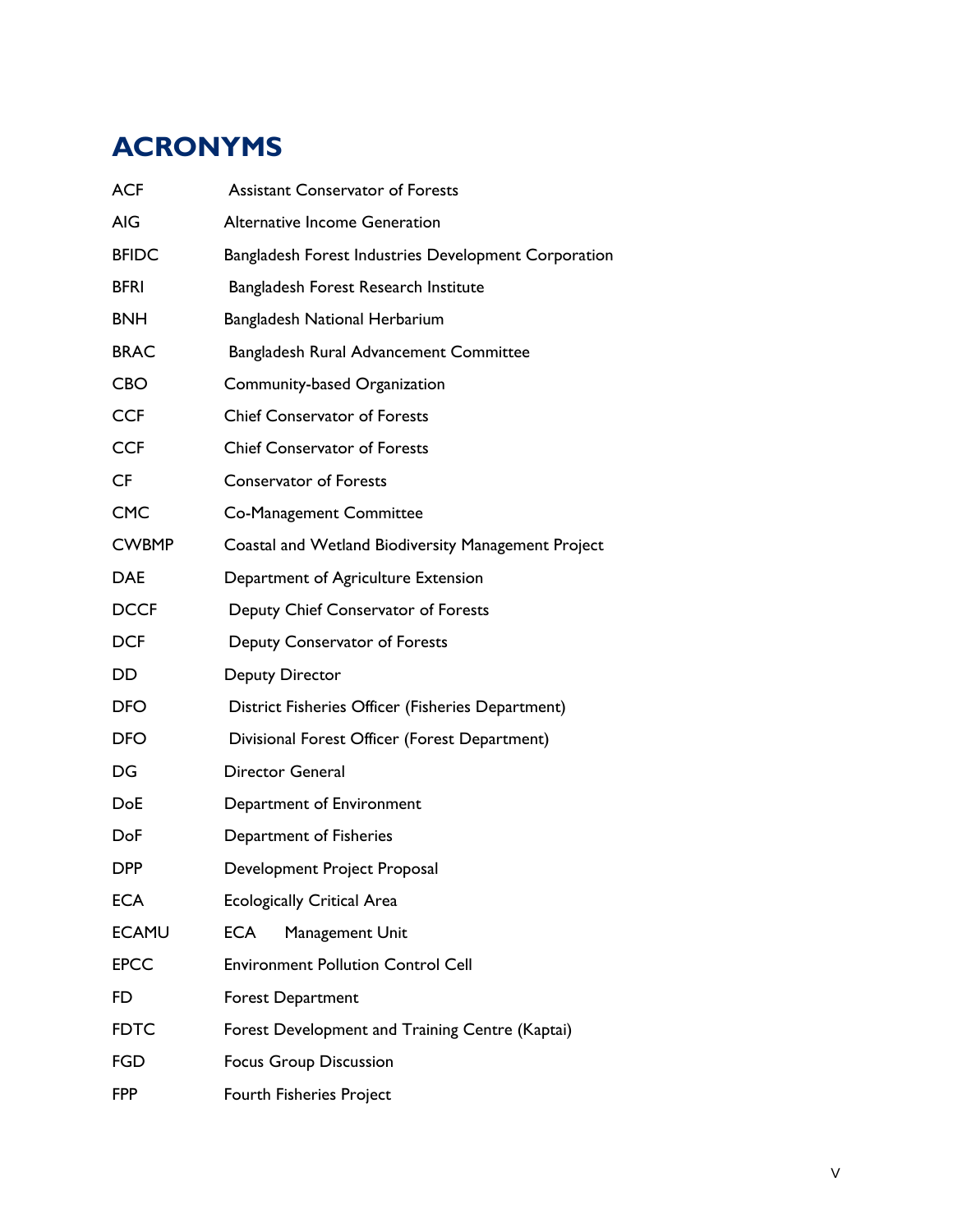| <b>FRMP</b> | Forest Resource Management Project                                                             |
|-------------|------------------------------------------------------------------------------------------------|
| <b>FSMP</b> | Forestry Sector Master Plan                                                                    |
| <b>FSP</b>  | <b>Forestry Sector Project</b>                                                                 |
| <b>FTA</b>  | <b>Fisheries Training Academy</b>                                                              |
| <b>GEF</b>  | <b>Global Environment Facility</b>                                                             |
| <b>GIS</b>  | Geographic Information System                                                                  |
| GoB         | Government of Bangladesh                                                                       |
| <b>GPS</b>  | Geographic Positioning System                                                                  |
| <b>IPAC</b> | Integrated Protected Areas Co-management                                                       |
| <b>IRG</b>  | International Resources Group, Washington, D.C., USA                                           |
| <b>IUCN</b> | The World Conservation Union (formerly, International Union for the Conservation of<br>Nature) |
| <b>MACH</b> | Managing Aquatic Systems through Community Husbandry, USAID                                    |
| MoEF        | Ministry of Environment and Forests                                                            |
| MoFL        | Ministry of Fisheries and Livestock                                                            |
| <b>NGOs</b> | Non-Governmental Organizations                                                                 |
| NP          | Nishorgo Progam, Forest Department                                                             |
| <b>NRM</b>  | Natural resources management                                                                   |
| <b>NSP</b>  | Nishorgo Support Project                                                                       |
| <b>NTFP</b> | <b>Non-Timber Forest Products</b>                                                              |
| PA          | Protected Area                                                                                 |
| <b>PD</b>   | Project Director                                                                               |
| <b>RMO</b>  | Resource Management Organization                                                               |
| <b>RUG</b>  | Resource User Group                                                                            |
| <b>SBCP</b> | Sundarbans Biodiversity Conservation Project                                                   |
| <b>SEMP</b> | Sustainable Environment Management Program                                                     |
| <b>SF</b>   | Site Facilitator                                                                               |
| SF          | Social Forestry                                                                                |
| <b>SUFO</b> | Senior Upazila Fisheries Officer                                                               |
| <b>UFC</b>  | <b>Union Fisheries Committee</b>                                                               |
| <b>UFO</b>  | Upazila Fisheries Officer                                                                      |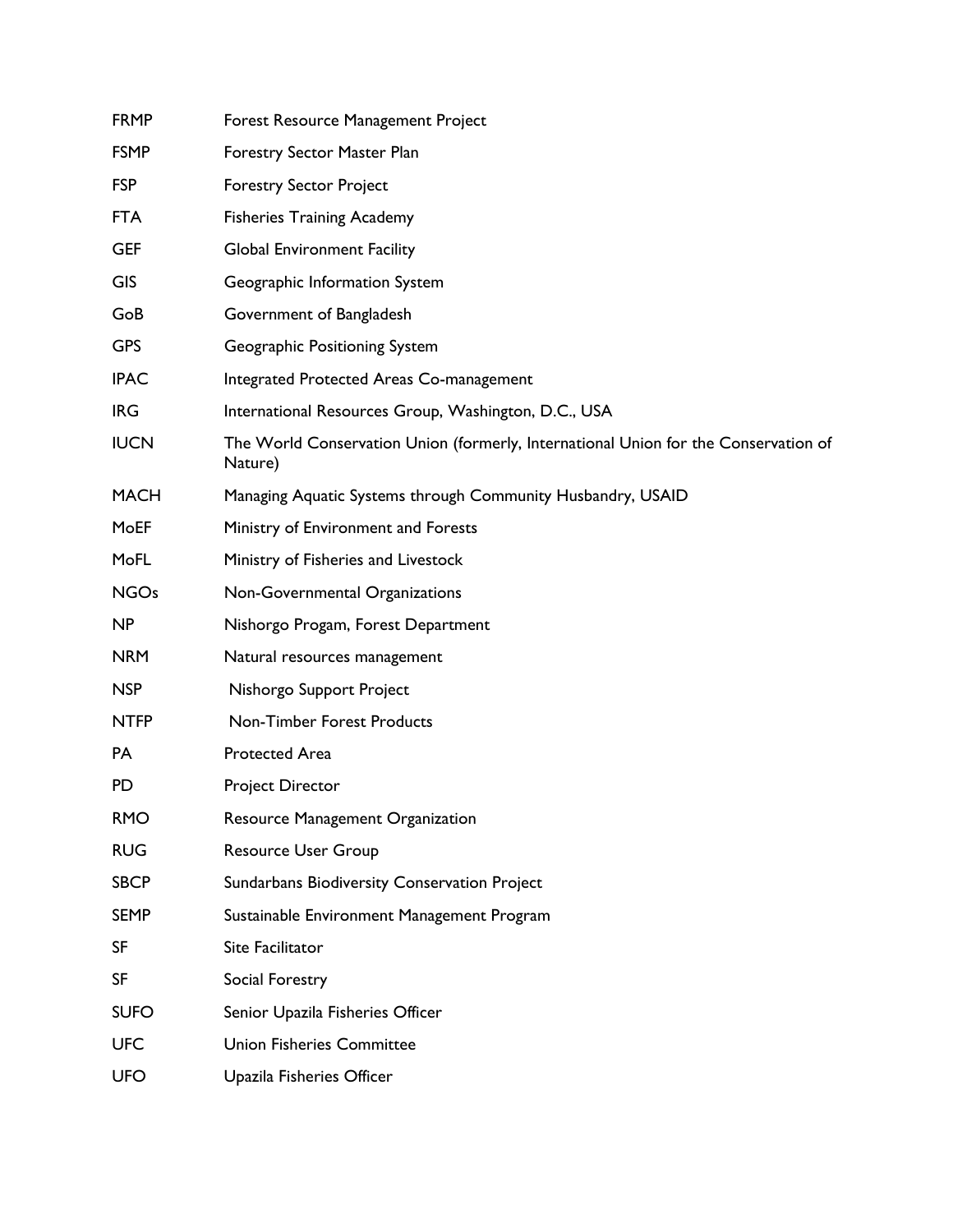| UNDP |  | United Nations Development Programme |  |
|------|--|--------------------------------------|--|
|------|--|--------------------------------------|--|

- UNEP United Nations Environment Programme
- UNO Upazila Nirbahi Officer
- UP Union Parishad
- USAID United States Agency for International Development
- WNCC Wildlife & Nature Conservation Circle, Forest Department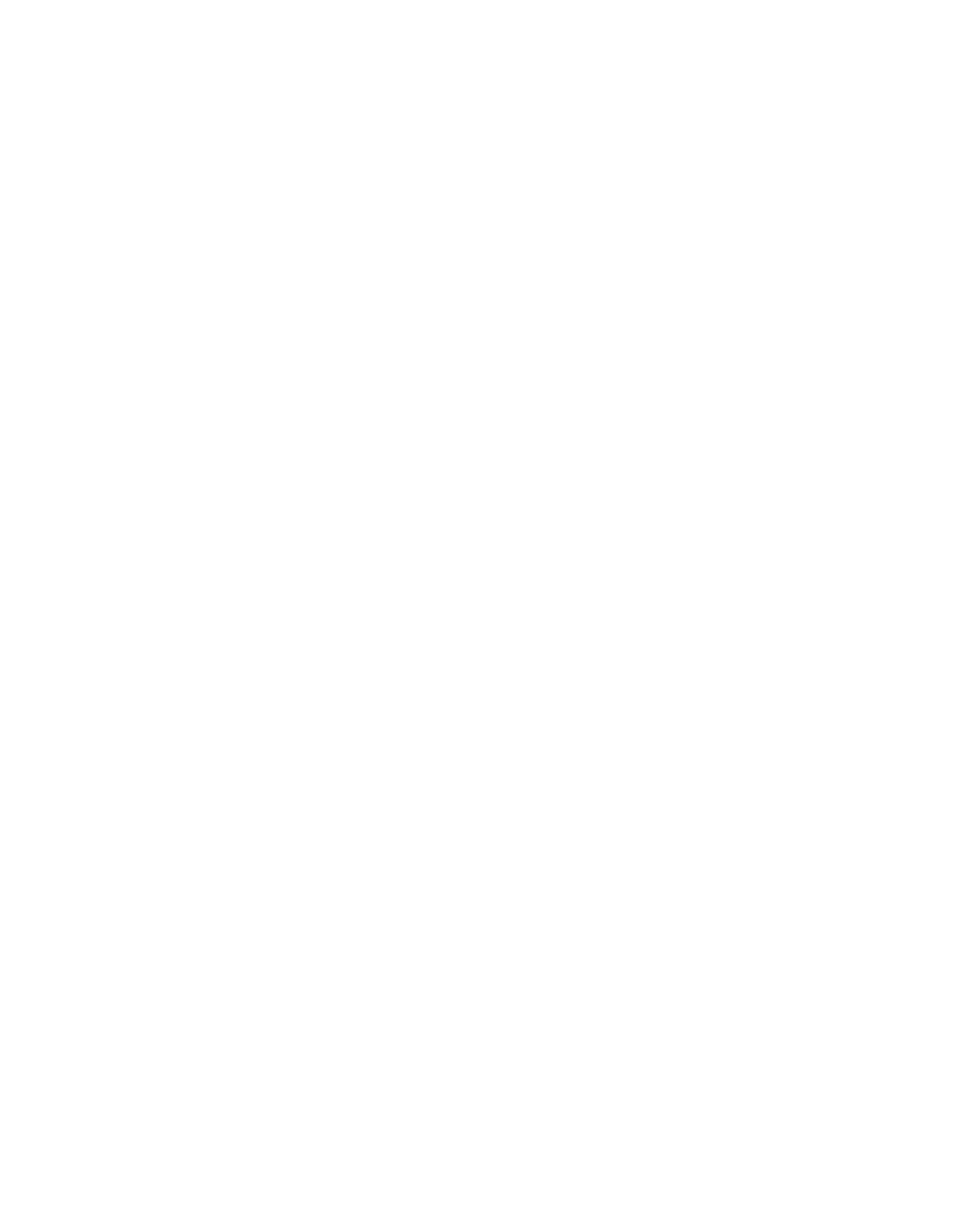# **EXECUTIVE SUMMARY**

The USAID/Bangladesh-funded Integrated Protected Area Co-Management Program (IPAC) was specifically designed to further institutionalize and scale up from the pilot protected area co-management activities funded by USAID and others. It is now well recognized that the "co-management paradigm" will be an important part of the "way to go" in addressing the challenges of sustainable management and conservation of natural resources and protected areas in Bangladesh.

As such, however, it will require significant attention to capacity building so that the full array of stakeholders, in particular, the government agencies, NGOs, and community organizations that will implement co-management will be ready to respond to this paramount opportunity. The report that follows is the outcome of a consultancy fielded by IRG with the support of USAID to carry out an "assessment and preparation of an updated Capacity Building Strategy" for the program and its interested partners.

IPAC will specifically target: *strengthening of stakeholders* engaged in natural resources management (NRM) and conservation of Bangladesh's protected areas while promoting equitable economic growth and stronger environmental governance systems; *empowerment of resource user groups and capacity building* to enable their central role in a participatory, multi-stakeholder transparent approach to protected area (PA) comanagement and benefit sharing; and *widespread adoption of the co-management approach* with communities, local government bodies, and technical departments assuming joint responsibility for sustainable use and conservation of aquatic and terrestrial ecosystems.

The **methodology** for this consultancy utilized the same principal method employed as part of the "Co-Management Paradigm" itself – consultation with the stakeholders. The "stakeholders" in the comanagement of protected areas in Bangladesh are the following:

- The leaders and staff of the two ministries: Ministry of Environment and Forests (MoEF) and the Ministry of Fisheries and Livestock (MoFL) and their three Government of Bangladesh (GoB) Departments: the Forest Department (FD), the Department of Environment (DoE), and the Department of Fisheries (DoF)
- Personnel employed by the local NGO partners engaged in promoting IPAC at the Cluster level
- Representatives of the private sector engaged in activities related to the PAs
- Most importantly, the "Communities" and their user groups living in and around the protected areas

The basic logic of these consultations with the stakeholders was the questions essential to any consideration of organizational change – "What's new? and What does the organization need to meet these changes?" Applying this basic logic was viewed as a mini-case study in the adaptation of public administration, how an organization meets the challenges, and opportunities of the need for modernization and globalization.

**Section II** of this report, which will not be reiterated here for sake of brevity, examined the present institutional framework for the implementation of co-management of protected areas in Bangladesh. It is, however, important to note that IPAC, unlike the earlier projects, is working with a wider array of GoB ministries and departments. Indeed , there is a growing conviction that the scope for the application of co-management may possibly and eventually be widened further in the country to include khas lands and ungazetted State forest lands.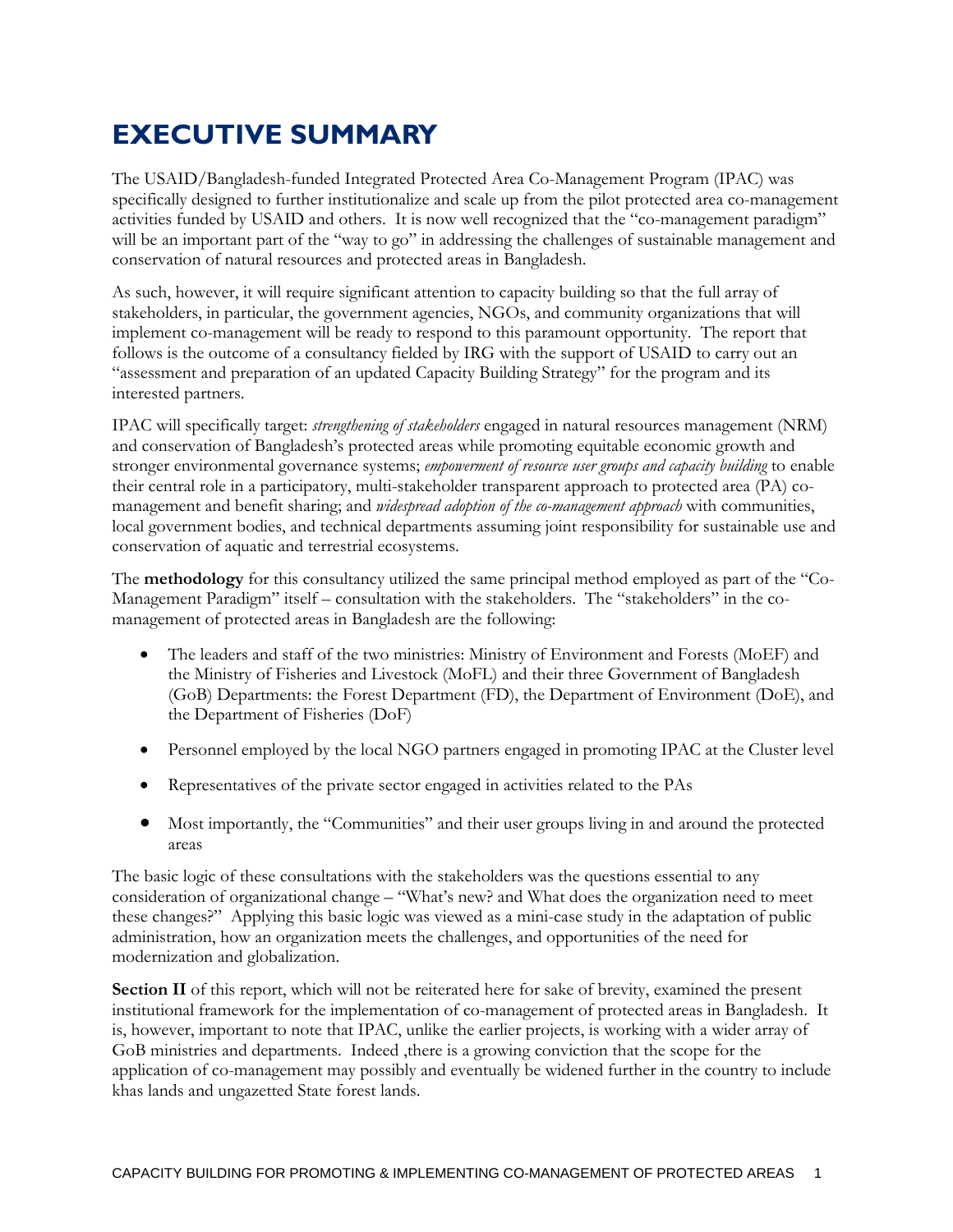**Section III** of this report reviews the meaning of a capacity building strategy. It does so didactically and purposefully because the leaders of IPAC challenged the consultant team to assist them in making prioritized choices against a likely wide array of training needs and to recommend practical actions to continue the implementation of the capacity building begun under earlier programs.

The IPAC program has recognized that "capacity is pivotal" to a successful co-management approach and accordingly has elevated the efforts aimed at capacity building to the level of a full and important program component – Component 2 – Building Stakeholder and Institutional Capacity. On the one hand, capacity building will expand to include a much wider range of key groups of stakeholders and at the same time attempt to address a wider range of activities as foreseen as part of the investments under this component, including:

- Strengthening the capacity of existing training centers
- Developing an integrated foundation course on applied conservation biology
- Designing and implementing in-country and overseas short-term training programs
- Designing and implementing a method whereby experienced villagers/members of resource user groups can be trained to become extension agents for peer-to-peer training of other villagers participating in IPAC

The consultant team has made a specific effort to review the "meaning of capacity building" in its preliminary presentations, particularly those targeting senior GoB decision-makers. The Team recommends that the capacity building strategy should clearly be viewed and treated as a continuing and critical component of the larger national integrated protected area co-management strategy and action plan foreseen as the ultimate outcome of IPAC.

# **Elements of a Capacity Building Strategy**

**Identifying the skills and capabilities needed**: The key questions mentioned above, in particular those about the new roles and responsibilities required of those implementing co-management of protected areas, were expected to reveal a list of skills and capabilities. Skill needs identified by the stakeholders during this consultation tended to fall into two broad categories, those related to dealing with people in a co-management setting – **people skills**, and those related to the actual technical management of a protected area and the conservation of it biodiversity assets – **technical skills**.

Much was made of the need for **"people skills"** reflecting a general conviction as well that "conservation is a social science" where the desired outcome is a modification of human behavior patterns to ensure sustainable use and/or protection of threatened biodiversity assets. The list of **people skills** mentioned included:

- Communications skills, because sharing views would be critical to sharing governance responsibilities
- Extension and outreach capabilities to facilitate interacting with potentially large numbers of community members
- Organizational development methods, since local users and stakeholders need to be organized into groups
- Program coordination capabilities, to facilitate the integrated approach among different government agencies and non-governmental, community and private partners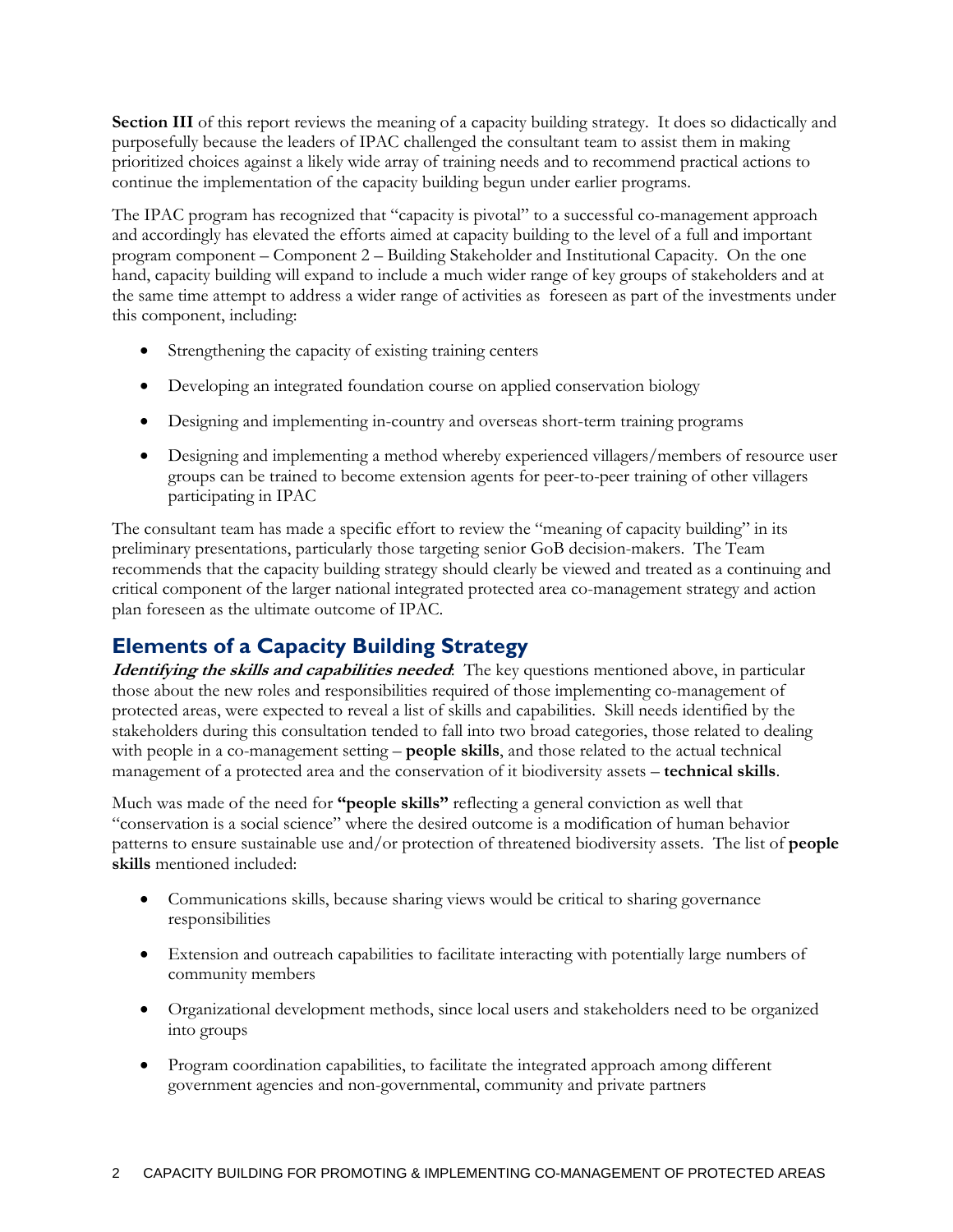- Natural resources economics and business management skills, also considered important to ensure successful benefits sharing
- Conflict resolution skills and methodologies, important to deal with the inevitable conflict that can arise as communities try to use and share finite resources
- Visitor management capabilities as part of the new thrust to promote ecotourism and outdoor recreation

The other general area could be characterized as a range of **"technical skills"** which those officially mandated with the management of these areas expressed as necessary to enable them to do their jobs well. As might be expected, many stakeholders, both among the GOB agencies and the NGOs which are supporting co-management, voiced a need for specific and practical skills in the area of *protected area conservation and management*. Additionally, stakeholders listed the following as important future technical skills needed for co-management of protected areas:

- Natural forest management, restoration, and regeneration so as to be able to secure and safeguard the biodiversity assets and wildlife habitat
- Ecotourism and outdoor recreation (these are defined as two different end uses for protected areas) planning and implementation to better accommodate the growing visitor pressure on these areas
- Community-based natural resources management skills in areas such as fisheries, wetlands, and watersheds so as to be able to address the important wetland ecosystems of the country
- Familiarity with the basic opportunities for promoting innovative technology for bringing basic services to the co-management communities

**Getting these new skills and capabilities**: As the name IPAC name implies, "integration" will be part of the future institutional framework for co-management, bringing together a broad coalition of GoB agencies, NGOs, and the private sector in support of local community organizations. In the past, the Government agencies traditionally felt that they owned these protected areas and administered the natural resources there, allowing others to use them or to work with the user community. Things have changed radically and there is now broad recognition, at least in some quarters, that the State "cannot and should not do it all."

The essence of this administrative change is the transition from a predominantly "command and control" approach to natural resources management to one of a "service orientation" that both regulates and facilitates the use of resources for the betterment of the citizens and their development needs. Obtaining the skills and capabilities to provide these services can be accomplished, as the basic design of the IPAC coalition underscores, in three different ways: *in-house* (GoB staff within the agencies), by *outsourcing* (contractual arrangements to provide specialized services), and through *partnerships* (intraagency arrangements and public-private partnerships).

**Using these new skills and capabilities**: Both the Forest Department and Fisheries Department present a special situation for considering such issues of how to obtain and put to good use these new skills and capabilities because of their preference within the career ranks of professional cadre – foresters and fisheries specialists. The personnel system is almost exclusively organized to provide a career track for this type of individual, and staff with other skills and capabilities, no matter how much they are needed, have a secondary status within the hierarchy.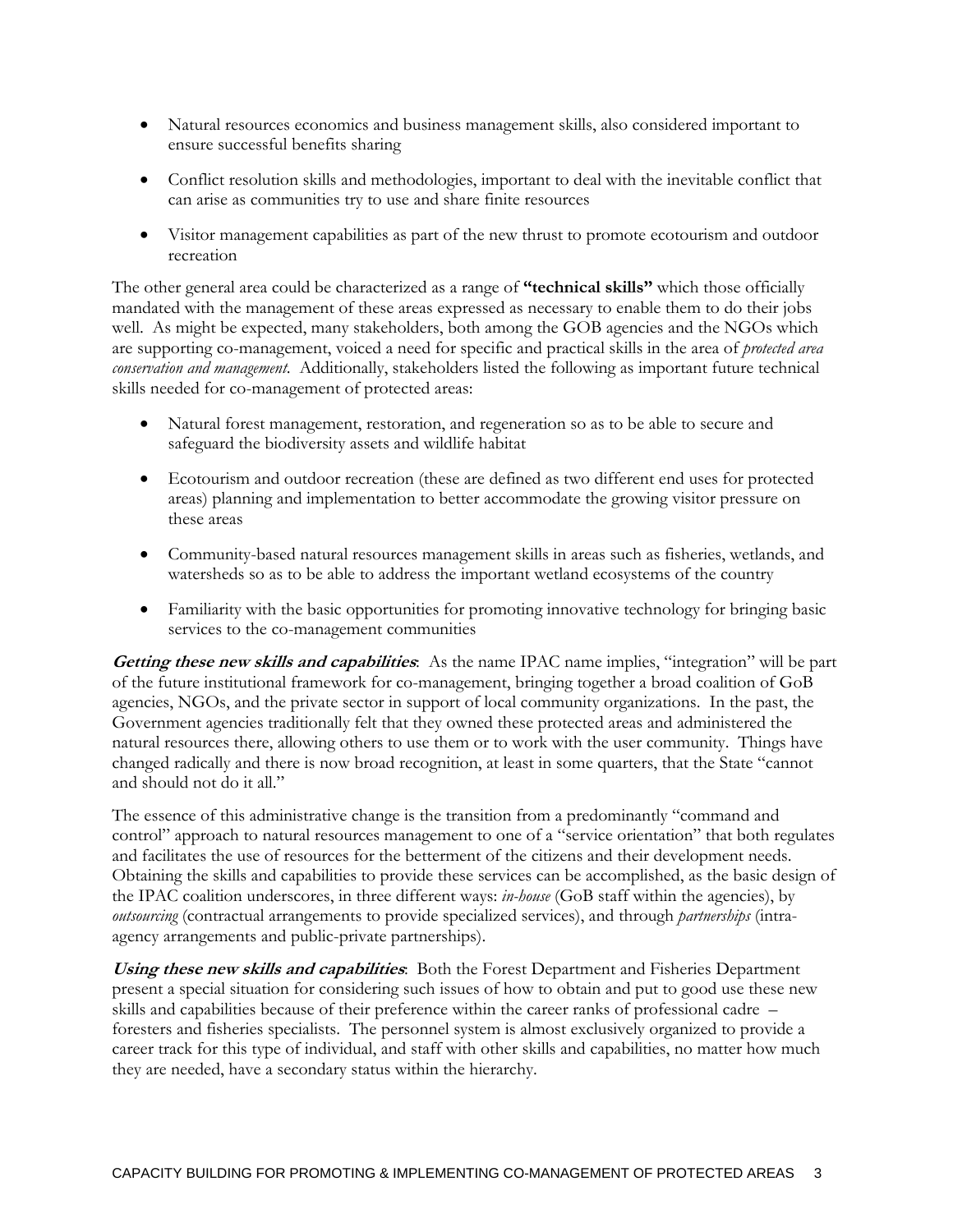This is not an unusual situation for public forestry organizations worldwide and it need not continue to be a dilemma. Over the years, it has become evident that new demands on the forestry (and even fisheries) organizations bring demands for new skills and capabilities beyond those of a well-rounded forestry professional. To meet this demand, there have been two approaches. On the one hand, professionally trained cadres can be trained at the Master's or PhD level in a specialized field, such as biodiversity conservation or protected area management. The second choice is to bring in individuals already trained in these fields to widen the talent pool within the organization.

### **Focus Areas for Organizational Capacity Building under IPAC**

- Leadership for change
- $\checkmark$  Internal Staff Training Curriculum
- Basics of Co-management community organization and motivation – development sociology
- $\checkmark$  Communications, Outreach, Advocacy, and Extension

The Forest Department of Bangladesh has already adopted both approaches. It would be fair to say, however, that it has as yet to fully embrace the need for non-foresters within the career hierarchy of the Department or the need for maintaining an increasingly capable and experienced complement of staff within the Wildlife and Nature Conservation Circle and assigned to an enduring role within a "National Protected Area system." Clearly reconciling this issue over time and finding ways to fund these new positions represent public administration challenges that can and should be addressed by the administrative cadre who professionally oversee the Departments of their ministry.

# **Some Final Thought about Capacity Building Strategy**

In the course of this consultancy, knowledgeable leaders have recognized that having a capacity building strategy and a human resources development plan and system in place and being able to implement it is a

key attribute of a progressive public administration able to adapt to the challenges and opportunities of the sector and country where it works. The consultant team would hope that one of the most important points about a co-management oriented capacity building strategy for Bangladesh will be a growing understanding that "capacity is grown, not created".

The final section of this report, **Section IV,** summarizes the outcome of our consideration of these two primary steps mentioned above as part of a capacity building strategy – (1) What new roles and responsibilities have been identified? and (2) What do they mean in terms of the required skills and experience? It does so by presenting a set of focus areas and recommendations regarding the specific skills and capabilities that IPAC should pursue and implement with the resources and time available to the program. The modules which discuss the goal, target training audience, and training themes are organized

### **Focus Areas for Professional & Technical Capacity Building under IPAC**

- $\checkmark$  Natural Resources Economics
- $\checkmark$  Business Planning & Micro-Economic Analysis
- $\checkmark$  Biodiversity Conservation and Protected Area Management
- $\checkmark$  Applied Technology Innovations for Improved Village Livelihoods
- $\checkmark$  Natural Forest Management and Restoration
- $\checkmark$  Best Practices in Open Water Fisheries Management

into two broad areas: (1) organizational capacity building needs and opportunities (see text box above) and (2) professional and technical skills and capabilities for the continued development and expansion of the "co- management – management approach to protected area management" (see text box at right) in Bangladesh. With the above in mind, the suggestions which follow here are intended to be complementary to the present IPAC capacity building component or constitute recommendations about the specific courses that IPAC could sponsor under the existing plan.

And as a final note, this Report offers a series of practical suggestions about the implementation of the capacity building strategy for co-management of protected areas in Bangladesh. These recommendations include: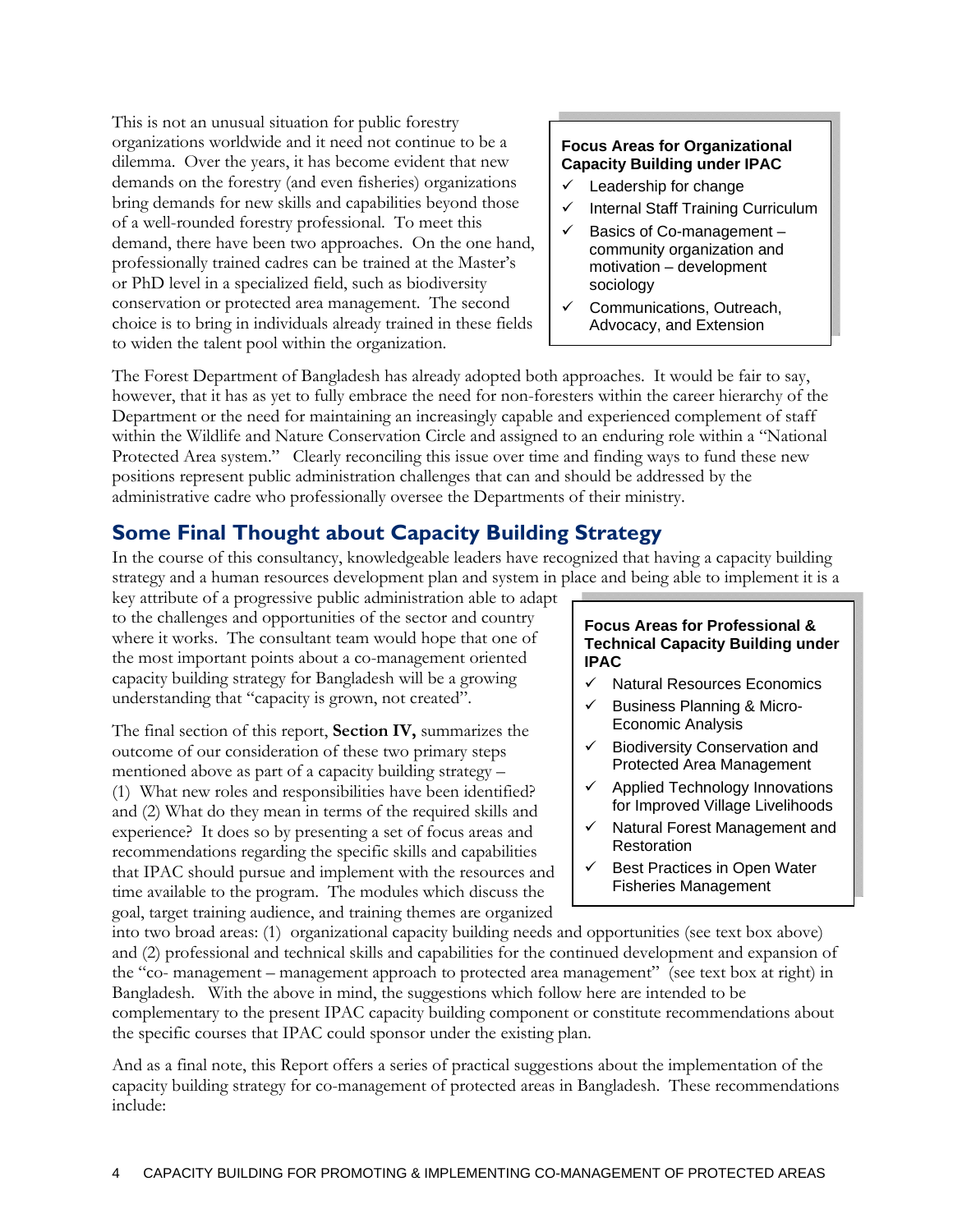**Making Capacity Building Part of the Policy Agenda**: It is vitally important that the secretarial level authorities within the subject ministries make achievement of the capacity building strategy part of their own goals for modernization of the public administrations they direct.

**Go Beyond Talking to the Convinced**: One of the first steps is to "take it to the next level," moving beyond "the convinced talking to the convinced." It is suggested that each of the departments in question ask their respective Establishment Units to use this capacity building strategy to formulate and implement their own plan for growing the internal capacity for co-management within the organization.

**Learning Together Institutionally – Communications are Fundamental**: Two GoB ministries and their three departments are already involved in co-management of protected areas. They work with a larger consortium of NGOs, community-based organizations, and the private sector. There are serious expectations about program coordination and learning among these partners but achieving this goal cannot be taken for granted. The communication that must underpin these exchanges takes real time and resources which should be built into the program. In fact, program coordination may prove elusive, but the key to learning and working together is communication leading to some cooperative efforts.

**Choosing the Prioritized and Practical**: The many engaged people with whom the Consultant Team has interacted have inevitably generated a long list of capacity building goals or training needs and actions. There is an abiding need to re-emphasize what needs to happen next. However, it is important to bear in mind that we are *not making a list but rather making choices, based on our common view of the priorities and practicalities* associated with capacity building for co-management of protected areas in Bangladesh.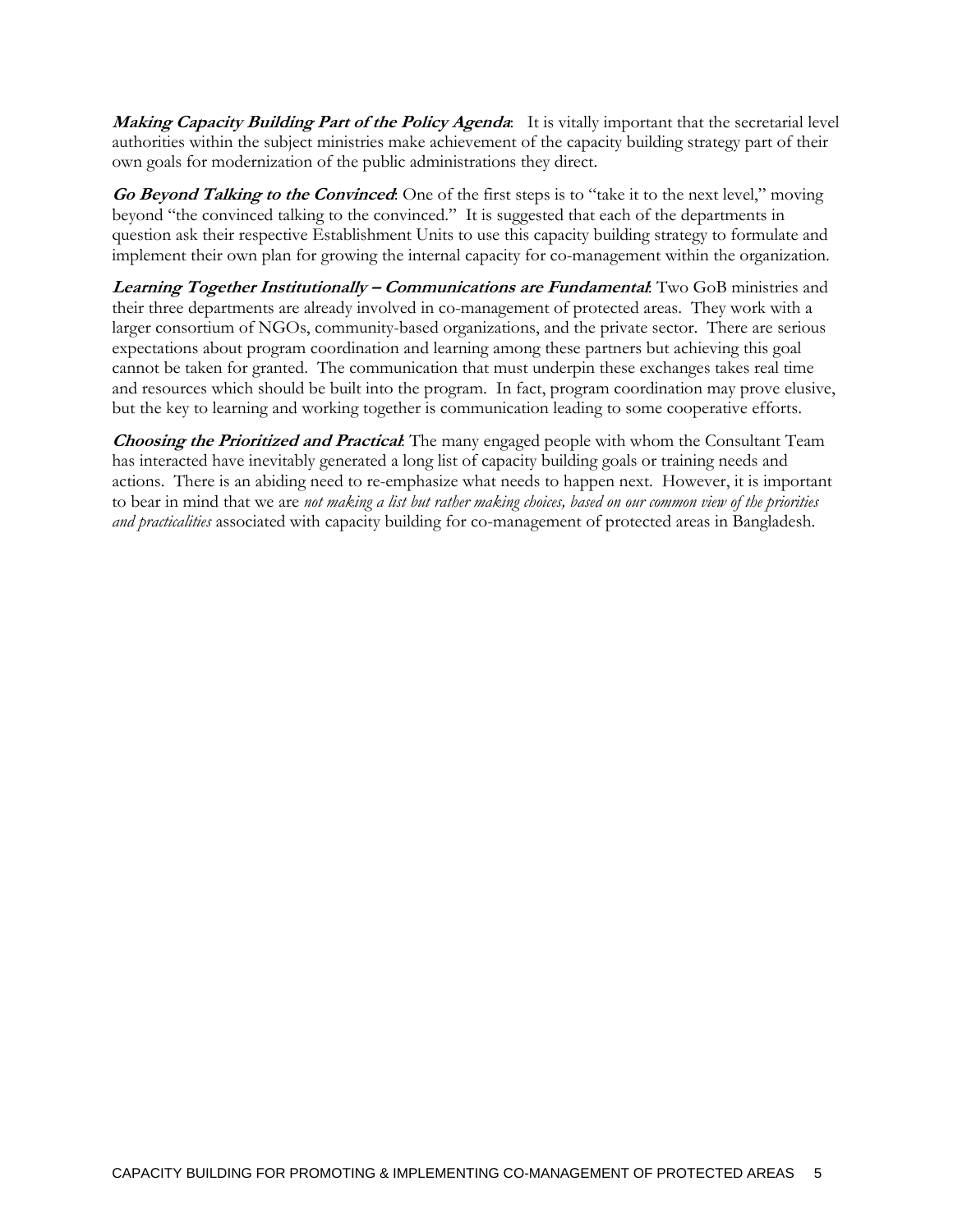# **I. INTRODUCTION TO THE CONSULTANCY**

The USAID/Bangladesh-funded Integrated Protected Area Co-Management Program (IPAC) was specifically designed to further institutionalize and scale-up from the pilot protected area co-management activities funded by USAID and others. Since this "co-management paradigm" has been developed and piloted, it has become clear that it will be an important part of the "way to go" in addressing the challenges of sustainable management and conservation of natural resources and protected areas in Bangladesh. As such, however, it will require significant attention to capacity building so that the full array of stakeholders, in particular, the government agencies, NGOs, and community organizations that will implement will be ready to respond to this paramount opportunity.

Accordingly, 10 months into the implementation of IPAC, International Resources Group (IRG). with the support of USAID, decided to field a team of consultants to assist in carrying out an "assessment and preparation of an updated Capacity Building Strategy" for the program and its interested partners.

The consultancy was carried out by Mr. Thomas M. Catterson, a Senior Manager from IRG's Environment and Natural Resources Division, who has worked extensively in Bangladesh on these and similar issues, and Dr. M. Khairul Alam, a very senior consultant on temporary leave from the Bangladesh Forest Research Institute, who has also worked on capacity building assessments related to co-management within the USAID environment portfolio in the past. Their work together in-country spanned the period April 16 to May7, 2009. This Report is the outcome of that consultancy.

# **IPAC and the Context for this Consultancy**

The design of IPAC is predicated on the recognition by the Government of Bangladesh and its departments, supported by USAID/Bangladesh, that natural forest cover (outside the Sundarbans Reserve Forest) is gradually declining and the nascent system of protected areas are under threat. These PAs are part of a mosaic of resources involving forests, farms, wetlands, and fisheries which, while protecting the country's unique biodiversity assets, often play a vital role in providing sustenance and economic livelihood opportunities to the country's rural households. Additionally, there is growing national demand for amenity, outdoor recreation, and exposure to nature as a relief from the densely populated urban areas of the country.

Previous projects undertaken that have helped to develop the "co-management paradigm" include both the USAID-funded Management of Aquatic Ecosystems through Community Husbandry (MACH) and the Nishorgo Support Program (NSP). Similar activities undertaken with the United Nationas Development Programme (UNDP)/Global Environment Facility (GEF) support include the Coastal and Wetlands Biodiversity Management Project (CWBMP) and an IUCN-Bangladesh implemented project in Tanguor Haor. IPAC differs substantially from these earlier "pilot" activities in that it involves two GoB ministries (the Ministry of Environment and Forestry and the Ministry of Fisheries and Livestock) and their three departments (the Forest Department, the Department of Environment, and the Department of Fisheries). The *purpose of IPAC* can be summarized as follows:

- Support natural resources management and conservation of biological diversity
- Develop an integrated Protected Area Strategy for wetlands, forest ecosystems, and ecologically critical areas (ECAs)
- Build technical capacity for PA co-management
- Expand the area under co-management and ensure benefits to communities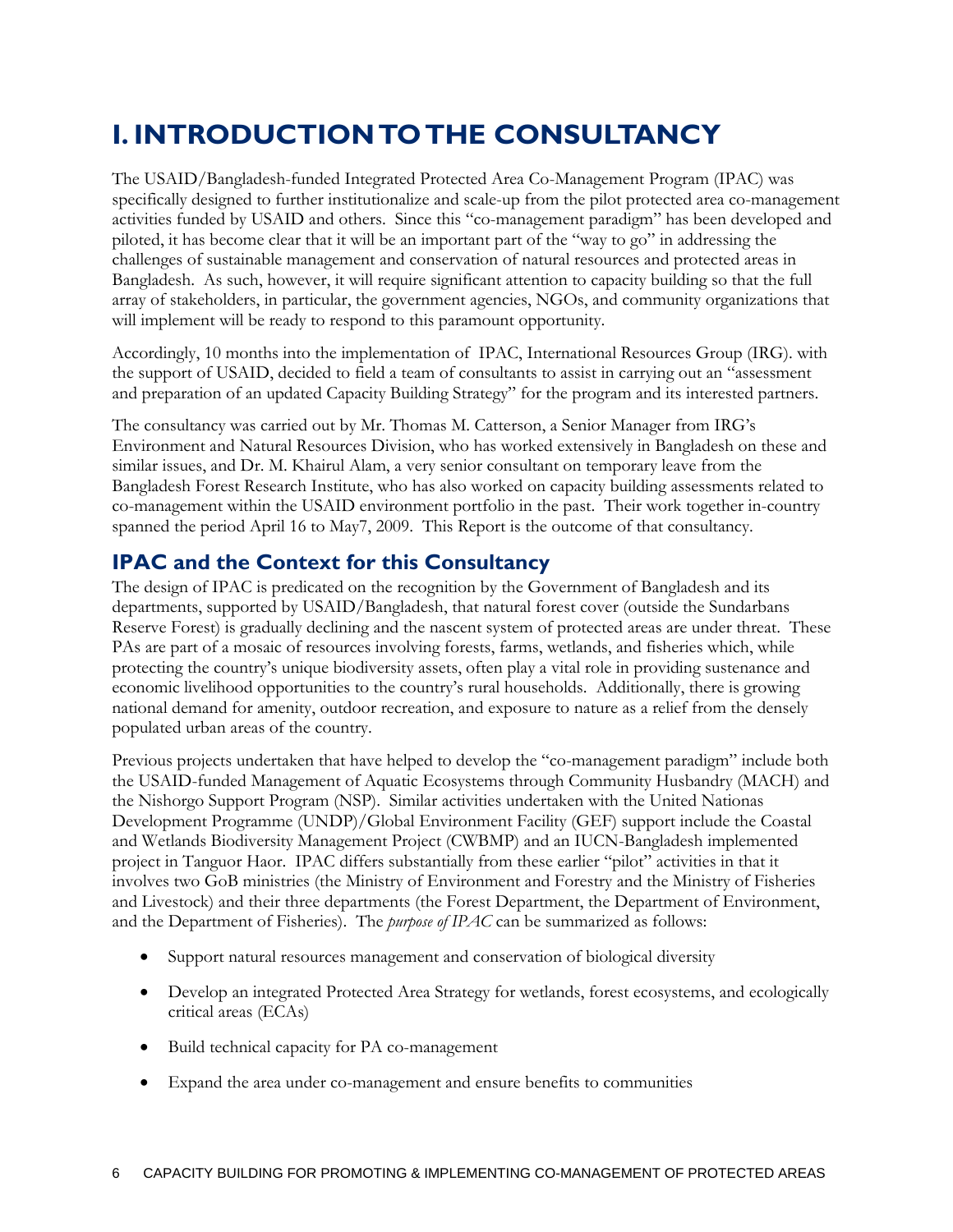Address climate change mitigation and adaptation

Perhaps more significant are *the expected results* which revolve around the nature of the "co-management paradigm" and describe the most important changes in how the protected areas are to be managed in the future. IPAC will specifically target: *strengthening of stakeholders* engaged in NRM and conservation of Bangladesh's protected areas while promoting equitable economic growth and stronger environmental governance systems; *empowerment of resource user groups and capacity building* to enable their central role in a participatory, multi-stakeholder transparent approach to PA co-management and benefit-sharing; and *widespread adoption of the co-management approach* with communities, local government bodies, and technical departments assuming joint responsibility for sustainable use and conservation of aquatic and terrestrial ecosystems.

Under IPAC *the following specific results* over the five-year life-of-project are anticipated:

- Formal policy recognition of a PA system and approval of a national integrated PA comanagement strategy and action plan
- Institutionalization of co-management as the accepted approach for PA management and biodiversity conservation
- Pragmatic conservation financing mechanisms developed and approved by the GoB
- Climate change mitigation and adaptation through improved land-use and adaptation by communities
- Communication strategy in support of IPAC designed and implemented
- Strengthening of community-based natural resources management organizations involved in IPAC which are sustainable, transparent, pro-poor and equitable
- A cadre of professionals trained in PA management and co-management with the GoB institutions and community organizations
- Development and demonstration of ecological restoration plans to rehabilitate degraded critical ecosystems through co-management; and
- Public-private sector alliances for PA co-management established and successfully operating

Clearly then, these expected results are going to require new skills and capacities to be learned and operationalized to sustain the continuing spread of co-management as a key approach to protected area conservation in Bangladesh.

# An Earlier Look at Capacity Building Needs for Co-Management

This consultancy is expected to build on the purposeful focus on capacity building that began under NSP in the form of a study carried out in 2004 titled "*Assessment of the Forest Department's Institutional Organization and Capacity to Manage the Protected Area System of Bangladesh*" (Mitchell, Alam & Bari 2004). This consultancy report identified a series of what it termed "critical elements" as part of the institutional capacity required for protected area management at the time, to wit: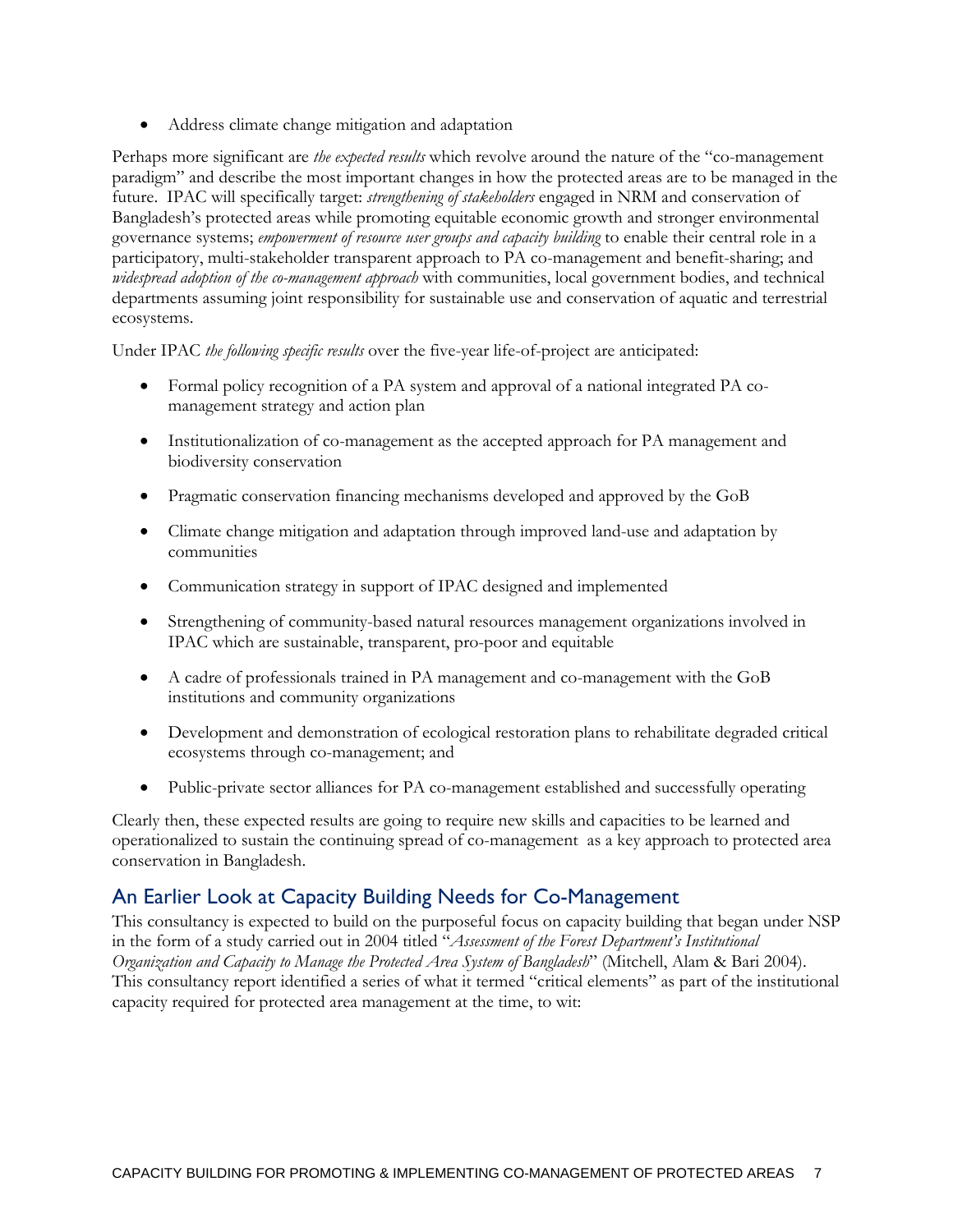| Elements Selected as Key Focal Areas for PA Strengthening (after Mitchell, Alam & Bari 2004): |                                            |  |  |  |
|-----------------------------------------------------------------------------------------------|--------------------------------------------|--|--|--|
| Organizational management                                                                     | Wildlife Insurance                         |  |  |  |
| <b>Information Management</b>                                                                 | Information, Education & Communication and |  |  |  |
| Spatial Data Management                                                                       | <b>Visitor Services</b>                    |  |  |  |
| <b>Financial Organization Systems</b>                                                         | Research                                   |  |  |  |
| Management Planning & Implementation                                                          | Monitoring & Evaluation                    |  |  |  |
| Institutional Orientation to Co-Management                                                    | <b>Intersectoral Conservation Planning</b> |  |  |  |
| Legal Support                                                                                 | <b>Public-Private Partnerships</b>         |  |  |  |
| Law Enforcement                                                                               | Sustainable Financing                      |  |  |  |

Although this was a long and comprehensive list, leaving more than enough on which to focus capacity building efforts and investments, this new consultancy was deemed necessary for a number of reasons. For one thing, the Mitchell, Alam & Bari work is now five years old and at the time was only focused on the Forest Department, which was the principal GoB counterpart under NSP. With another Ministry (MoFL) in play and two more departments (DoE and DoF), and a great deal learned under the predecessor projects of NSP and MACH, it is essential to be sure that IPAC is consolidating the gains made in the past and embarking on a path of *prioritized and practical capacity building activities.* 

While it is true that Mitchell, Alam &Bari provided a detailed blueprint or road map to the long-term creation of skills and capabilities required for PA management in Bangladesh, much of which is still valid and compelling, the present study will point again to important sign-posts along this road "now traveled" to enhanced capacity for the co-management of protected areas.

# **Methodology**

The methodology for this consultancy utilized the same principal method employed as part of the "Co-Management Paradigm" itself – consultation with the stakeholders. The "stakeholders" in the comanagement of protected areas in Bangladesh, as defined by IPAC and considered during this assessment. are the following:

- The leaders and staff of the two Ministries: Ministry of Environment and Forests and the Ministry of Fisheries and Livestock and their three GoB Departments: the Forest Department, the Department of Environment and the Department of Fisheries
- Personnel employed by the local NGO partners engaged in promoting IPAC at the Cluster level
- Representatives of the private sector engaged in activities related to the PA
- The "Communities" and their user groups living in and around the protected areas, for example, the Co-Management Committees (CMCs) developed under NSP and the Resource Management Organizations (RMOs) under MACH.

This consultation with the stakeholders was carried out using a semi-structured interview process focused on a series of "key questions" about their involvement in co-management. These basic questions were as follows:

- What is new about working in a co-management approach to protected area conservation and management?
- What new roles and responsibilities are you being asked to carry out?
- Do you have the required skills and capabilities (or experiences) to meet these requirements?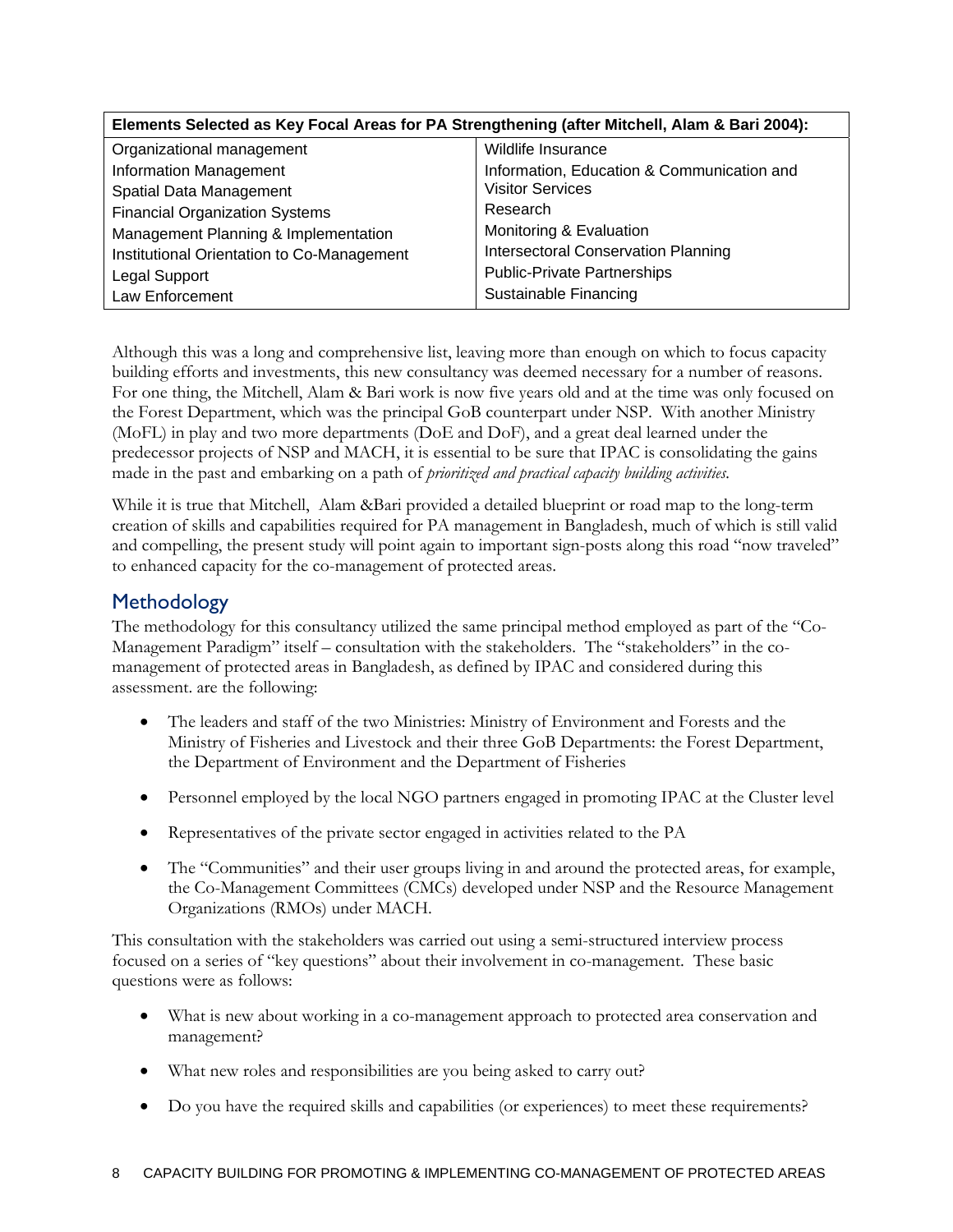What should be the highest priorities and practical suggestions for capacity building opportunities to be carried out under IPAC?

This may seem like a rather simplified approach to the important issues of institutional mandate and capacity building, for any kind of an organization. It does in fact embody the basic logic essential to any consideration of organizational change – "what's new and what does the organization need to meet these changes?" It is the hope of the consultant team that those reading this report will *understand this basic logic and view it as a mini-case study in the adaptation of public administration* – how an organization meets the challenges and opportunities of the need for modernization and globalization. It is the first step of an important process of preparing a capacity building strategy and one that could be applied in other arenas as needs and opportunities dictate the need for change.

Finally, this consultancy was carried out under the aegis of a Scope of Work (SOW- see **Annex A**) and in close collaboration with the IPAC Chief of Party, Deputy Chief of Party, and with the Institutional Capacity Building Specialist member of the IPAC staff. In addition to the wide scale of consultation undertaken by the consultants (see **Annex B** for a list of persons consulted), additional activities were part of the assessment exercise. The consultant team compiled and reviewed the most pertinent and recent literature related to capacity building within the natural resources management sector in Bangladesh (see **Annex C** for the reference list). Two field trips, one to the Khulna-Sundarban area in conjunction with the launch of the Sundarbans IPAC cluster, and another to the Sylhet-Srimongal area were also undertaken and provided an opportunity to meet with and discuss matters with local staff and community members working on the protected areas there.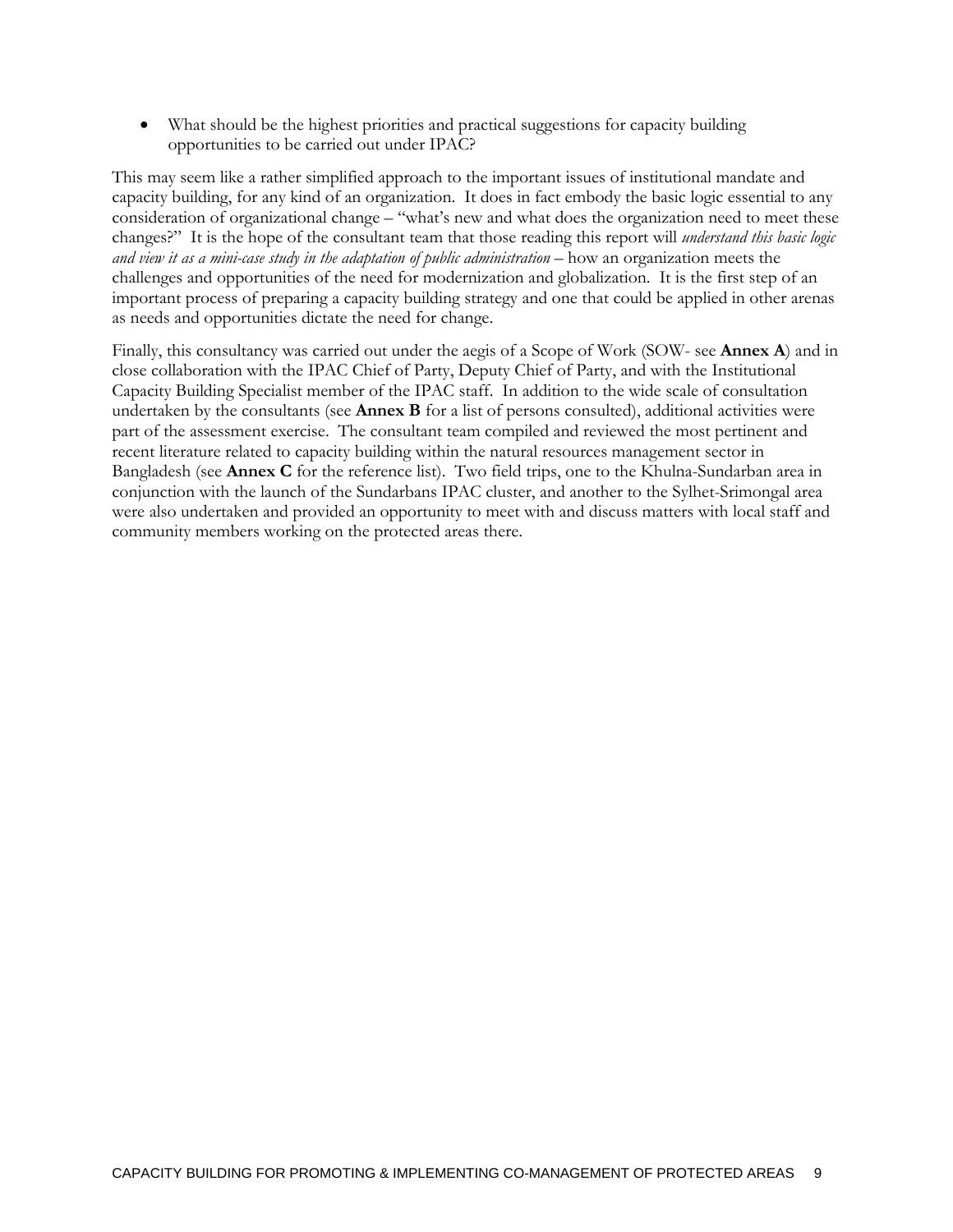# **II. INSTITUTIONAL FRAMEWORK FOR CO-MANAGEMENT OF PROTECTED AREAS**

The central premise of co-management of protected areas in Bangladesh is that the governmental agencies which have historically controlled terrestrial and aquatic resources will begin to share that control and the benefits flowing from these resources with other stakeholders, in particular the local communities living in and around these areas. The section which follows reviews the existing institutional framework for co-management and the nature of the institutions currently and officially responsible for the many kinds of protected areas in the country. The Integrated Protected Areas Comanagement project and its work on co-management of protected areas currently falls under the purview of the Government of Bangladesh Ministry of Environment and Forests and the Ministry of Fisheries and Livestock.

# **Ministry of Environment and Forests**

The Ministry of Environment and Forests is the nodal agency in the administrative structure of the Government of the People's Republic of Bangladesh for the planning, promotion, co-ordination, and overseeing the implementation of environmental and forestry programs. MoEF oversees all environmental matters in the country and is a permanent member of the Executive Committee of the National Economic Council.

Before partition of the Indian sub-continent in 1947, Bangladesh forests were administered under Forest Circles of the Bengal and Assam Forest Departments. From 1947 to 1962, the Provincial Forest Department was the authority with a Conservator of Forests (CF), and subsequently, until 1971, led by a Chief Conservator of Forests (CCF). With the formation of Bangladesh in 1971, reserved and proposed reserve forests passed to the Bangladesh Forest Department. From 1971 to 1989, the Forest Department fell under the Ministry of Agriculture and enjoyed varying degrees of interest in terms of attention from Government. During 1987-89, Forestry was a Division of the Agriculture Ministry, with a Secretary to Government in charge of the Forestry Division.

The Department of Environment, established in 1977 under the Environment Pollution Control Ordinance of 1977, still functions under the Environmental Conservation Act. With the formation of the new Ministry of Environment and Forests in 1989, both the departments were transferred to this new Ministry. The DoE has been placed under the MoEF as its technical wing and is statutorily responsible for the implementation of the Environment Conservation Act, 1995.

The Ministry also plays a pivotal role as participant of United Nations Environment Programme (UNEP). The principal activities undertaken by Ministry of Environment and Forests consist of conservation and survey of flora, fauna, forests, and wildlife, prevention and control of pollution, forestation and regeneration of degraded areas, and protection of environment, in the framework of legislations. The main tools utilized for this include surveys, impact assessment, control of pollution, regeneration programs, support to organizations, research to find solutions, and training to augment the requisite manpower, collection, and dissemination of environmental information and creation of environmental awareness among all sectors of the country's population.

The Forest Department and the Department of Environment are the two major departments under MoEF concerned with conservation of biodiversity and protection of environment.

# **Forest Department**

The Forest Department, under the Ministry of Environment and Forests, Government of the People's Republic of Bangladesh, is mandated to take responsibility for the management and development of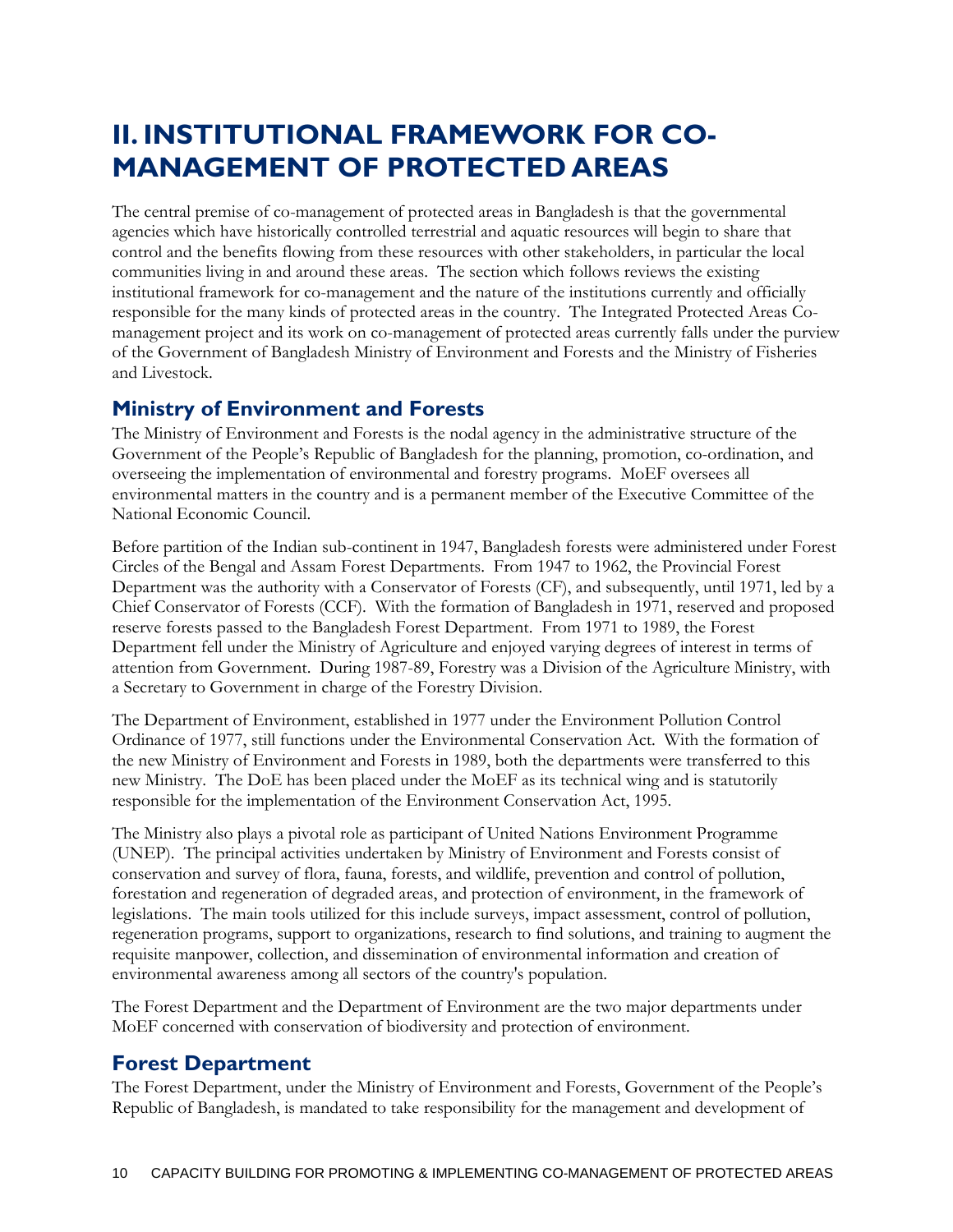government-managed forests. Historically, until partition of the subcontinent in 1947, the FD was part of the Forest Department of India. After partition in 1947, the FD continued to function within East Pakistan, with a CF as its head. The position of the CF was later elevated to Chief Conservator of Forests, heading the Forest Directorate of East Pakistan. Since Bangladesh independence in 1971, the FD continued to operate with the same structure until its reorganization was approved in 2001.

 The administrative head of the FD is the Chief Conservator of Forest. The Forest Department is divided into four wings considering the magnitude of the works and line of jurisdiction (see **Annex D** which includes the organigrams of the GoB agencies under consideration here). Each wing is administered by a Deputy Chief Conservator of Forest (DCCF). Similarly, there are nine Circles in the FD. Each Circle is headed by a CF. Administrative categories under the Circles are Divisions. There are 44 Forest Divisions and each Division is headed by Divisional Forest Officer (DFO)/ Deputy Conservator of Forest (DCF). Each Division is divided into various working units designated as Ranges and ultimately into Beats, the lowest operational unit of management and administration.

Over the last three decades, the mandates of the FD have been shifted from "production forestry" to "people- oriented forestry" and thus the activities of the FD have expanded from the Reserved Forests to the village levels. Conservation of biodiversity through protected areas management only recently emerged as a major concern of the FD. Considering the changed scenario, the Government in 2001 instituted reforms of the organizational set-up of the FD (Ref.: MoEF/Sec.-2/For. [Adm. Reform]- 22/98(6)296, dd. 24.6.01), during which wildlife concerns were addressed. During the reorganization of the FD institutional structure in 2001, total staff positions were increased from 5,224 to 8,681. This reorganization is a step forward for the FD with the creation of a new Circle, namely the "Wildlife and Nature Conservation Circle" (WNCC) for protected areas management. At the time of its establishment as a Circle there were no management plans for the notified protected areas. Co-management of protected areas by FD started with the initiation of USAID supported Nishorgo Support Project.

#### The Wildlife and Nature Conservation Circle (WNCC)

As part of this reorganization, the "Wildlife and Nature Conservation Circle" was established and headed by a CF with a total allocation of 378 staff under the direct control of the Chief Conservator of Forests. A table showing the staffing pattern of the WNCC can be found in **Annex D** of this report. The Wildlife and Nature Conservation Circle divisions are considered part of the permanent set-up of the Forest Department although no staff at the professional or at any level could be considered permanent. Staff members – from the Conservator of Forests to the Forest Guards – move regularly, every three years, on transfer, even to divisions under other Circles. Even staff members trained in conservation management are transferred, which is a weakness of the institutional setup.

FD personnel at all levels are mostly engaged in activities related to the traditional pursuit of production forestry. During the last one and a half decades they have become accustomed to and taken up a participatory forestry or social forestry approach. For the most part, however, the professionals of the Department at all levels are not conversant with the co-management of protected areas approach. Recently, the Nishorgo Support Project has provided an opportunity for some departmental staff, at both professional and sub-professional levels, to become accustomed to the co-management approach. In addition, recent overseas study programs have helped to promote the idea of co-management of PAs among many professionals but this has been difficult to sustain because of frequent staff transfers, a personnel management policy of the FD.

Most of the field staff currently working at Range and Beat levels have had very little exposure to PA management. Most of them were recruited as Foresters at least about two decades ago (due to a long extended hiring freeze) and received general forestry training from Sylhet Forestry School. Others have been absorbed from different development projects without any forestry training. Most of the staff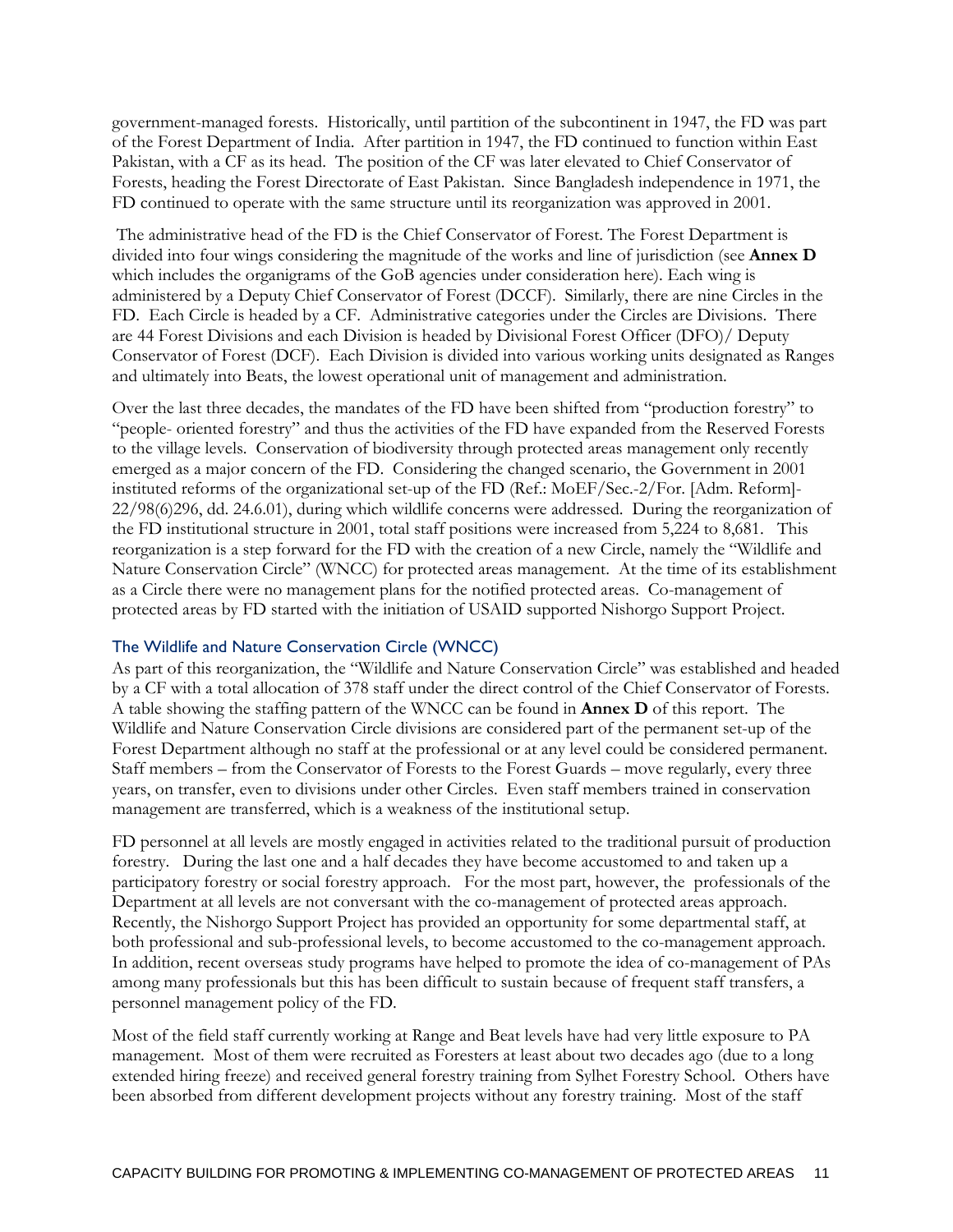trained about two decades ago at Sylhet Forestry School think protected area management consists of checking game hunting and protecting game animals from out-of-season poaching. They need a thorough orientation training in PA management before being posted in a PA. This is currently a serious staffing problem within the FD.

Another major weakness of WNCC is that there is no position of ecologist, anthropologist or other professionals needed for PA co-management. Also there is no provision of career development if such personnel were to be recruited and the Department would have a difficult time nurturing their career development.

Under this Circle there are four Wildlife Management and Nature Conservation Divisions, and these field units are each headed by a Divisional Forest Officer. Four Wildlife and Nature Conservation Divisions currently exist, namely: (i) WNC Division, Dhaka, (ii) WNC Division, Chittagong, (iii) WNC Division, Khulna, and (iv) WNC Division, Sylhet. Each WNC Division has the mandate to manage the protected areas within the territory of the Division. Up until July 2004 only two WNC Divisions – namely, WNC Division Khulna and WNC Division Chittagong – were initiated (Mitchel et al. 2004). As of May 2009, all four divisions have become operational. In effect, the four divisions cover the whole country.

#### Protected Areas of Bangladesh under FD and Co-management

"Protected area" administered by FD covers an area of 2,43,677 ha, which accounts for 16 percent of the total area managed by the Forest Department and almost 2 percent of total area of Bangladesh. The types of protected areas include Wildlife Sanctuary, National Park, and Game Reserve. The protected area system, albeit not yet officially designated as such, currently includes eight National Parks, seven Wildlife Sanctuaries, one Game Reserve, and five other Conservation sites, namely, National Botanical Garden, Dhaka; Baldha Garden, Dhaka; Madhabkundo Eco-park, Moulvibazar; Sitakundo Eco-park, Chittagong; and Dulhazara Safari Park, Cox's Bazar.

Their definitions in the Bangladesh Wildlife (Preservation) Order, 1973 (henceforth Wildlife Order) are as follows:

"*Wildlife Sanctuary* means an area closed to hunting, shooting or trapping of wild animals and declared as such under Article 23 by the government as undisturbed breeding ground primarily for the protection of wildlife inclusive of all natural resources such as vegetation, soil and water" (paragraph (p) of Article 2).

"*National Park* means comparatively large areas of outstanding scenic and natural beauty with the primary object of protection and preservation of scenery, flora and fauna in the natural state to which access for public recreation and education and research may be allowed" (paragraph (p) of Article 2).

"*Game Reserve* means an area declared by the government as such for the protection of wildlife and increase in the population of important species wherein capturing of wild animals shall be unlawful (paragraph (c) of Article 2)".

Article 23 of the Wildlife Order has provisions for declaration of Protected Areas and also has regulations prohibiting activities in the Protected Areas. See Table 1 in **Annex E,** which includes a list of the Protected Areas of Bangladesh under the control of the Forest Department.

### Co-Management of PAs by Forest Department-the Nishorgo Support Project

The Forest Department had developed experience from the 1980s in social forestry with benefit-sharing models in degraded forests adjacent to the Protected Areas and was looking in 2002 for ways of expanding participatory models to the more complex challenge of the PA management. USAID supported the program for "Co-Management of Tropical Forest Resources in Bangladesh" in the name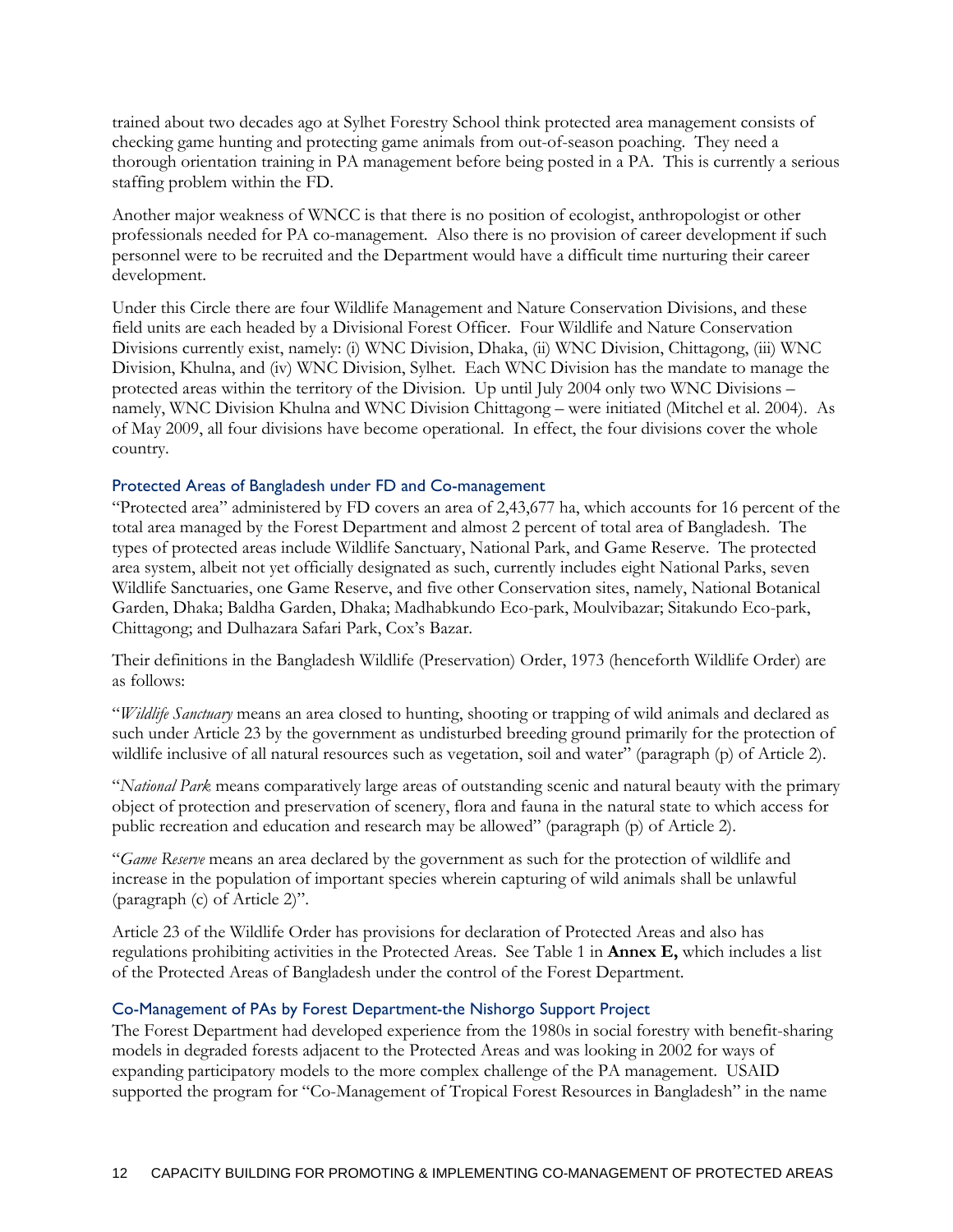of Nishorgo Support Project over six years (2003-2008). The Nishorgo Support Project, along with the MACH Project (discussed below) were the principal precursors to the IPAC program, which has continued with the development and expansion of the co-management approach to protected area management and under which this capacity building assessment exercise is being undertaken.

NSP worked closely with the FD and key conservation stakeholders to develop and implement a comanagement approach to help conserve the country's Protected Areas, where partnerships for conservation are essential. The Project worked at five initial pilot PA sites, namely: (i) Lawachara National Park, (ii) Rema-Kalenga Wildlife Sanctuary (iii) Satchari Reserve Forest, (iv) Teknaf Game Reserve, and (v) Chunati Wildlife Sanctuary. NSP has achieved a good deal in developing a comanagement model through empowerment of local communities in the PA management planning and implementation process (for details, visit www.nishorgo.org).

# **Forest Department Training Facilities**

Although somewhat beyond the scope of the current consultancy, it is also important to recall that the training objectives and curricula of some of the other training facilities administered by the Forest Department represent opportunities for expanding capacity for co-management. For example, the **Bangladesh Forest Academy** (former Forest College), situated at Chittagong is an in-service training facility for the forestry professionals FD. It is under the Education and Training Wing, one of the four wings of FD at second tier of the organigram. Headed by a Director (a position equivalent to that of Conservator of Forests), it has two positions of Professors in the rank of DCFs and other regular positions. It has a campus with residential and in-house training facilities but at present does not have an ongoing regular training program, mainly because of a shortage of operational resources. It can and has provided an orientation course for newly recruited professionals (six months), a professional course for selected senior Forest Rangers (three months), and refresher officer course (three months) albeit rather irregularly in recent years. Budget allocation is claimed as a major constraint for running courses! Most of the courses conducted are not based on any long-term need assessment but are derived from arbitrary decisions or possibly project-driven. Courses conducted from 1999 to 2004 were mostly project-driven and financed by the Forestry Sector Project and NSP.

In the opinion of this consultancy team, the Forest Academy presents a good opportunity to present quality trainings in different aspects of forest management including co-management of protected areas. Since it is located in Chittagong, there is also the option for partnerships with other institutions like the Bangladesh Forestry Research Institute and the Institute of Forestry and Environmental Sciences of Chittagong University.

Other than the training facilities for forestry professionals at the Forest Academy, the Forest Department has three Forest Schools, located at Sylhet, Rajshahi, and Chittagong. Sylhet Forest School and Rajshahi Forest School conduct a two-year diploma course for in-service sub-professionals. Chittagong Forest School is conducting a three-year diploma course in Forestry where admission is open.

The Kaptai Forest Development and Training Centre (FDTC) provides vocational-level training to workers, with a yearly output of 300 trainees in basic logging, timber harvesting and road construction, equipment and maintenance, saw doctoring and sawmilling maintenance, and extension forestry for rural development.

# **Other MoEF Departments Concerned with Conservation Activities**

Apart from these two major departments, i.e., Department of Environment and Forest Department, working under this Ministry, there are three other organizations under MoEF. These are Bangladesh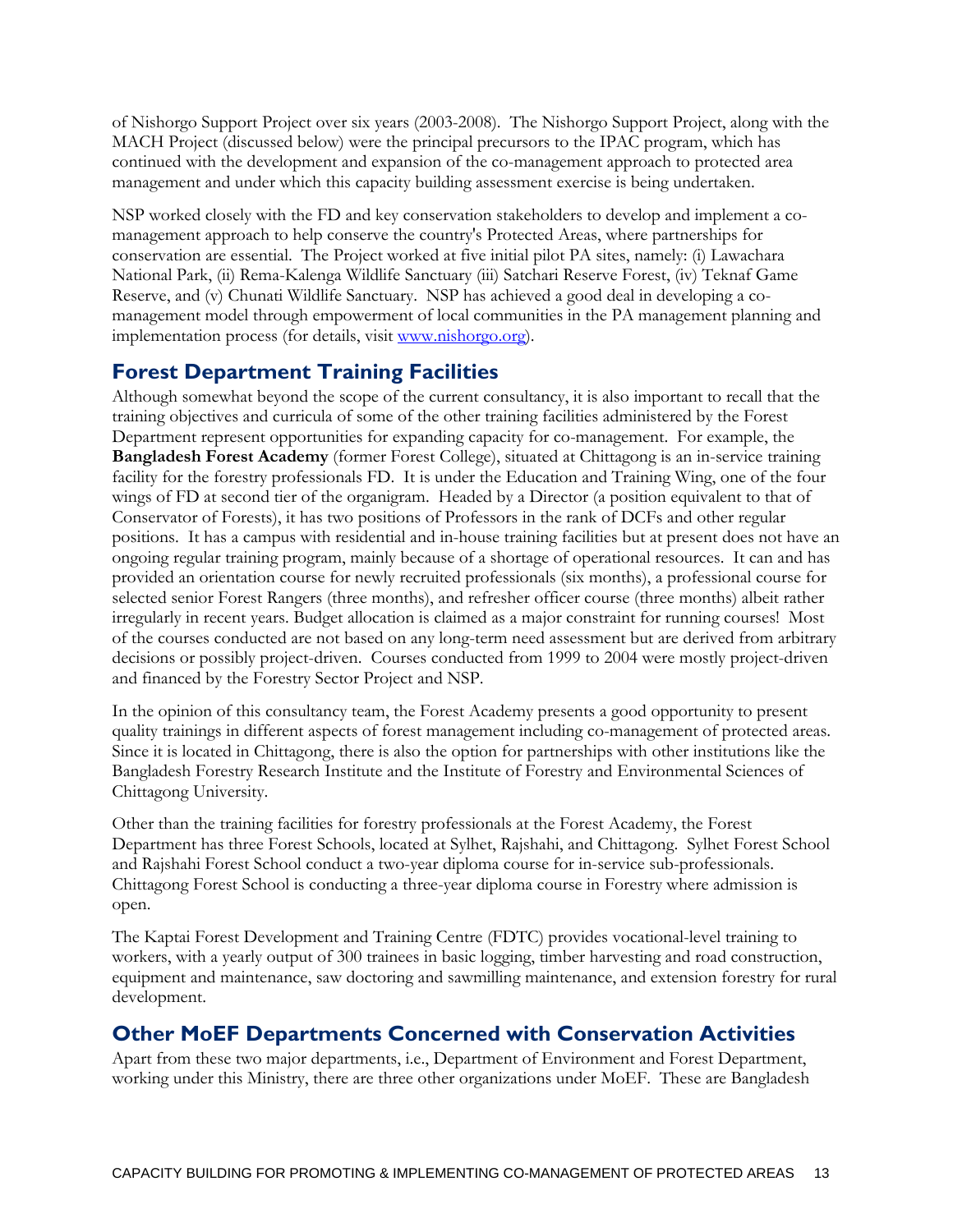Forest Research Institute (BFRI), Bangladesh National Herbarium (BNH), and Bangladesh Forest Industries Development Corporation (BFIDC).

**Bangladesh Forest Research Institute** was established in 1955 and mandated to provide research support to the Forestry sub-sector of the country, including Forest Department, Bangladesh Forest Industries Development Corporation, NGOs, and other private enterprises. BFRI's research activities aim to develop appropriate technologies to maintain sustainable productivity of forest land and of forest industries without resource depletion. It conducts research in 17 broad disciplines under two broad categories namely, the Forest Management Branch and the Forest Products Branch. BFRI's current major research programs areas are:

- Production of quality planting materials
- Plantation technique and forest management
- Breeding and tree improvement
- Bamboo and non-timber economic crops
- Biodiversity and conservation
- Forest inventory growth and yield
- Social forestry and farming system research
- Forest pest and diseases management
- Post harvest utilization: physical processing
- Post harvest utilization: chemical processing
- Training and transfer of technology

BFRI does not have any direct co-management type action research project, but it does have studies on inventory and documentation of biodiversity, indigenous ecological knowledge and natural resource management, community-managed common village forest, production and management of non-timber forest products including bamboo and rattans, development of mixed plantation models with indigenous species under different program areas like bamboo and non-timber economic crops, biodiversity and conservation, social forestry, and farming system research. BFRI has developed more than 50 technologies out of which more than 20 are being used at field and village levels by FD and farmers. The Institute collaborated with NSP by imparting training on bamboo production, management, and preservation. It also helped NSP in preparing a carbon project proposal through analytical work in the laboratory.

BFRI has technical capacities to some extent in implementing many PA co-management activities and also is a key partner in capacity development. As a national level institute its capacity is sustainable and a close collaborative linkage could be established in capacity building.

**Bangladesh National Herbarium** is a plant survey, collection, identification, and conservation organization. It documents the biological diversity of the plant kingdom in the country and its collections are accessible samples of natural population. The Herbarium is located at Mirpur, Dhaka, adjacent to the National Botanical Garden, Dhaka. It is staffed by professional plant taxonomists and headed by a Director. It is directly under the administrative control of MoEF. The published accounts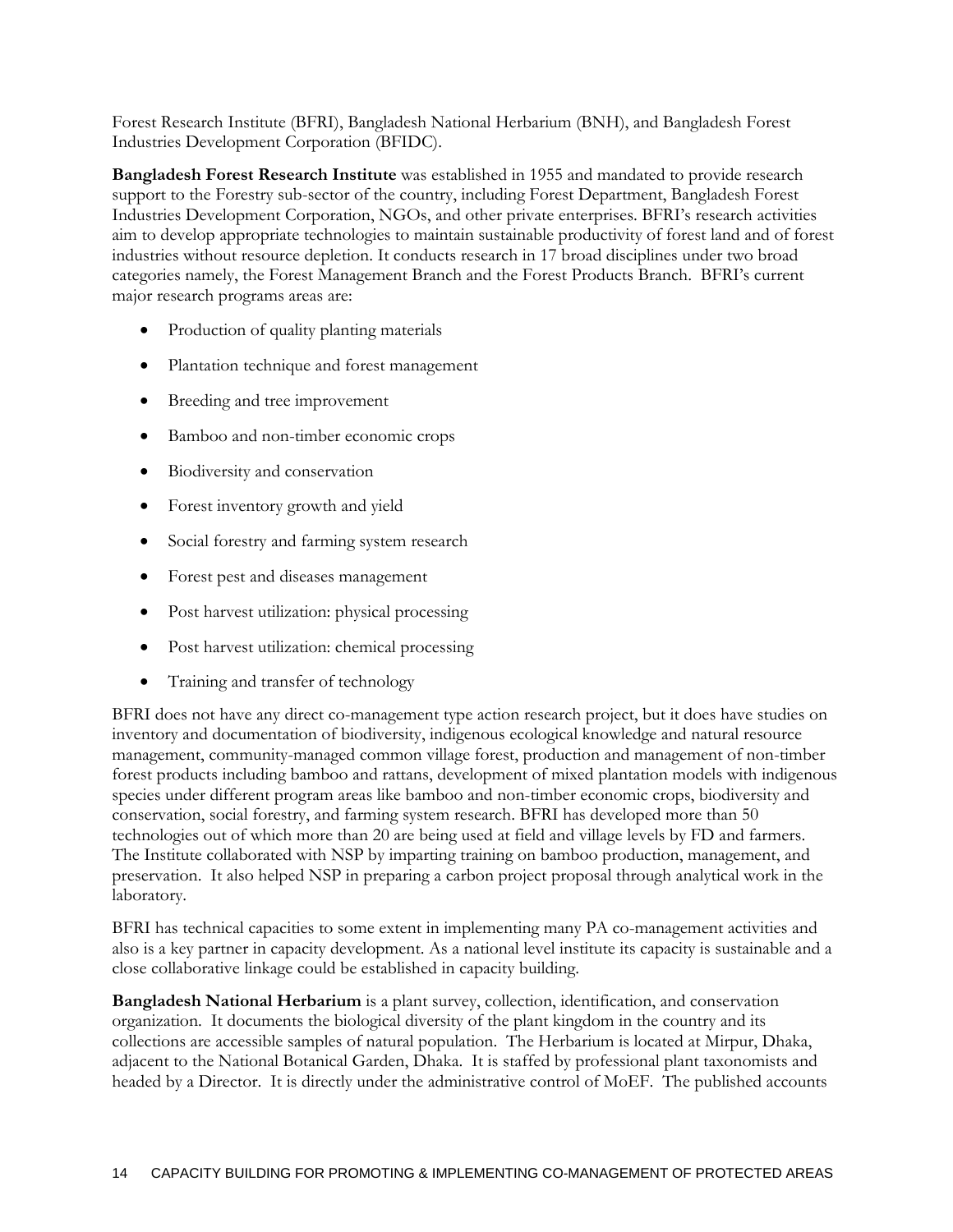of the "Flora of Bangladesh" are being published by the BNH and to date it has revised more than 50 angiosperm families and published facsimile editions of the Flora family wise, though a slow process.

Both these organizations – the BFRI and the BNH – can provide technical support in developing PA management plans through technical know-how, and capacity back-stopping.

# **Department of Environment**

The present Department of Environment emerged as the Environment Pollution Control Cell (EPCC) headed by a Director as a constituent body of the Environment Pollution Control Board under the Chairmanship of a Member of the Planning Commission in 1977 under the Environment Pollution Control Ordinance, 1977. The DoE still functions under the Environmental Conservation Act. With the formation of the new Ministry of Environment and Forests, in 1989, the DoE has been placed under the MoEF as its technical wing and is statutorily responsible for the implementation of the Environment Conservation Act, 1995.

It is headed by the Director General (DG) and discharges its responsibilities through the headquarters in Dhaka, along with six Divisional Offices located at Dhaka, Chittagong, Khulna, Bogra, Barisal, and Sylhet (see the organigram in **Annex D**). In the headquarters in Dhaka it has three major structures headed by Directors, including the Director (Administration), the Director (Environmental Management), and the Director (Planning). Under the Director (Environmental Management) there is a position of Deputy Director (Natural Resource Management).

The DoE's mission is to help secure a clean and healthy environment for the benefit of present and future generations:

- Through the fair and consistent application of environmental rules and regulations
- Through guiding, training, and promoting awareness of environmental issues
- Through sustainable action on critical environmental problems that demonstrate practical solutions, and that galvanize public support and involvement

The key words point to an active role of DoE in solving environmental problems with public participation and support through enforcement of environmental laws and regulations and other compliance with the necessary permitting and governmental sanctions for development activities. The Department has expanded its activities towards the management of green sector through the declaration of and administrative responsibility for the new Ecologically Critical Areas (ECAs).

The Bangladesh Environment Conservation Act 1995 (Act I of 1995) deals exclusivelywith environmental issues. When the ecosystem of any area has reached a critical state due to degradation of environment, the Government by notification may declare the same as "ecologically critical area" under the provision of this act, where restrictions on economic activities are imposed. There are eight Ecologically Critical Areas in the country (see Table 2 in **Annex E** for a list of the ECAs). Though it has extended its mandate towards natural resource management through ECA, this activity is mostly projectdriven. The DoE has embarked on ECA management under the aegis of the Coastal and Wetlands Biodiversity Management Project (CWBMP) with support from GEF and UNDP as stated below. The institutional framework of ECA management in DoE is very weak; at present there are only two ECA Management Officers posted at two CWBMP sites.

### **Coastal and Wetland Biodiversity Management Project**

The project is being funded by the Global Environment Facility through the UNDP and is being implemented in Cox's Bazaar and Hakaluki Haor. Its main objective is to establish an innovative system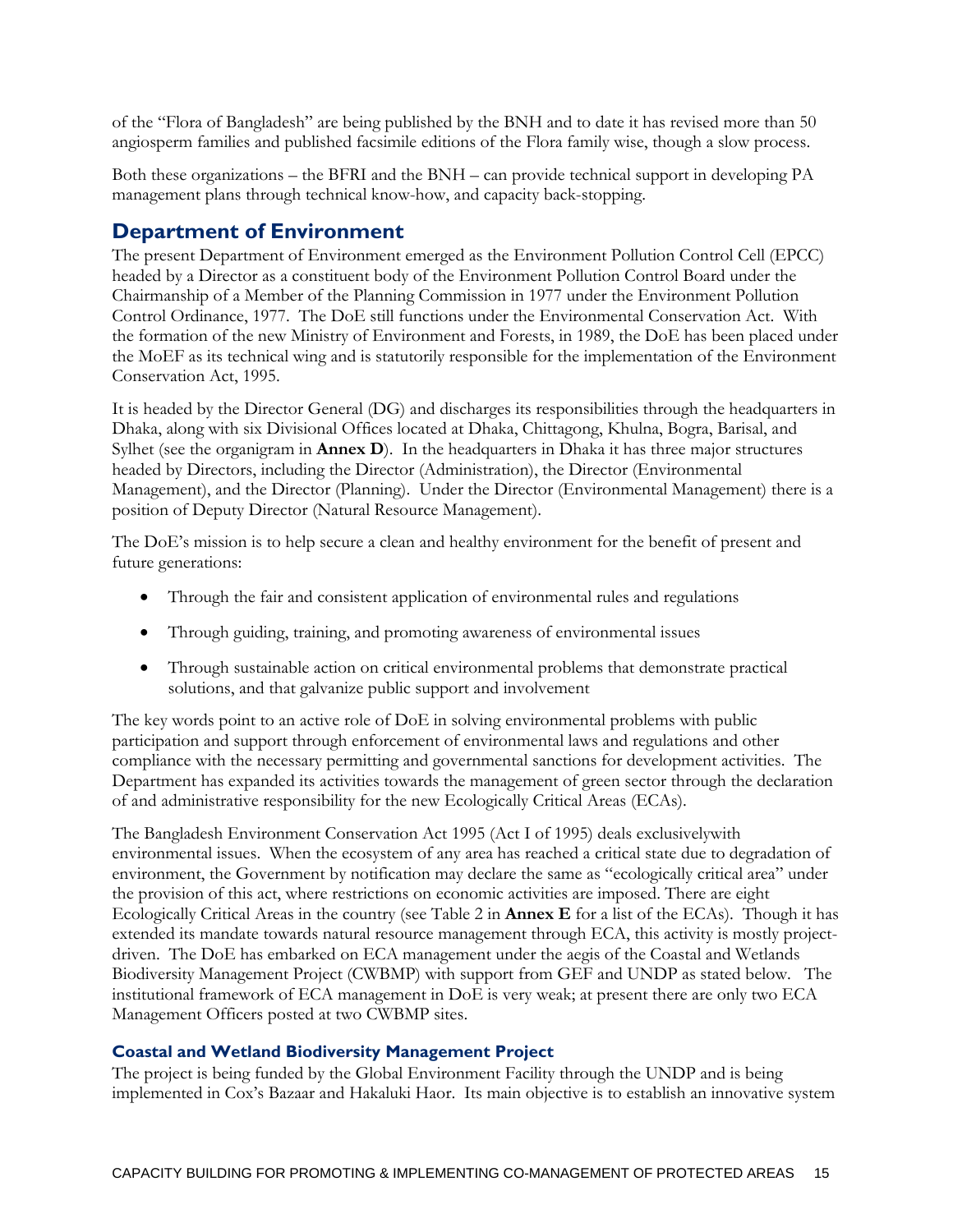for management of ECAs in Bangladesh that will have a significant and positive impact on the long-term viability of the country's biodiversity resources. The project is supporting DoE efforts to operationalize the ECA concept at the two project sites. One includes three ECAs – Cox's Bazar-Teknaf sea beach. Sonadia Island, and St. Martin Islands – and is located within the country's biodiversity-rich and long coastal zone. The second one at Hakaluki Haor involves the largest and most important of the country's many inland freshwater wetlands. The demonstration shall create important opportunities for replication in coastal and freshwater wetlands and other ecosystems throughout the country including additional sites recently declared nominated as ECAs.

The Project is working closely with ECA Committees at local level, under the coordination of a national level ECA Committee. Local level ECA Committees (at union, upazila, and district level) have been established in both the ECA sites to implement the project activities. The ECA Management Units (ECAMU) were operationalized in the vicinity of the project sites. The ECAMU is responsible, *inter alia*, to coordinate the implementation of conservation activities as well as the implementation of the management plans. It is expected that the units ultimately will become part of DoE's district level offices. Although the present phase of the CWBMP was expected to be completed in mid-2009, they are currently negotiating a 15 month no-cost extension with UNDP, and there is a strong likelihood of a second phase to the project.

# **Ministry of Fisheries and Livestock**

The role of the Fisheries and Livestock sectors in the development of agro-based economy of Bangladesh is very important and promising. They contribute approximately 8% to the national income and also about 32% of the total agricultural income. Fisheries resources are the source of a disproportionate amount of the protein in the diets of the average Bangladeshi.

The main functions of the Ministry of Fisheries and Livestock are to preserve fisheries resources, fulfill the requirement of animal protein through proper management and planned development, increase socio-economic conditions of fishermen, create employment opportunities for rural unemployed and landless people, expand foreign exchange earnings by exporting fish and fishery products, and to innovate new technologies through research for fisheries development and preservation. The MoFL is one of the direct actors concerned with biodiversity and natural resources conservation. But its past activities were mostly centered on extension and development activities. So, an enhanced sense of conservation as part of its mission and sufficient capacity in this regard, particularly in co-management of open water bodies, would be a very crucial need in the near-term.

The Department of Fisheries and Department of Livestock are the two major departments under MoFL. In addition, the Ministry also oversees the Bangladesh Fisheries Research Institute, the Bangladesh Fisheries Development Corporation, and the Bangladesh Livestock Research Institute (see **Annex D** for an organigram of the MoFL and its Departments).

# **Department of Fisheries**

Department of Fisheries was first established in the undivided Bengal of the British India in 1908. In 1910, the DoF was abolished through merging with the Department of Agriculture. Again as per recommendation of Mr. T. Southwell, the DoF became an independent organization in 1917. The DoF was abolished again in 1923. After a long gap, following the recommendation of Dr. M. Ramswami Naidu, the DoF was revived in May 1942. Since the inception of the then-East Pakistan (now Bangladesh), the DoF had been continued. After the independence of Bangladesh in 1971, the Central Fisheries Department of the then-Pakistan merged with the DoF of Bangladesh in April 1975. Later on, in 1984, the Central Marine Fisheries Department merged with the DoF as a Marine Fisheries Wing.

The principal mandates of the DoF are: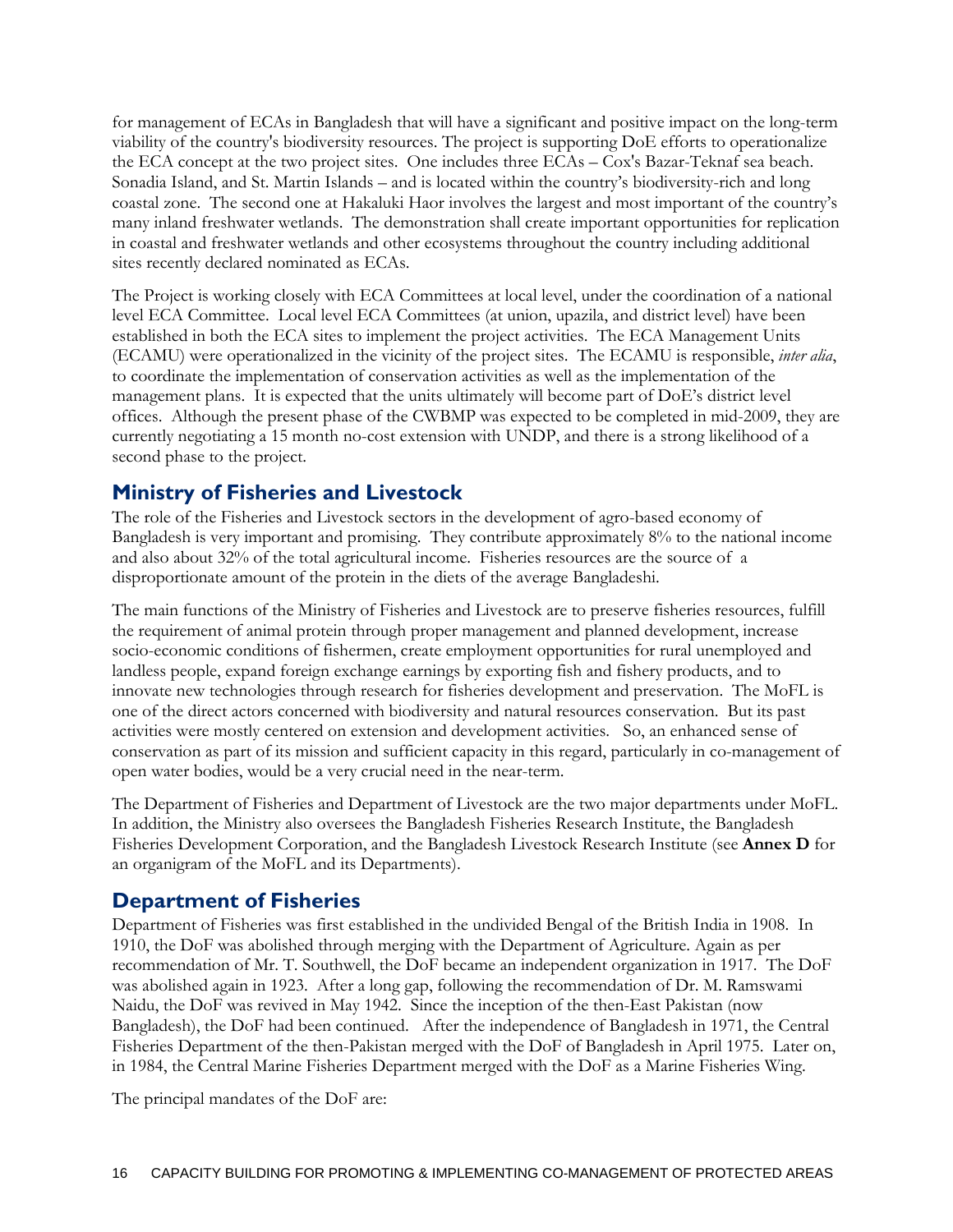- To disseminate improved aquaculture technologies through training and demonstration and to extend extension advisory services to the local stakeholders
- To enhance fisheries resources through enacting conservation and management measures
- Assist the administrative ministry to formulate policies, acts, etc.
- To enforce quality control measures and issuance of health certificates for exportable fish and fish products
- To conduct fisheries resources survey and assessment of stock to develop fisheries database for proper planning
- To facilitate arrangement for institutional credit for fish and shrimp farmers, fishers, and fish traders
- To formulate and implement development projects towards sustainable utilization of fisheries resources to ensure food security
- To facilitate alternative income-generating activities for rural poor and unemployed people towards poverty alleviation

A review of the mandate of the DoF indicates that it is mostly a service-oriented department with some regulatory functions of ensuring of quality control of fish and fisheries products for export. DoF staff at upazila level work with farmers for promoting aquaculture. Experience of DoF on open water fisheries is very recent. Community-based open water fisheries management of DoF is project-driven, something that began under the Fourth Fisheries Project. During a meeting with the DG, DoF, and his colleagues on May 26, 2009, the DG informed that MoFL has sent a proposal to the Ministry of Land for leasing of open water bodies to local communities, and this proposal is under consideration of Ministry of Land. If this happens, the DoF will need to develop more capacities in co-management.

The DoF is under the administrative control of the Ministry of Fisheries and Livestock. It is headed by a Director General, who is assisted by three Directors and two Principal Scientific Officers (equivalent to Director). There are 845 technical officers of different hierarchy and 3,278 supporting staff in the DoF under the revenue budget who accomplish the routine activities of the Department. At the sub-national level there is an administrative framework set-up at the division, district, and upazila levels headed by Deputy Director, District Fisheries Officer, and Upazila Fisheries Officer respectively. Besides these, there are three Fish Inspection and Quality Control Stations, Marine Fisheries Station, Fisheries Training Academy and four Fisheries Training Centres, and many Fisheries Farms and Hatcheries (See www.fisheries.gov.bd).

Consultation with DoF officials stated a need for sociologists, communication specialist, and IT specialists. Unfortunately, however, there is no scope for career development of such personnel in the existing organigram as the mainstream professionals are all under Bangladesh Civil Service (Fisheries Cadre), a great hindrance to capacity development.

**Community-Based Open Water Fisheries Management:** Experiences on community-based open water fisheries management dates back to late 1990s and were implemented in conjunction with different NGOs. "Open Water Fisheries Management" and "Aquatic Development Management and Conservation" were the two major components of the Fourth Fisheries Project that concerned community -based management. Lessons learned from the MACH project have been encouraging in initiating IPAC project.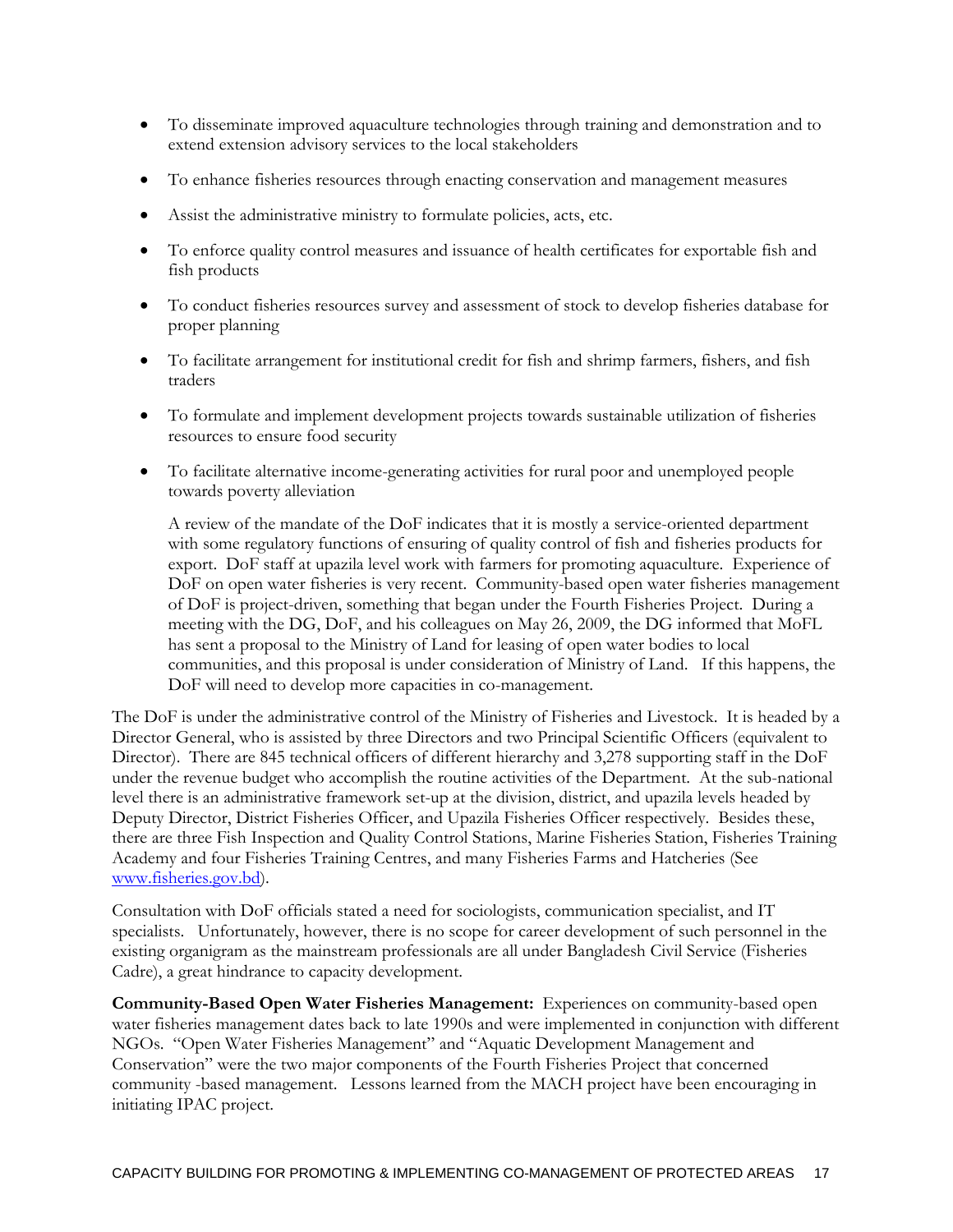### **Management of Aquatic Ecosystems through Community Husbandry Project**

The MACH Project employs a collaborative community approach to natural resources management in wetland ecosystems. Funded by USAID, MACH began in 1999 and continued to 2006 and still has a follow-up is going on at the Hail Haor site. The project was implemented in three sites, namely: Hail Haor in Moulvibazar district, Turang Bangshi in Gazipur district, and Kangsha Malijhee site in Sherpur district. The project's main purpose was to demonstrate to communities, local governments, and policy makers the viability of a community approach to natural resource management and habitat conservation in Bangladesh that involves entire floodplains and surrounding watersheds. The selected "communities" have included all people in a given area who depend either economically or nutritionally on the flood plain and its products. The program has emphasized and worked with poorer groups, particularly fishers, and with particular attention directed toward women's involvement. To make the program truly sustainable, MACH has also included representatives from union-level of local government as well the local elites who are primarily involved in decision-making (Winrock International 2006).

MACH has supported local communities to form their own organizations for overall management of physical and biological components of selected wetland ecosystems. The project has emphasized conservation and rehabilitation of degraded aquatic habitats. Major habitat restoration activities have included reestablishment of dry season refuges for fish and other resources dependent on an aquatic habitat. The project has also included work with local industries to reduce pollution, reestablishment of watershed functions through re-vegetation and reforestation, and reduction of soil erosion by introducing appropriate and environmentally friendly wetland agriculture and aquaculture systems.

MACH has also made significant progress in catalyzing a community-based response to the issues affecting sustainability of open water resources. The project's natural resources management accomplishments have included: (i) reduction in fishing pressure through community-imposed and enforced regulations; (ii) establishment of fish sanctuaries in dry season water bodies; (iii) excavation of silted-up canals and portions of rivers to restore ecosystem connectivity; (iv) enhancement of fish species diversity; (v) re-introduction of important missing fish species through stocking; and (vi) revegetation in both riparian and swamp forest areas. It has also developed greater resource-use awareness, health care, and literacy rates in an integrated program for the project areas.

The achievements of the MACH project indicate the importance of appropriate community participation based on trust and economic incentives as well as the success of institutionalizing community-based management of natural resources. As such, the lessons from MACH are of great relevance to PA management programs that involve eliciting participation, designing community co-management arrangements, and facilitating income-generating activities for PA communities.

**Bangladesh Fisheries Research Institute:** An autonomous organization under the Ministry of Fisheries and Livestock, this Institute had been established in 1984. Under this Institute, there are five stations located at Mymensingh, Chandpur, Rangamati, Cox's Bazar, and Paikgacha (Khulna) and three substations at Santahar, Jessore, and Barisal. These stations conduct basic and applied research on freshwater aquaculture, inland fisheries management, lake management, fish diseases, marine fisheries, brackish water aquaculture, fish breeding genetics, etc. Some of the technologies like, fish-cum-duck culture, fish-cum-poultry culture, and polyculture of carps, developed by this Institute are being extended to the field.

**Fisheries Training Academy:** The Department of Fisheries has a Fisheries Training Academy (FTA) at Savar near Dhaka and four Fisheries Training Centers in different parts of the country. It is headed by a Director and in the organization pattern of DoF, it is directly under the Director General. It has accommodation and other training facilities. The FTA imparts training to DoF professionals. Trainings at sub-professional level and for fishers and community-based organizations are conducted at different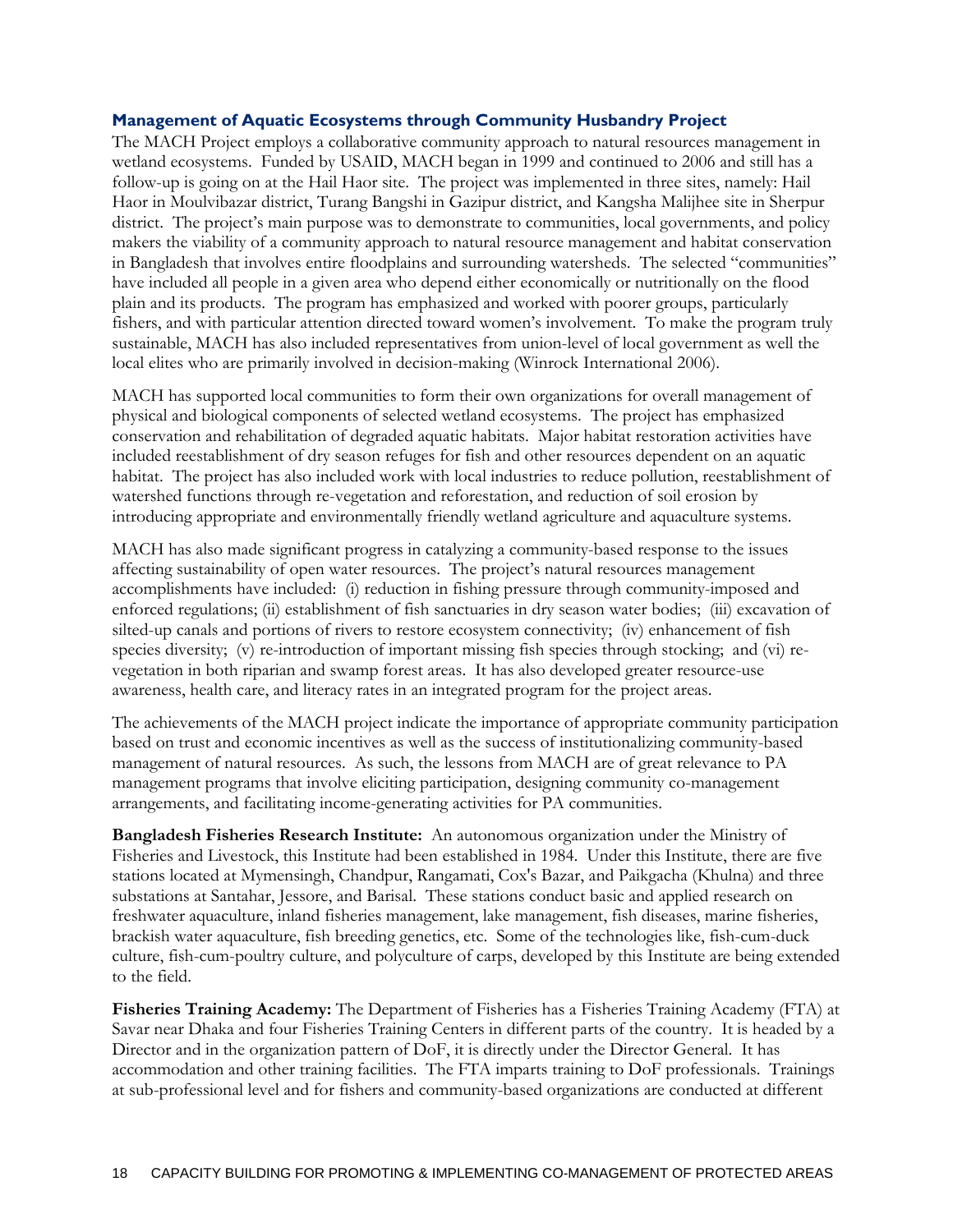training centers. Training activities are both on production and quality control measures. Some of the production and extension-oriented trainings are as follows:

- Basic Extension Skilled Course (12 days)
- Aquaculture Extension Course (7 days)
- Environment Friendly Shrimp Culture (7 days)
- Fish Farm Designing and Hatchery Management Course (10 days)
- Carp Polyculture Training Course (7 days)
- Integrated Fish Farming (Duck-cum-Fish Farming)
- Community-Based Open Water Fisheries Management (12 days)

Trainings at FTA and other Centers are mostly project driven. For example, IPAC will be sponsoring a Conservation Biology certificate course with the Independent University of Bangladesh and Jahangirnagar University for partner GoB and NGO staff at FTA, Savar. Therefore, FTA will have an important role in capacity development under IPAC. Recently, DoF authorities report that budgetary support for training of its staff has been minimal and many staff have not been receiving training in recent years. This coincides with a general lack of budgetary support for field operations which has hampered the extension activities of the Department.

During the implementation of Fourth Fisheries Project (FFP), the DoF developed extension materials in Bangla on different subjects such as a Training Manual on Environment Friendly Shrimp Culture, Quality Control, etc. The DoF also produced a Training Course and its attendant manual on *"Community Based Open Water Fisheries Management Training Course"* in Bangla under FFP. It is designed as a 12-day course with target groups comprising of Upazila Fisheries Officers (UFO), Senior Upazila Fisheries Officers (SUFO), Biologists, Survey Officers, Assistant Fisheries Officers, Field Assistants from DoF and associated NGO staff. The course outline and training manual is a 331-page document with daily session plans. Training methods adopted are class lectures, question and answers, group works and field exercise having some fishers in the group during the exercise. Like many project-driven activities, this training course only continued during the life of the FFP. But the DoF has developed a group of trainers and can offer them as resource persons when needed by the departments or by other agencies

Perusing the 331-page manual suggests that indeed the Department intends this course as the basic foundation course for DoF officials. However, it appears to be more academic than practical. Although the title of the course focuses on "Community-Based Fisheries Management," the IPAC Assessment team could not help but note that there was little emphasis given to community empowerment, sense of conservation, organization or institutional development, leadership development, and other aspects of socio-economic sciences. The course would benefit from a critical review in line with growing experience of community based natural resource and fisheries management and the lessons learned under CWBMP and MACH.

The DoF also organizes training courses for sub-professionals, farmers, and community members on the following topics which might have applicability or resonance for a co-management approach to open water fisheries management: Fish Diseases Management, Risk Management, Local Resource Mobilization for Farmers, and Fish Sanctuaries Identification and Development.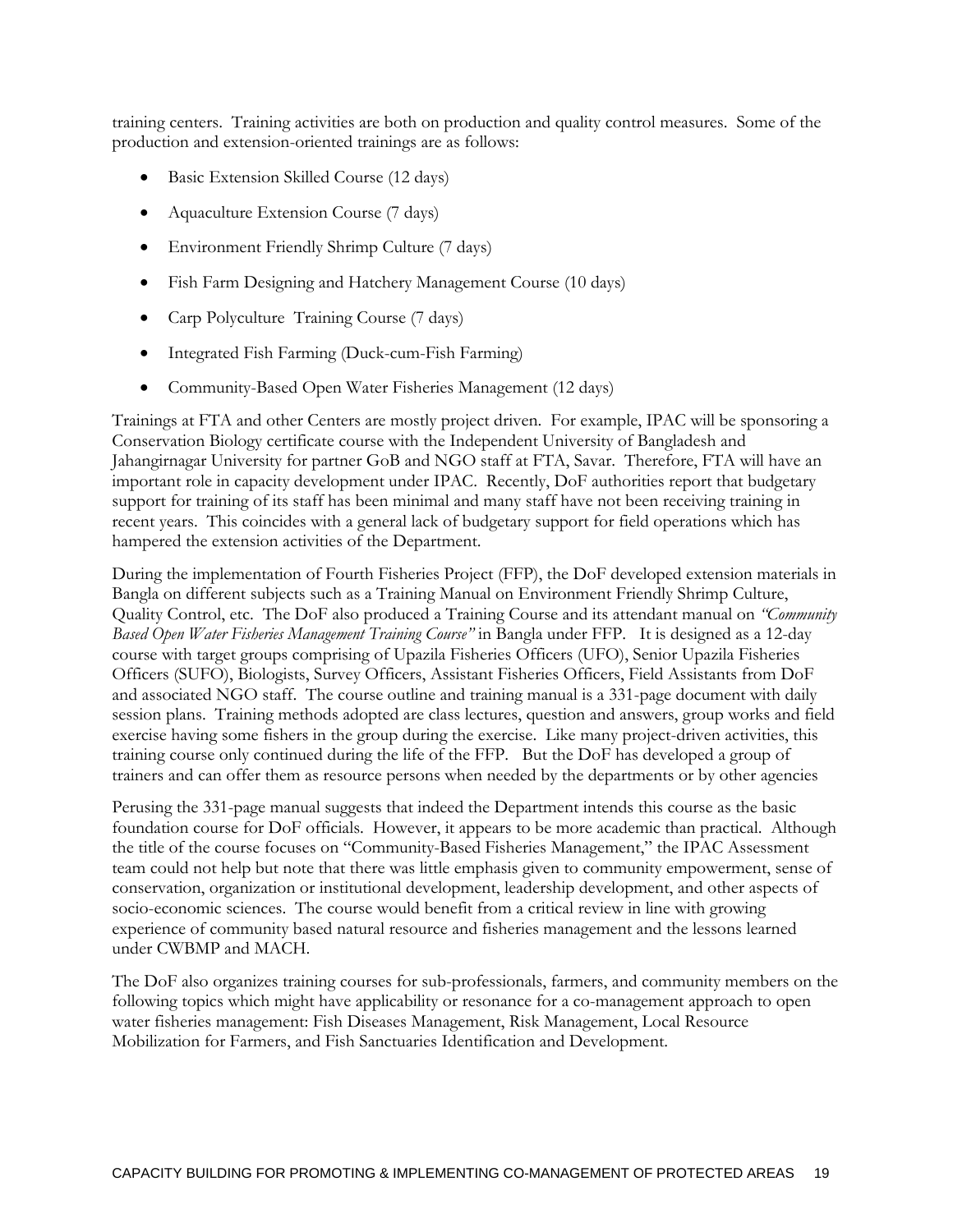# **Local Level Governance and the Co-management Approach**

**Upazilas:** The districts of Bangladesh are divided into subdistricts known as upazilas. There are 482 upazilas in Bangladesh. Upazilas are the lowest administrative unit of Bangladesh and most of the service provision departments – such as Fisheries, Agriculture, and Livestock departments – are represented by responsible officials at upazila level. The Upazila Nirbahi Officer or UNO (Upazila Executive Officer) is the key coordinator for development activities. Most of the rural or village development programs are implemented through upazilas. All the development committees at upazila level are chaired by the UNO and include all Union Parishad chairpersons under the upazila and nearly all main upazila officials from different departments. If fisheries development is considered, then Upazila Fisheries Officers/ Senior Upazila Fisheries Officers typically act as the Member-Secretary of the Upazila Fisheries Conservation and Development Committee. The MACH program had upazila level committees and the CWBMP lso has upazila level committees for its implementation. For local level planning, conflict resolution, and transparency, the upazila level of governance will play important role in co-management of natural resources, particularly in case of open water resources where the owner of the water bodies is the Ministry of Land.

**Union Parishad (UP):** Union is the lowest administrative unit in the rural areas and the Union Parishad (Union Council) is the first step of the Local Government System in Bangladesh. The council is comprised of one Chairperson, nine members, and three women members who are elected by the voters of the union. Each Union is divided into nine wards. The nine members are the representatives of the nine wards. Most of the development activities at village level are implemented in collaboration with UP members. All activities of the government including those for safety net, food security, and disaster management are implemented through UPs. As mentioned above, the UP chairpersons were members of Committtes at upazila level for the MACH program. Also, in the case of NSP, UP members are also members of Co-management Councils. The CWBMP has Union level resource management committees. Thus the Union Parishads are very important for local level governance of natural resources.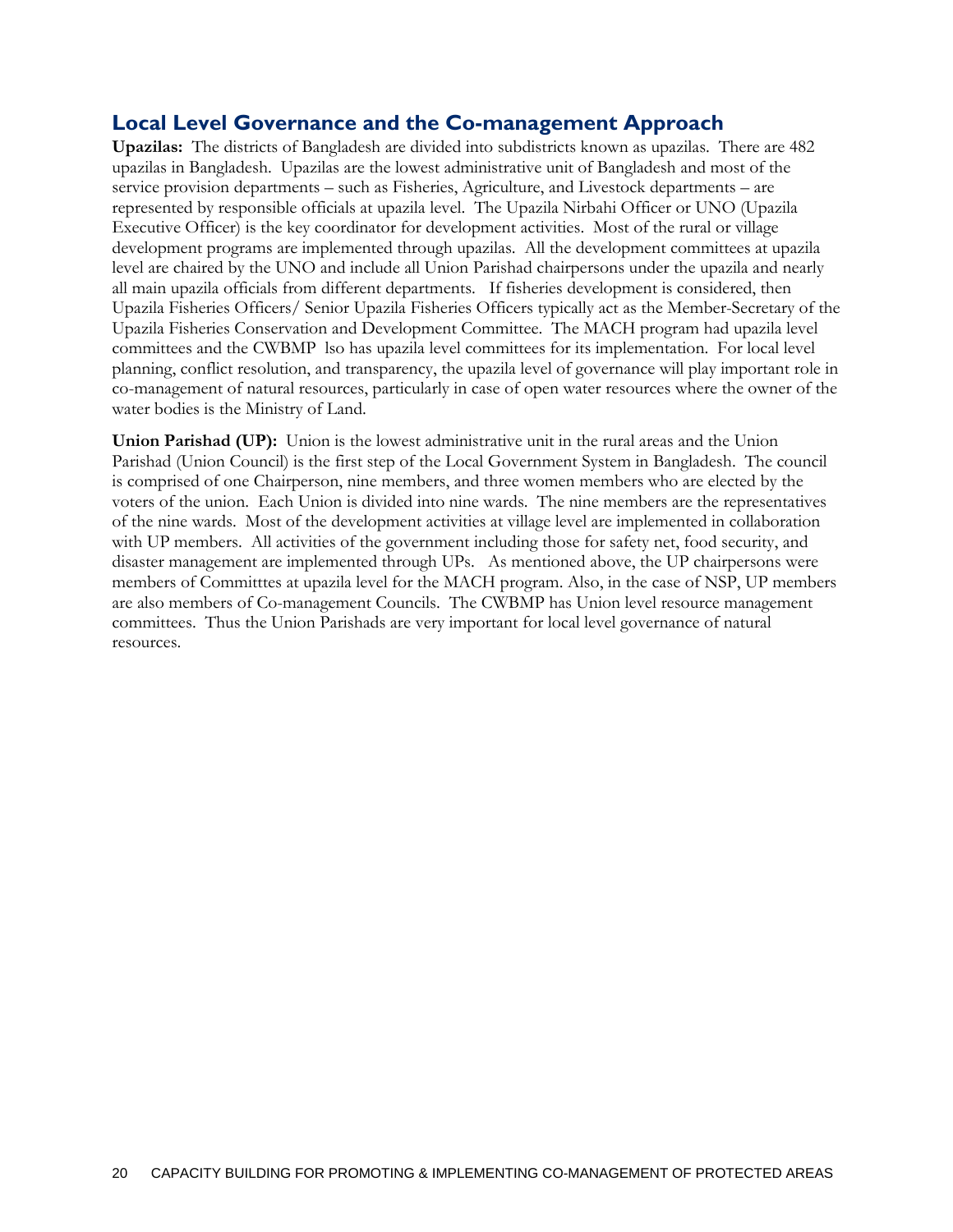# **III. THE MEANING OF CAPACITY BUILDING**

Training efforts undertaken as part of the Nishorgo Support Project were a very proactive aspect of the activities and investments to establish capacity for the co-management of protected areas. Most of the training was short-term in nature, typically less than 7 days in duration and often much shorter, and was provided to both the Forest Department staff engaged in the targeted areas and for the local stakeholders living in and around them. Despite all the efforts, it is generally acknowledged that this training fell short of expectations related to capacity building for a number of reasons, to wit.

> "For the FD, the value of training was compromised by internal transfers of staff soon after training and by the lack of a separate wildlife cadre in which capacity could accumulate. For local stakeholders, training was most effective for those lower income participants in targeted training programs for nurseries, eco-guiding, eco-cottage management and least effective when aiming to stimulate empowerment and active governance by CMC (co-management committee) members" (NSP Summary Analysis brochure 2008).

# **The Existing IPAC Capacity Building Component**

The IPAC program has recognized that "capacity is pivotal" to a successful co-management approach and accordingly has elevated the efforts aimed at capacity building to the level of a full and important program component—Component 2—Building Stakeholder and Institutional Capacity. On the one hand, capacity building will expand to include a much wider range of key groups of stakeholders:

- Government decision makers at the ministerial level (MoEF & MoFL) responsible for policy/legislation;
- Government technical departments (Forest and Fisheries) responsible for Protected Areas (national and local staff);
- Co-management institutions being established (CMC, RMO, UFC, CWBMP groups);
- Community based organizations, resource user groups engaged in co-management (CBO / RUG); and
- Supporting partners (NGO, private sectors, universities)

Similarly, a wider range of activities is foreseen as part of the investments under this component:

- Strengthening the capacity of existing training centers;
- Developing an integrated foundation course on applied conservation biology;
- Designing and implementing in-country and overseas short-term training programs; and
- Designing and implementing a method whereby experienced villagers/members of resource user groups can be trained to become extension agents for peer-to-peer training of other villagers participating in IPAC.

Finally, it is worth recalling that this particular consultancy was fielded with the specific intent, *inter alia*, of ensuring that the planned IPAC investments and activities in capacity building would be the most effective and efficient choices. It has become clear during the course of the consultancy, and in particular in discussions with the IPAC principals, including the Project Director, the Chief of Party and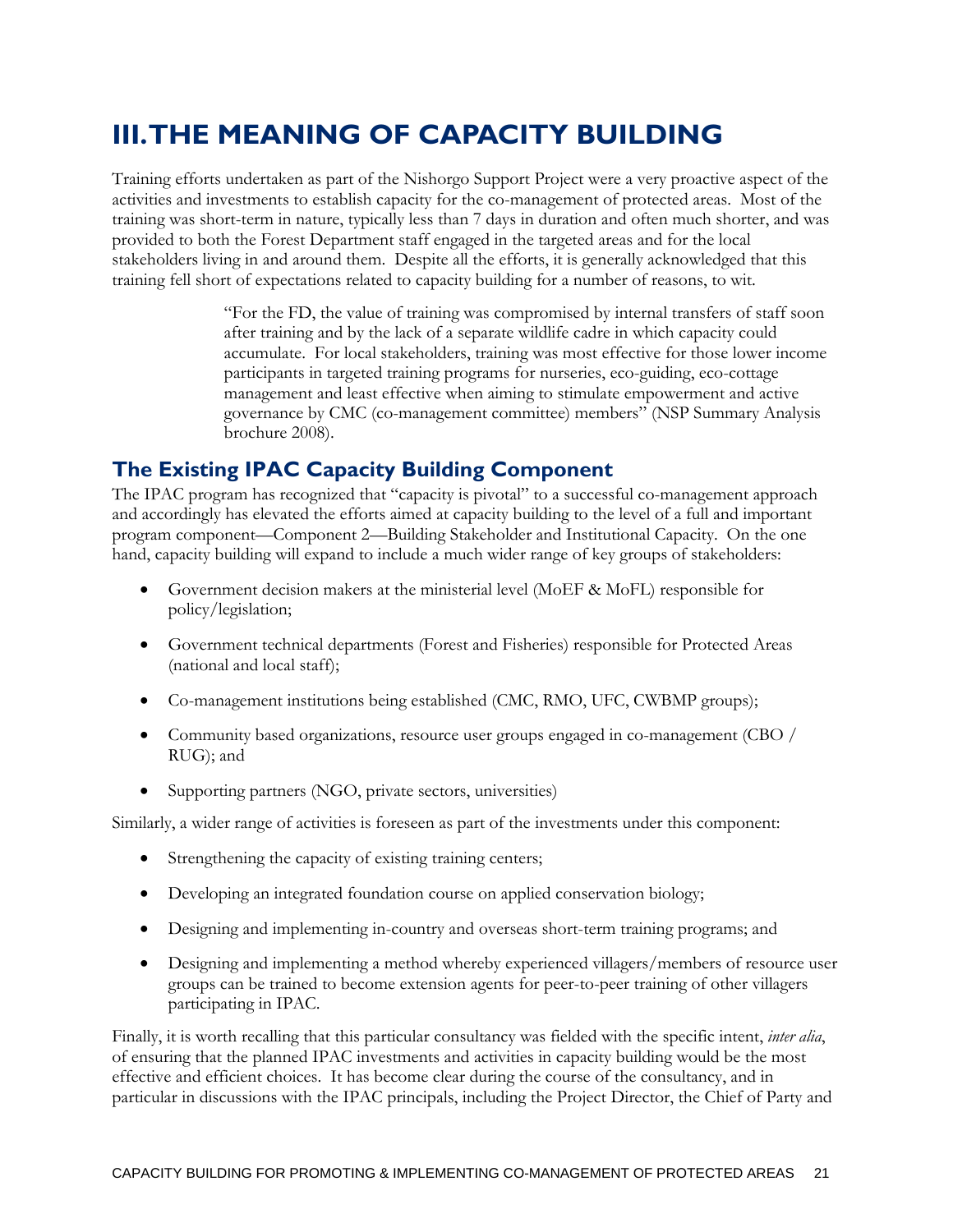the Deputy Chief of Party, that they view "capacity building" as a topic wider than just a training needs assessment.

The consultant team shares that view and has made a specific effort to review the "meaning of capacity building" in its preliminary presentations, particularly those targeting senior GOB decision-makers. The capacity building strategy which is the subject of this consultancy and report should clearly be viewed and treated as a continuing and critical component of the larger national integrated protected area comanagement strategy and action plan foreseen as the ultimate outcome of IPAC.

Training and training opportunities are things that are routinely highly appreciated and sought after in Bangladesh. Perhaps this ready acceptance of training opportunities undermines the need for a clear and compelling capacity building strategy in the full sense of that phrase which is and will continue to be required to advance the co-management paradigm and its implementation. The consultant team believes that there are different elements to capacity building and that all concerned, and in particular the policymakers need to have them all in mind from the outset if we are to succeed in enhancing both individual and institutional capacity for co-management of protected areas.

# **Elements of a Capacity Building Strategy**

-

**Identifying the Skills and Capabilities Needed***<sup>1</sup>* : The key questions mentioned above, in particular those about the new roles and responsibilities required of those implementing co-management of protected areas, were expected to reveal a list of skills and capabilities. Overall the stakeholders were very affirmative in their conviction that "co-management" was the "way to go" for protected area management under the very high pressure situations that typify Bangladesh and most of its rural areas (with some exceptions in the Sundarbans and the Chittagong Hill Tracts). Skill needs tended to fall into two broad categories, those related to dealing with people in a co-management setting, and those related to the actual management of a protected area and the conservation of it biodiversity assets.

Much was made of the need for **"people skills"** reflecting a general conviction as well that "conservation is a social science" where the desired outcome is a modification of human behavior patterns to ensure sustainable use and/or protection of threatened biodiversity assets. There was a general validation of the high place accorded to *a communications strategy* in the IPAC design because most concerned recognized that an ability to share views would be critical to sharing governance responsibilities. Yet others emphasized the need for *extension and outreach capabilities* to facilitate interacting with potentially large numbers of community members living in and around the protected areas. Similarly, the implied need for local users and stakeholders to be organized into groups highlighted the need for *organizational development methods and skills*. Given the legal status of some of these protected areas as well as the emerging applicability of co-management within GOB structures, both multiple agencies and at various levels of government suggested a need for *program coordination capabilities*.

Other people-related skill sets, somewhat related to the technical skills mentioned below, were often mentioned. Since one of the premises of co-management is that local people benefit tangibly from the positive outcomes of conservation, there would be a need for *natural resources economic analysis and business management skills* to ensure that in fact the benefits exceeded the costs of participation in these programs for local people. There was also a growing recognition about the finite nature of the resources within these areas and the fact that they cannot be all things to all people, and thus, conflict was probably inevitable as part of community-based co-management. Therefore, *conflict resolution skills and methodologies* is yet another area of the skill set needed by good co-managers. Finally, the demand by visitors and

<sup>&</sup>lt;sup>1</sup> These "skill areas" will be discussed in further detail in the following chapters which deal more explicitly with the findings related to capacity needs and opportunities and how to implement them.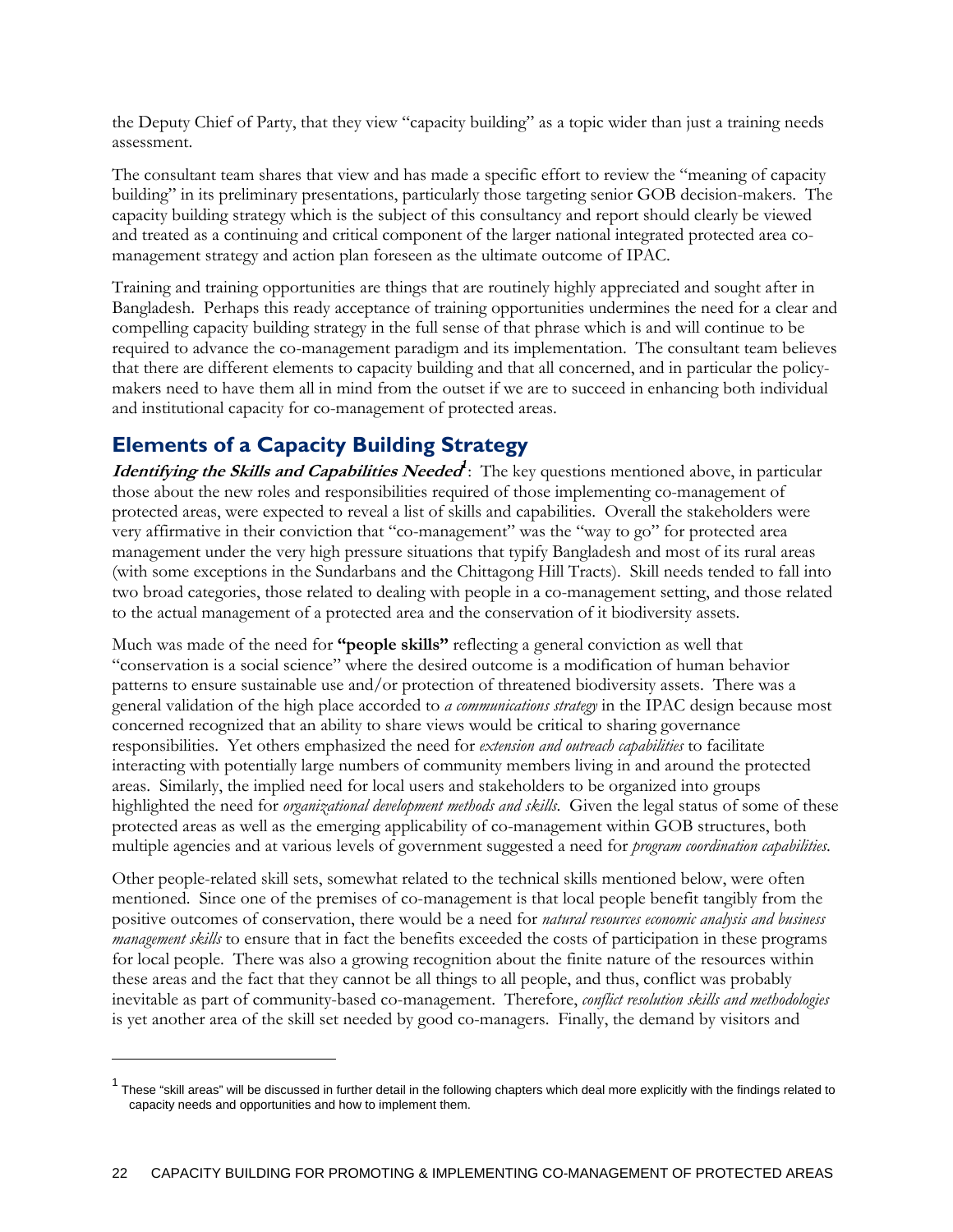others seeking the amenity values of protected areas, and their very evident impact on some of these areas, reiterated the need for *visitor management* as part of ecotourism and outdoor recreation abilities.

The other general area could be characterized as a range of **"technical skills"** which those officially mandated with the management of these areas expressed as needed to enable them to do their jobs well. As might be expected, many stakeholders both among the GOB agencies and the NGOs which are supporting co-management voiced a need for specific and practical skills in the area of *protected area conservation and management*. Although a great deal is known about plantation technology, including mangrove reforestation, future efforts at protected area management will need to emphasize *natural forest management, restoration and regeneration* to further safeguard biodiversity assets and wildlife habitat.

Bangladesh is still discovering the meaning of its protected areas and their appeal to the general public which often creates pressures beyond what was expected. Accordingly, broader understandings and capabilities for *ecotourism and outdoor recreation* (and these are two different things) *planning and implementation* are frequently mentioned as needs. The decision to expand the activities to promote co-management on the wetland ecosystem areas of the country, including the Sundarbans Mangrove Forests, adds a need for *community-based natural resources management skills in areas such as fisheries and watersheds*. And finally, protected areas should become "poles of development" and therefore some of the opportunities for improving village life may occur in *innovative technologies* for bringing basic services to the community, for water, power, transport and school and clinical services.

**How to get the new Skills and Capabilities**: The Integrated Protected Area Co-Management Program (IPAC) is already suggesting how the future institutional framework for co-management might work, by bringing together a broad coalition of GOB agencies, NGOs, and the private sector in support of local community organizations. In the past, the Government agencies traditionally felt that they owned these protected areas (and other designated "national" areas) on behalf of the State and Society and were in charge of and the principal actors of everything that went on there. They administered the natural resources and allowed others, sometimes reluctantly, to use them or to work with the user community.

Things have changed radically and there is now broad recognition, at least in some quarters, that the State "cannot and should not do it all" nor should it be the default development actor and employer of choice across the rural landscape of Bangladesh<sup>2</sup>. The essence of this administrative change is the transition from a predominantly "command and control" approach to natural resources management to one of a "service orientation" that both regulates and facilitates the use of resources for the betterment of the citizens and their development needs. Obtaining the skills and capabilities to provide these services can be accomplished, as the basic design of the IPAC coalition underscores, in three different ways: *in-house* (GOB staff within the agencies), by *outsourcing* (contractual arrangements to provide specialized services) and through *partnerships* (intra-agency arrangements and public-private partnerships). It may be too early to say definitively how different types of services will be obtained over the long-run but clearly a real capacity building strategy will be considering these both the types of services needed and the arrangements for obtaining them.

**How to use these new Skills and Capabilities**: Both the Forest Department and Fisheries Department present a special situation for considering these issues of how to obtain and put to good use these new skills and capabilities because of their preference within the career ranks of professional cadre….foresters and fisheries specialists. The personnel system is almost exclusively organized to

-

 $^2$  See the World Bank publication: "Government That Works" for a fulsome discussion of the transformation of the Government of the People's Republic of Bangladesh (add citation information here!!)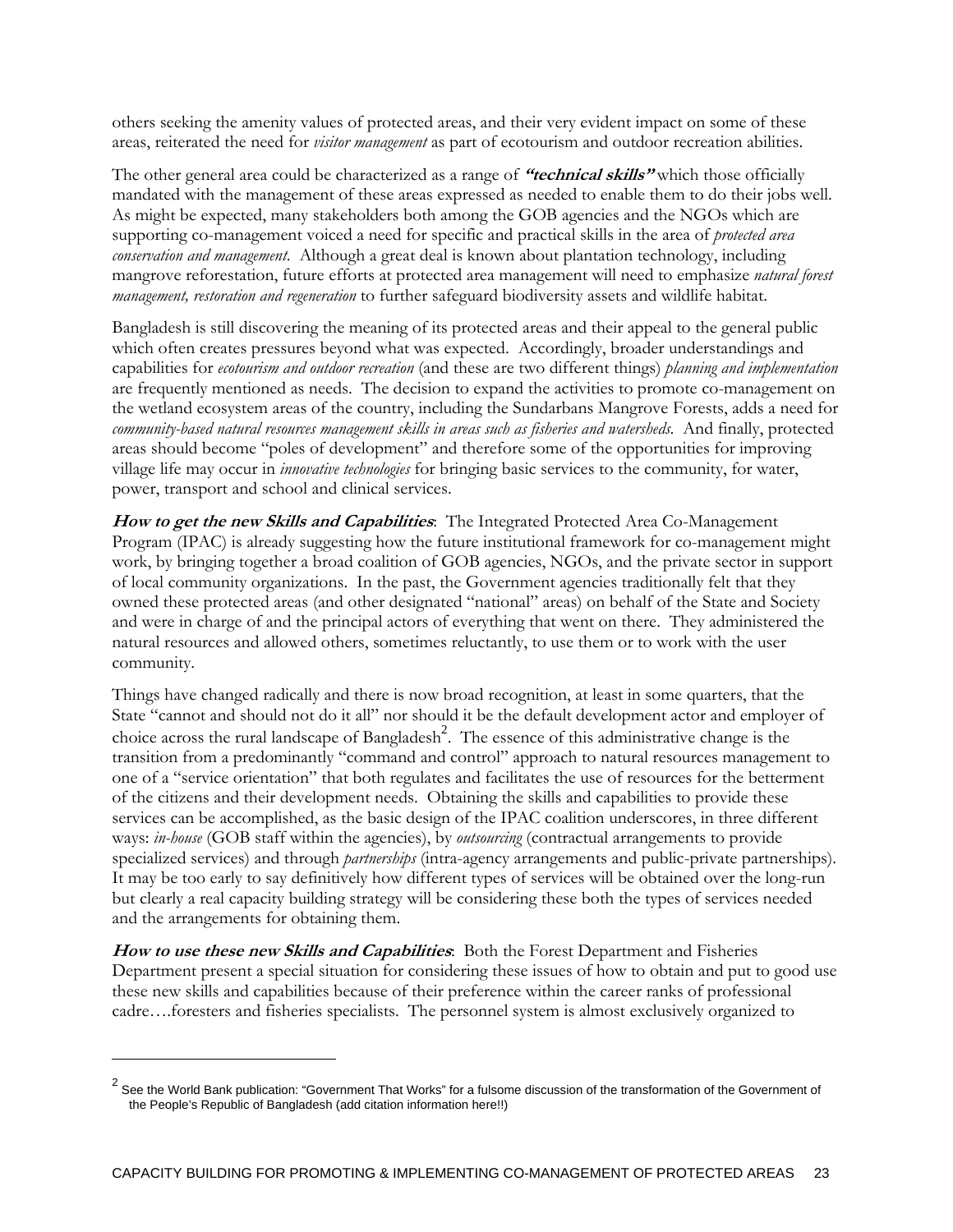provide a career track for this type of individuals and staff with other skills and capabilities, no matter how much they are needed, have a secondary status within the hierarchy.

For example, as mentioned above, only about 375 of the staff positions among the 8500+ personnel of the Forest Department are assigned to the Wildlife and Nature Conservation Circle. Similarly, there are only four divisions under the WNCC whereas the territorial staff serves in forty-four such divisions. Transfers into and out of the Wildlife and Nature Conservation Circle are the rule rather than the exception. This makes it very difficult, as noted above, to accumulate seasoned staff, whether cadre or not, as the protected area management specialists that the Forest Department will ultimately require to do its job well.

This is not an unusual situation for public forestry organizations worldwide and it need not continue to be a dilemma, for example, for the Forest Department of Bangladesh. In most cases, these organizations were started by and organized around the career professionals who studied forestry and who belong to the national cadre—the foresters themselves. In most countries, in fact, it is the professional foresters who make up the heart and soul of the public forestry administration and who are responsible for the primary institutional mandate of protecting and managing the national forest estate. Over the years, however, it has become evident that new demands on the forestry (and even fisheries) organizations bring demands for new skills and capabilities beyond those of a well rounded forestry professional.

To meet this demand, there have been two approaches. On the one hand, professionally trained foresters can be trained at the Master's or PhD level in a specialized field, such as biodiversity conservation or protected area management. The second choice is to bring in individuals already trained in these fields to widen the talent pool within the organization. Typically, an organization like a national forest service begins with the former approach but finds over time, as programs grow and become more sophisticated, that it must recruit more highly trained and skilled specialists to ensure that its programs are on the cutting edge and increasingly effective.

The Forest Department of Bangladesh has already adopted both approaches. It would be fair to say, however, that it has as yet to fully embrace the need for non-foresters within the career hierarchy of the Department or the need for maintaining an increasingly capable and experienced complement of staff within the Wildlife and Nature Conservation Circle and assigned to an enduring role within a "National" Protected Area system" (itself another goal along the path to greater capability for biodiversity conservation in Bangladesh…see discussion below). Furthermore, because of the policies about staff transfers, even foresters or other staff with an affinity and interest in protected area management, may not be able to stay in their posts and apply their talents to this growing area of the institutional mandate for the Forest Department in Bangladesh<sup>3</sup>.

Above and beyond the policy issue of how these skills and capabilities will be absorbed into the Departments, there is also the issue of how they will be funded. Clearly, the whole matter should be part of an internal strategy, as mentioned above, about these posts and their establishment. There is nothing wrong with "piloting" new positions or mandates under a projectized approach and this can even go on for some time while larger issues are being sorted out. This is likely, for example, to be the case of the staffing within the DOE for the ECA Cell which is now limited to two internal positions; all the rest of the staff function within projects. Given the present economic pressures, both nationally and globally, it

-

<sup>33</sup> It is worth noting that although the essence of this report is about "co-management of protected areas", the needs for adoption and adaptation of other skills and experiences within a public forestry administration, or even the public fisheries administration, is generally much wider as the organization evolves to meet the modern challenges of the day. For example, in the U.S. Forest Service, a Forest Supervisor may be the person in charge of hundreds of staff across a very large territorial expanse….millions of acres of national forest land…he may not be the final authority for certain issues. Personnel safety and security practices often override standard operating practices in forest management and/or wildlife management operations.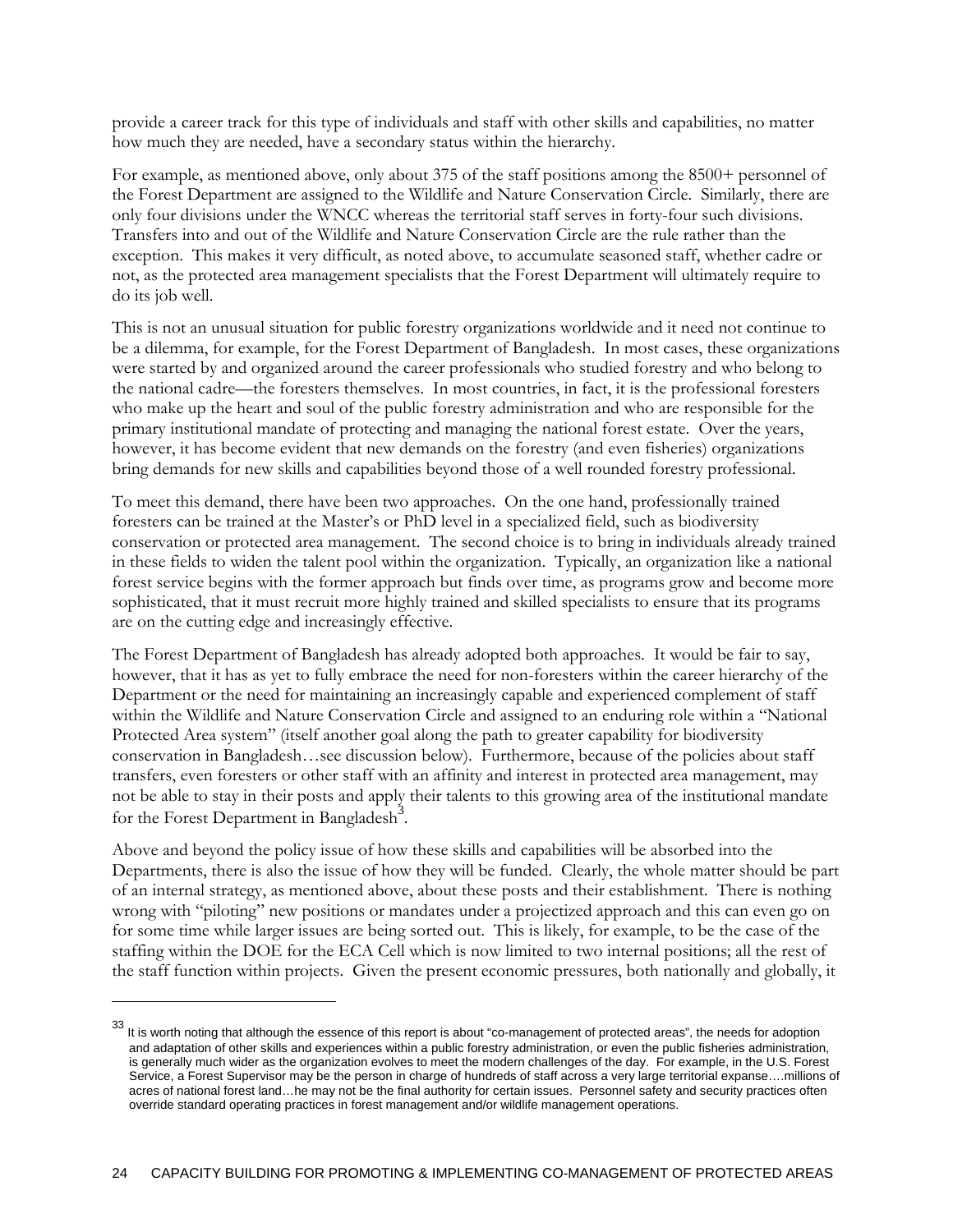is unlikely that the Government of Bangladesh is going to or should create an entire new cadre of protected area managers within the DOE to take responsibility for the ECAs. Here again, however, action by the Establishment unit within the Ministry or Department, and the need for an eventual corollary revenue budget allocation should be something being considered from the outset.

# **Some Final Comments on a Capacity Building Strategy**

As was mentioned above, the consultants have attempted to present this matter of the meaning of a capacity building strategy in simple and clear terms so that it can be understood as a "mini-case study" in enhancing the capabilities of public administrations in general. In the course of this work, knowledgeable leaders have recognized that having a capacity building strategy and a human resources development plan and system in place and being able to implement it is a key attribute of a progressive public administration able to adapt to the challenges and opportunities of the sector and country where it works. Doubtless, the same applies as well for the NGO community involved in these programs; they are not automatically up-to-date in the skills and capabilities they bring to the table. Many will have heard what has become a cliché…"learning is an important characteristic of a successful organization"! The consultant team would hope that one of the most important points about a co-management oriented capacity building strategy for Bangladesh will be another cliché in the making– "capacity is grown, not created".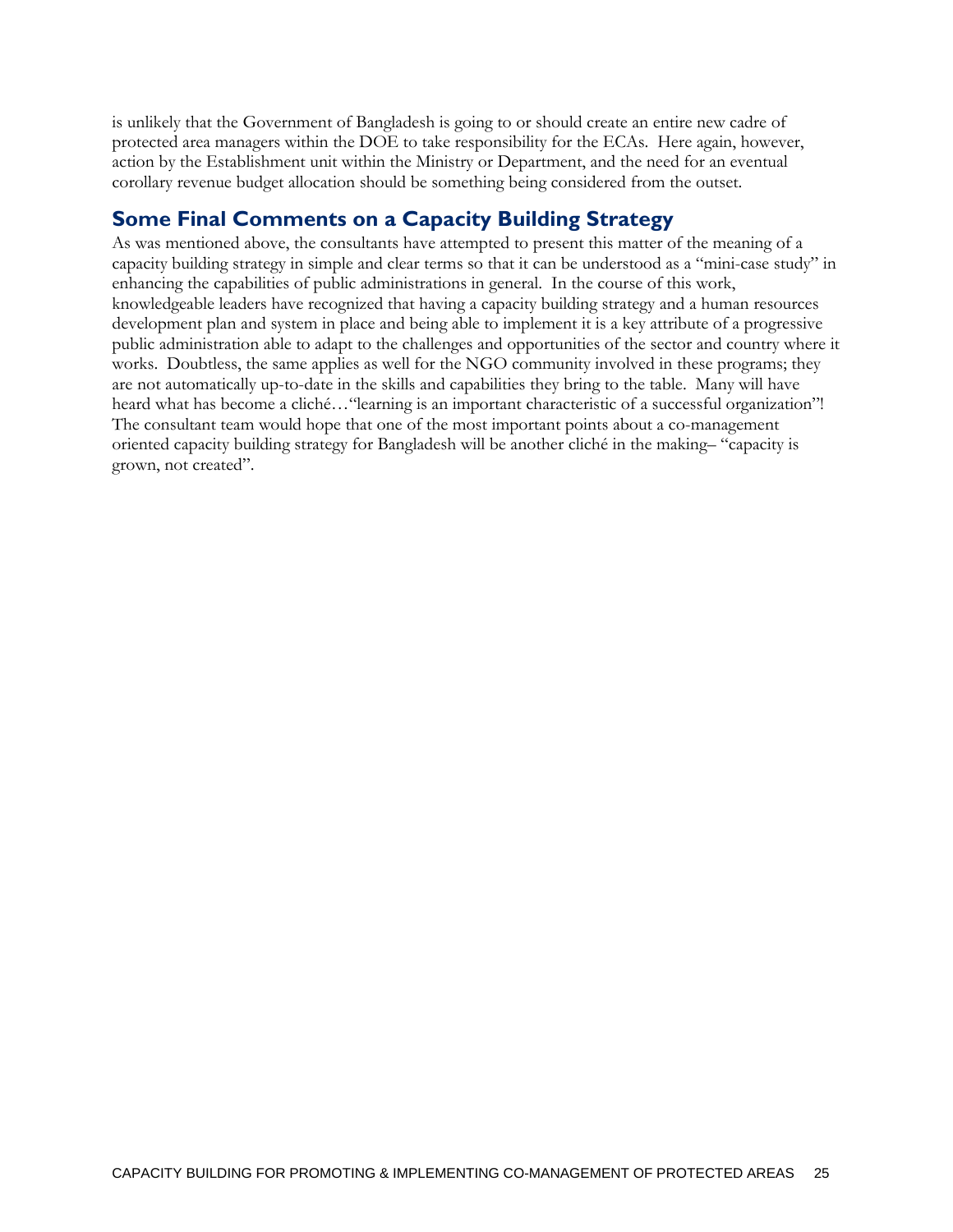# **IV. FINDINGS RELATED TO CAPACITY NEEDS AND OPPORTUNITIES**

This chapter will summarize the outcome of our consideration of these two primary steps mentioned above as part of a capacity building strategy  $- (1)$  What new roles and responsibilities have been identified? and (2) What do they mean in terms of the required skills and experience? Since IPAC is only just getting underway, with barely nine months of implementation, much of what is known about these new roles and responsibilities was learned under past projects – e.g., MACH and NSP. For example, the Vision 2010 paper written in 2004 highlighted what at the time were being considered as *a series of new focus areas* associated with the implications of protected area management, including the following:

- $\triangleright$  More coordination with local populations
- $\triangleright$  Sustainable local development, production systems, and livelihoods improvements
- $\triangleright$  Sustainable management and value generation
- $\triangleright$  Natural regeneration of ecosystems and biodiversity

At the time, it was understood that these new focus areas would require some adaptation in terms of the roles and responsibilities on the part of those responsible for protected area management and conservation under a "co-management approach." These *new roles and responsibilities* remain valid and vibrant today, five years down the road, and include:

- Expertise in forest and ecosystem management and eco-restoration
- An understanding and use of participatory management processes
- Maintaining regular dialogue with all key stakeholders in and around protected areas
- Cultural sensitivity towards diverse ethnic groups
- Pro-active establishment of a platform for dialogue and negotiation with local stakeholders
- Able and willing to manage legal challenges and issues concerning the PA system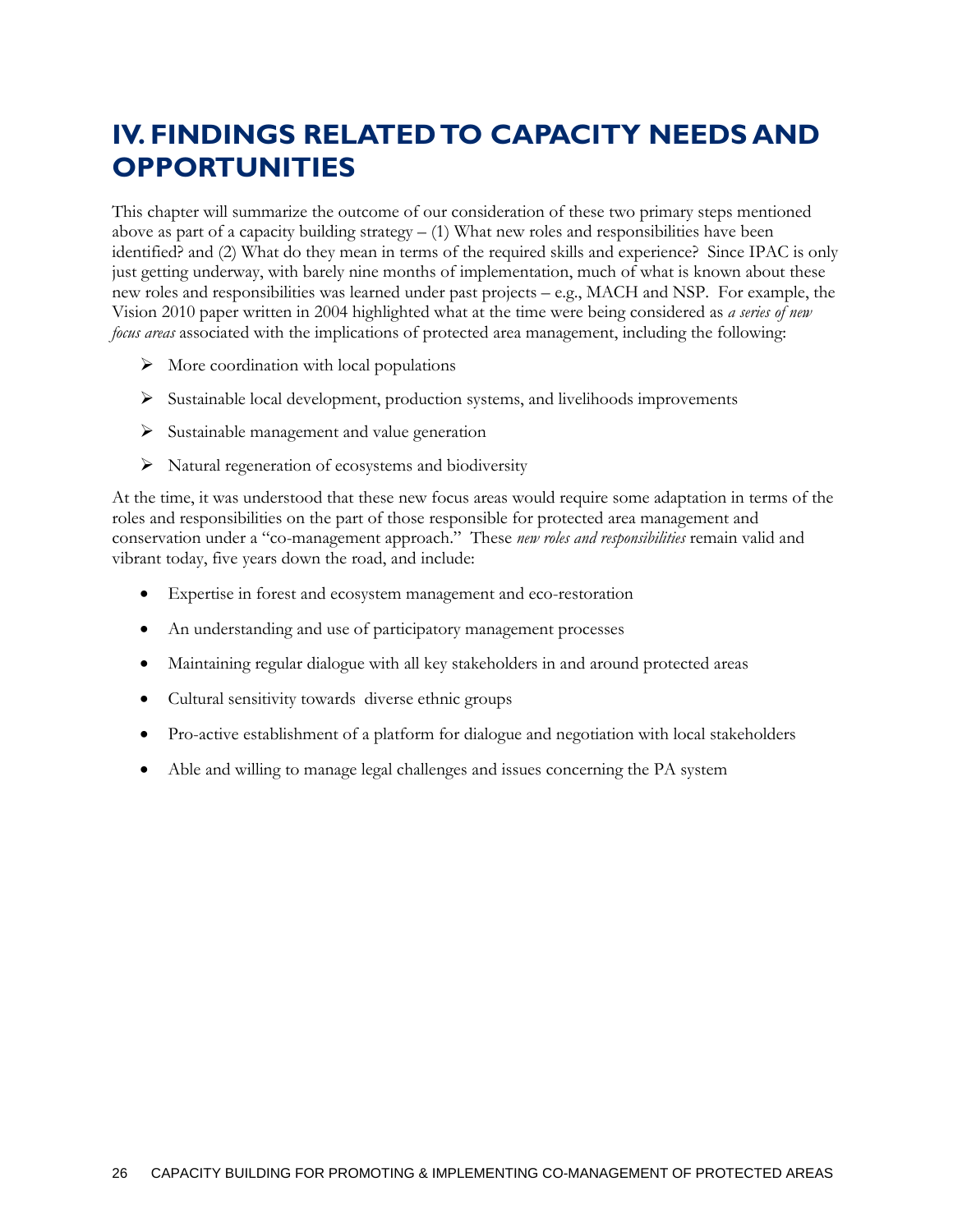# **Recommendations regarding Specific Skills and Capabilities Needed for Co-Management**

These recommendations about training needs and opportunities have been categorized into two broad areas: (1) Organizational capacity building needs and opportunities and (2) Professional and technical skills and capabilities for the continued development and expansion of the "co-management management approach to protected area management" in Bangladesh. With the above in mind, the suggestions which follow are intended to be complementary to the present IPAC capacity building component or constitute recommendations about the specific courses that IPAC could sponsor under the existing plan.

It is also important to bear in mind that in the view of the

### **Focus Areas for Organizational Capacity Building under IPAC**

- Leadership for change
- Internal Staff Training Curriculum
- $\checkmark$  Basics of Co-management community organization and motivation – development sociology.
- $\checkmark$  Communications, Outreach, Advocacy, and Extension

**Focus Areas for Professional & Technical Capacity Building under IPAC:** 

- $\checkmark$  Natural Resources Economics
- Business Planning & Micro-Economic Analysis
- Biodiversity Conservation and Protected Area Management
- $\checkmark$  Applied Technology Innovations for Improved Village Livelihoods
- Natural Forest Management and Restoration
- $\checkmark$  Best Practices in Open Water Fisheries Management

consultants, and of the majority of the stakeholders, there is general consensus that while there is a lot to do to continue to promote and develop the "co-management paradigm" as it relates to protected areas, the present IPAC design constitutes an extremely logical and compelling choice of options. It builds on the lessons learned under MACH, NSP, and CWBMP and includes three components: (1) Policy and Strategy and (3) Site Specific Interventions, with (2) Capacity Building, right in the middle, feeding off of and into the other two.

Accordingly, the recommendations which follow, presented earlier as preliminary findings in a Power Point presentation, are repeated here in the same format as "targets of opportunity" or action modules for IPAC and others to consider and address.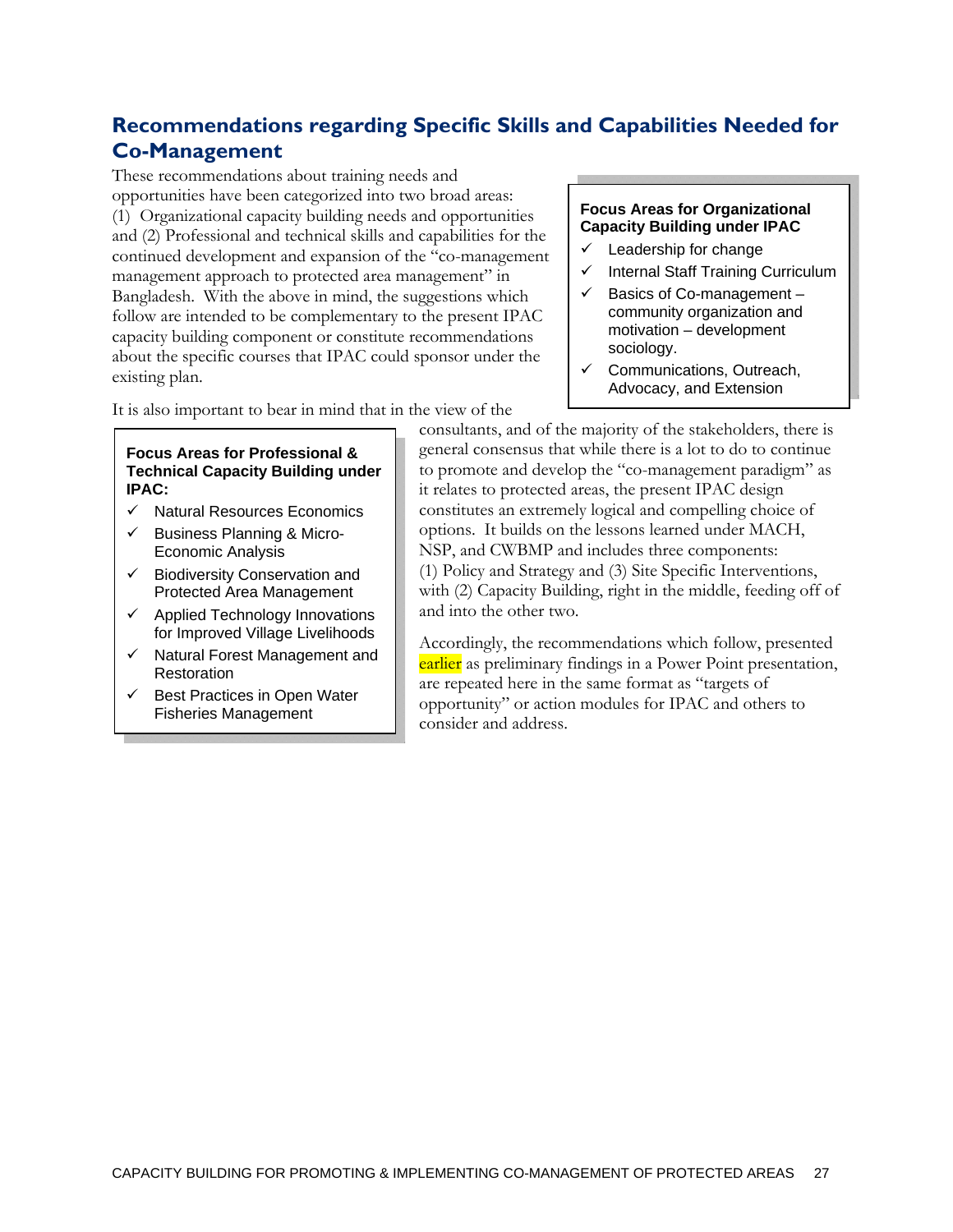# **Proposed Organizational Development Training Needs and Opportunities – Some Modules:**

#### **LEADERSHIP FOR CHANGE**

*(a short course or a path of study?)* 

**Goal:** Nothing succeeds like leadership! We need to ensure that the senior staff involved in this program emerge from it with the skills and experiences to continue to take the program forward.

**Target Audience:** Senior members of the staff of the GOB agencies (DFOs, ACFs, others at this level), site coordinators & supervisors of NGOs, CMC, or RMO leaders.

**Training Themes:** Collaboration and coordination, motivational leadership, managing change, program advocacy, teamwork, developing a service orientation.

#### **AN INTERNAL STAFF TRAINING CURRICULUM**

*(a series of short courses or refresher courses)* 

**Goal:** Making sure the IPAC staff and partners have understood the co-management paradigm and their part in promoting and developing it… "the basics…"

**Target Audience:** All the staff, including both IPAC organizations, GoB partner agencies, and the NGO partners.

**Training Themes:** TBD….an internal training program which all staff complete over the course of their first few months of engagement in the program, with ample follow-up and a staff manual (something all successful organizations should have).

#### **COMMUNICATIONS, OUTREACH, ADVOCACY, AND EXTENSION**

*(a series of short courses and/or refresher courses)* 

**Goal:** Conservation is a social science and empowering local people as agents of change and conservation requires these skills and capabilities – communications, outreach, advocacy, and extension.

**Target Audience:** GoB Departmental staff, particularly those assigned at the PA level and their NGO partners' staff.

**Training Themes:** …both the importance of two-way communications for co-management as well as practical methodologies to make that possible (to be keyed to the Communications Strategy being developed elsewhere by IPAC).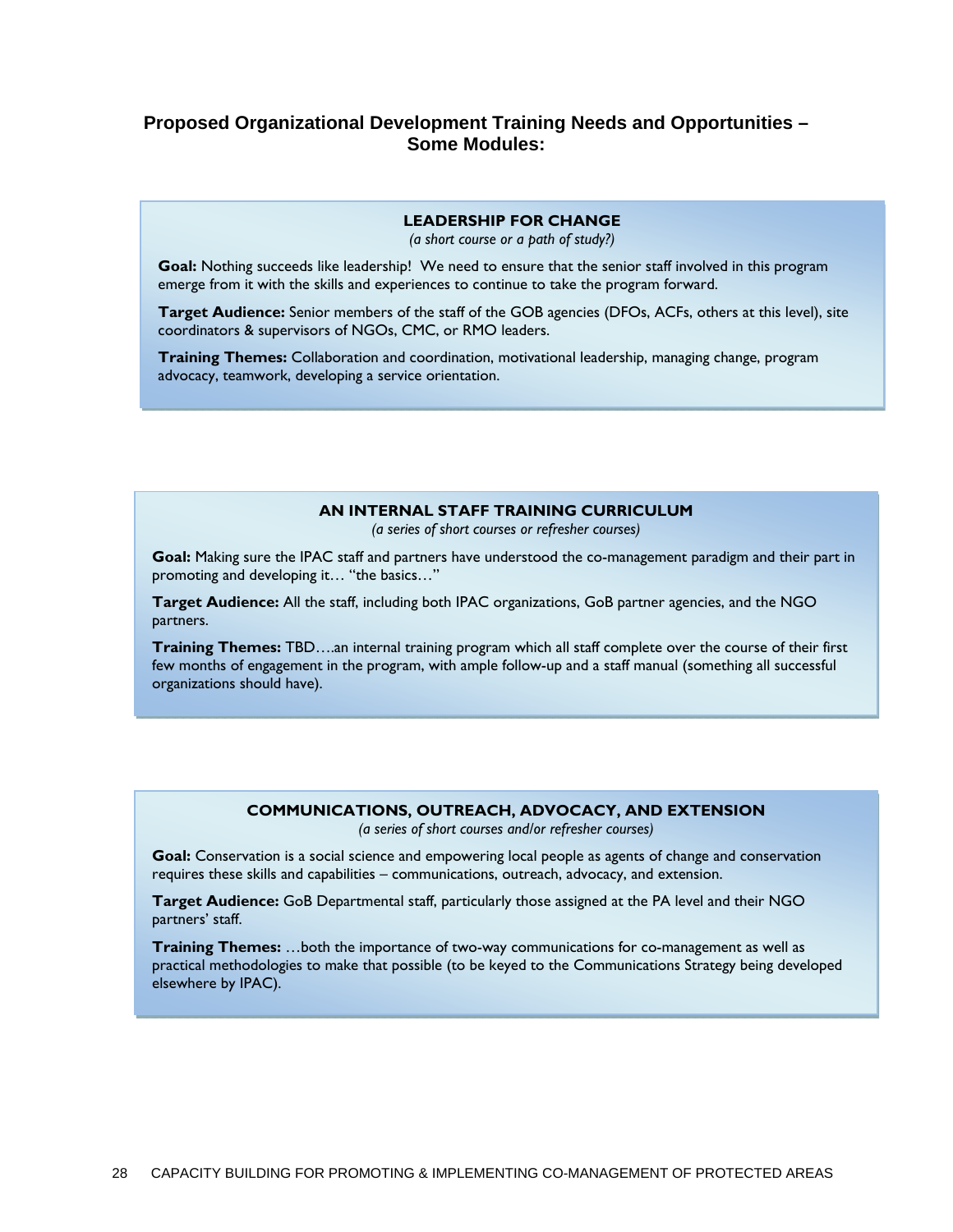#### **BASICS OF CO-MANAGEMENT – COMMUNITY ORGANIZATION, MOTIVATION, AND DEVELOPMENT SOCIOLOGY**

**Goals:** Understanding and respecting the communities we work with is essential for making the transition to a service-oriented public administration.

**Target Audience:** GoB Departmental staff, particularly those assigned at the PA level and their NGO partners' staff, in a Training of Trainers mode so that they can pass this critical learning on to others.

**Training Themes:** TBD…empowering the community, forming cohesive groups, promoting action for change, conflict resolution, etc.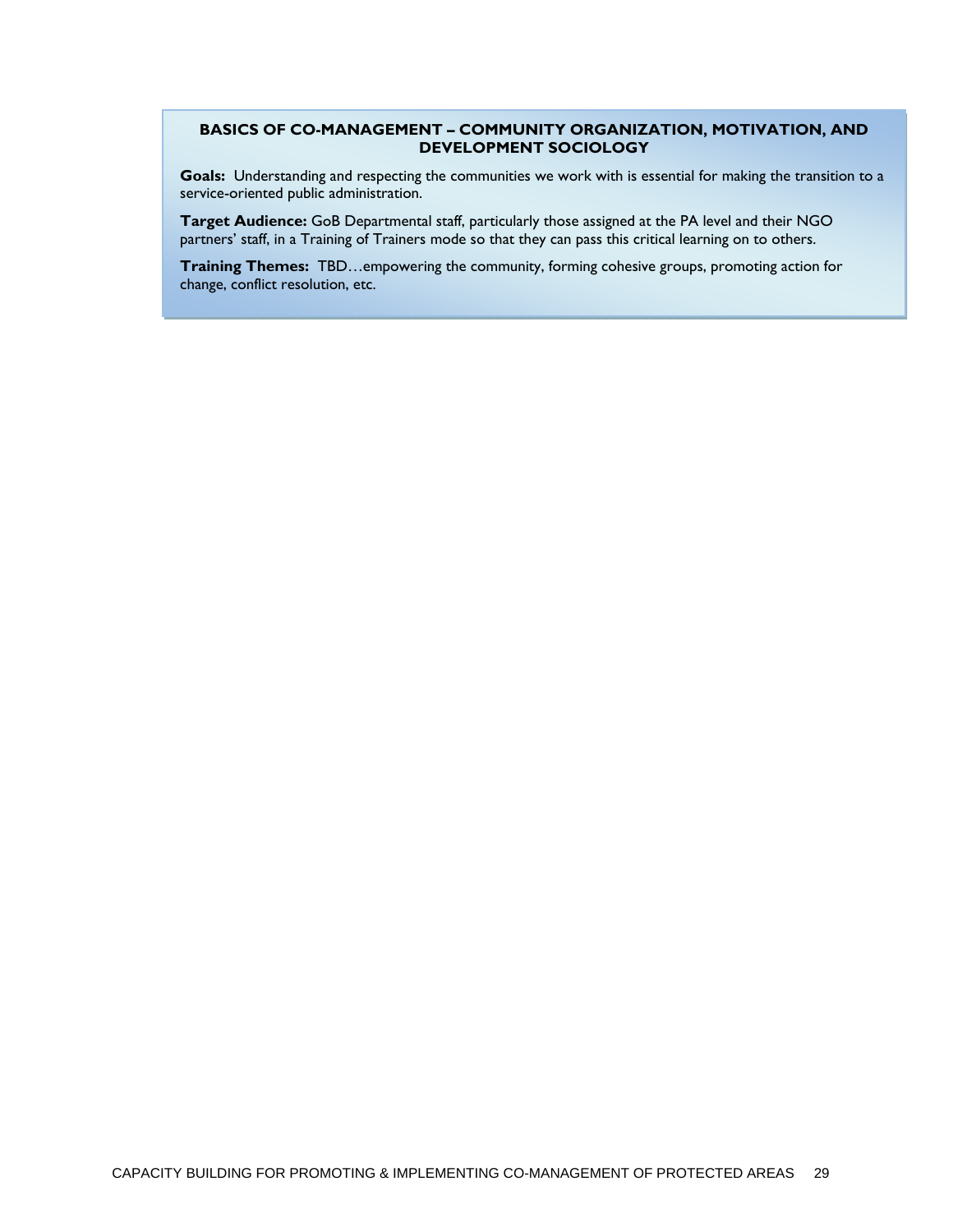### **Professional and Technical Skills and Capacities for Advancing Co-Management of Protected Areas – Some Modules**

#### **NATURAL RESOURCES ECONOMICS**

(formal training and also short course)

**Goal:** Build a better understanding and ability to analyze the real values of protected areas, their biodiversity and production assets, and the services they provide.

**Target Audience:** Post-graduate training to Master's level for one/two officers from each GoB Department. Also, a short-course to be developed for senior staff of the Departments and partner NGOs.

**Training Themes:** Resource valuation, environmental services, the macro- and micro-economics of natural resources management, financing conservation, and possibly forestry-related carbon trading.

### **BUSINESS PLANNING & MICRO-ECONOMIC ANALYSIS FOR VALUE CHAIN MARKET DEVELOPMENT AND ALTERNATIVE INCOME GENERATION SCHEMES**

*(short course)* 

**Goal:** Ensuring that proposed AIG schemes make sense and that local people will benefit from participating in them.

**Target Audience:** Both NGO and GoB staff who are working to develop AIG activities with local users communities.

**Training Themes:** Cost/benefit analysis, business plan development, market linkages, understanding how to compete in the marketplace.

#### **BIODIVERSITY CONSERVATION & PROTECTED AREA MANAGEMENT…BEYOND WILDLIFE MANAGEMENT**

(formal training and conservation biology certificate course)

**Goal:** Enabling the development of a cadre of competent biodiversity conservation and protected area management specialists within the GoB agencies.

**Target Audience:** Post-graduate training to Master's level for one/two officers from each GoB Department. Also planned "conservation biology" certificate course currently under preparation.

**Training Themes:** TBD… to mirror the course content of the conservation biology short course currently being designed with special emphasis on field based experiences from countries in the region on biodiversity conservation and protected area management.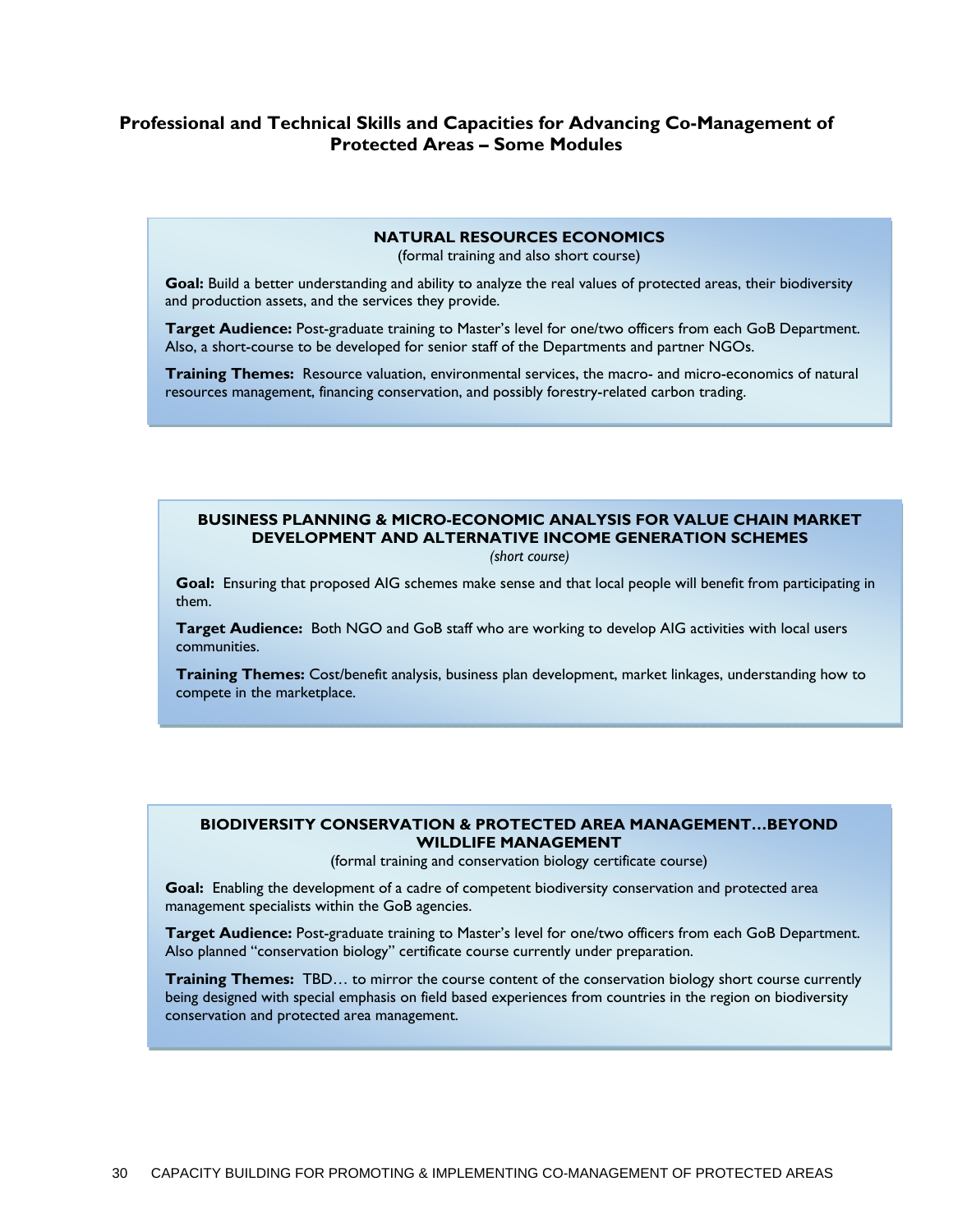#### **NATURAL FOREST MANAGEMENT & RESTORATION**

*(short course or certificate course in a neighboring country?)* 

**Goal:** Continuing to develop Forest Department skills and capabilities for regenerating and managing the natural forests of the country.

**Target Audience:** ACFs and above, delivered as a Training of Trainers course so that they can pass it on to Rangers and Beat Officers.

**Training Themes:** Natural forest management, promoting natural regeneration and revegetation of degraded natural forests and shrublands, silvicultural prescriptions for natural forests, exclosure area approach, community forestry or social forestry approaches to natural forest management, promotion and management of non-wood forest products, and the role of natural forest management for carbon sequestration.

#### **BRINGING CO-MANAGEMENT APPROACHES TO THE TRAINING PROGRAMS OF THE FISHERIES DEPARTMENT**

*(a curriculum review and enhancement process)* 

**Goal:** Ensure that the lessons learned in CWBMP and MACH have been incorporated into the Training Program of the Fisheries Department, in particular as concerns co-management approaches and inland and open water fisheries.

**Target Audience:** Fisheries Department staff.

**Training Themes:** ….TBD based on a closer examination of their training curriculum…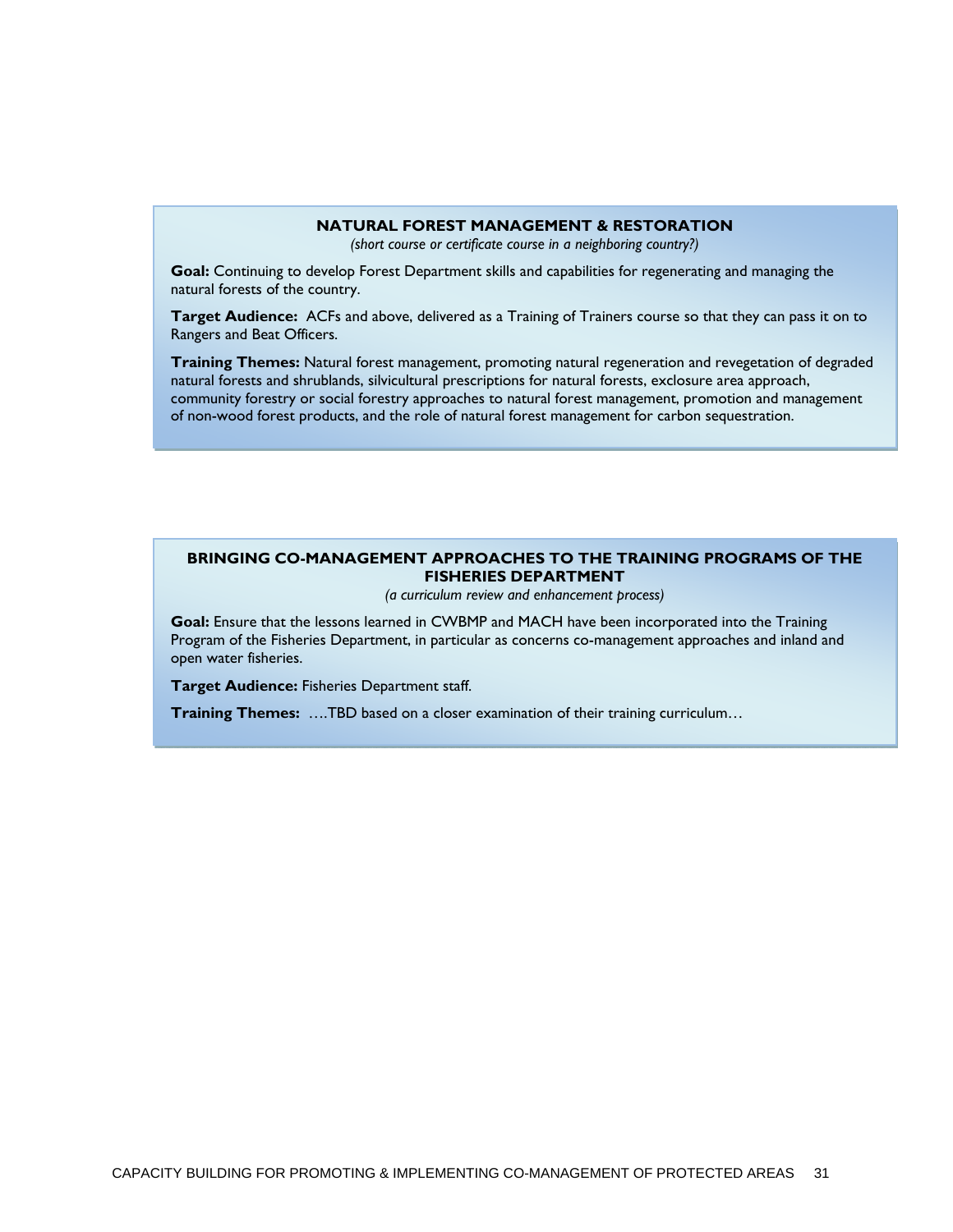#### **BEST PRACTICES FOR WETLANDS AND OPEN WATER FISHERIES MANAGEMENT**

(short course or refresher course)

**Goal:** Continue to expand the understanding and knowledge of the potential importance of the wetland ecosystems and open water fisheries management so as to be able to bring more such areas under protection and conservation.

**Target Audience:** SUFOs and NGO personnel, taught in a Training of Trainers mode so it can be repeated.

**Training Themes:** …TBD…information from MACH and WFC review of same subject.

#### **ECO-TOURISM DEVELOPMENT AND PROMOTION**

*(short course and/or internships with private entrepreneurs))* 

**Goals:** Training designed to ensure that the personnel implementing protected area co-management programs recognize the opportunities for tourism and outdoor recreation associated with these areas and make the right choices to promote them.

**Target Audience:** GoB field staff in charge of Protected Areas, and NGO partner field staff working with them.

**Training Themes:** The development of community-based ecotourism and outdoor recreation opportunities, eco-tourism facilities and Government's role, managing the changes to protected areas from tourism influx, working with the private sector, etc.

#### **APPLIED TECHNOLOGY INNOVATIONS FOR IMPROVED VILLAGE LIFE**

*(short course at AIT Bangkok?)* 

**Goals:** Introduce IPAC personnel to ideas and innovations that could also make a difference in the lives of communities participating in co-management… beyond typical AIG and resource management-based interventions.

**Target Audience:** NGO and GoB staff who work with community user groups.

**Training Themes:** Rural development, solar power development, rainwater harvesting, rural road networks, improved water supply, village schools and clinics.. .some new ideas about how to contribute to communities involved in co-management.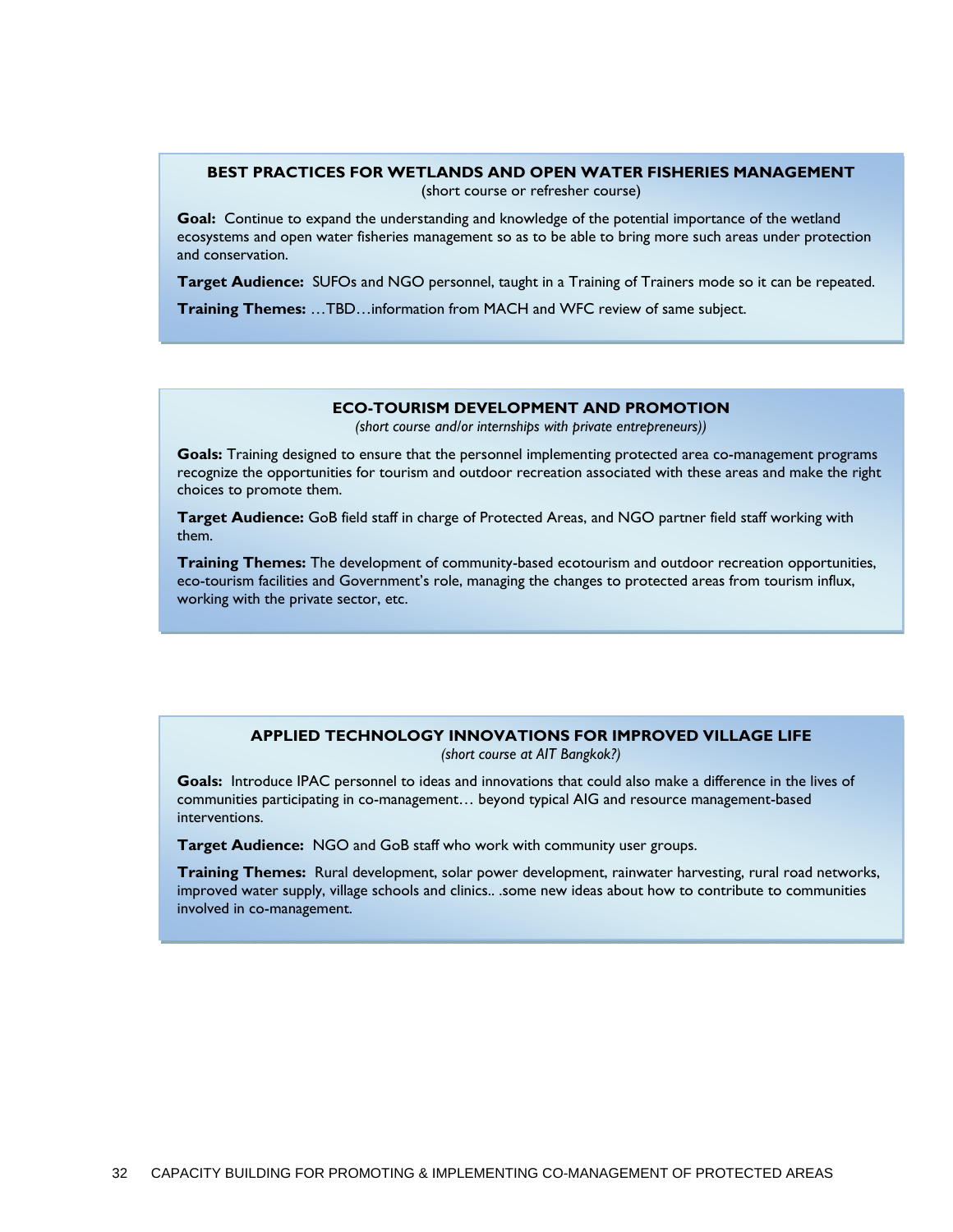### **Implementing a Capacity Building Strategy for Co-Management – Some Practical Steps**

During the course of this consultancy, a number of those contacted, in particular the IPAC Project Director, stressed the need for understanding *the practical significance of a capacity building strategy* for their concerned institutions. The Consultant Team applauds this expressed need. It is clear that making progress in terms of building capacity requires more than having a list of training needs and carrying out the necessary training programs. As has been mentioned several times in this report, there is a need for conscious and purposeful effort to "grow capacity." Typically, it cannot simply be created, although in many cases good experiences are as satisfactory a means to building capacity as more formal training courses.

The section which follows provides some practical suggestions for the implementation of the capacity building strategy contained in this report.<sup>4</sup> Where possible, it is specifically directed at different organizational levels within the institutional framework for co-management of protected areas as it currently functions in Bangladesh; in yet other cases, it is of a more general nature.

**Making Capacity Building part of the Policy Agenda.** It is vitally important that the secretarial level authorities within the subject ministries make achievement of the capacity building strategy part of their own goals for modernization of the public administrations they direct. In fact, the Consultant Team believes that this may well be a more appropriate and important role for the authorities at this level… the secretaries and their secretariat colleagues... to play than attempting to deal with the more technical aspects of the mandate of the ministries they lead. Building strategic capabilities is a prima facie example of good public administration and one that will be essential to replicating the growing success with comanagement of protected areas in Bangladesh. As one of the more specific points made above stresses – "nothing succeeds like leadership." These leaders must emphasize that capacity building not a means to an end; it is rather part of the intended outcome itself… the critical building block for implementing co-management of protected areas!

**Beyond Talking to the Convinced.** In many countries, capacity building for biodiversity conservation has been so well understood as important that it is taken for granted! Clearly, that won't work and a purposeful and strategic approach is needed. One of the first steps is to "take it to the next level," moving "beyond the convinced talking to the convinced." It is suggested that each of the departments in question ask their respective Establishment Units to use this capacity building strategy to formulate and implement their own plan for growing the internal capacity for co-management within the organization. As part of that strategy, there should be a human resources development plan which tracks those working in biodiversity conservation and protected area management and ensures that they have a defined career path and the building blocks (a defined set of training courses leading to a specialization in their respective fields) which allows them to prosper within the organization in return for their commitment to good work.

**Learning Together Institutionally: Communications are Fundamental.** Two GoB ministries and their three departments are already involved in co-management of protected areas. They work with a larger consortium of NGOs, community-based organizations, and the private sector. There are serious expectations about program coordination and learning among these partners but achieving this goal cannot be taken for granted. The communication that must underpin these exchanges takes real time and resources which should be built into the program. In fact, program coordination may prove elusive but the key to learning and working together is communication leading to some cooperative efforts. If

-

<sup>4</sup> It is worth reiterating that the recommendations related to the implementation of the capacity building strategy are indeed just that… about implementing the capacity building strategy. They do not address the larger policy issues nor make recommendations about field-based actions, as this would be beyond the scope of the present consultancy.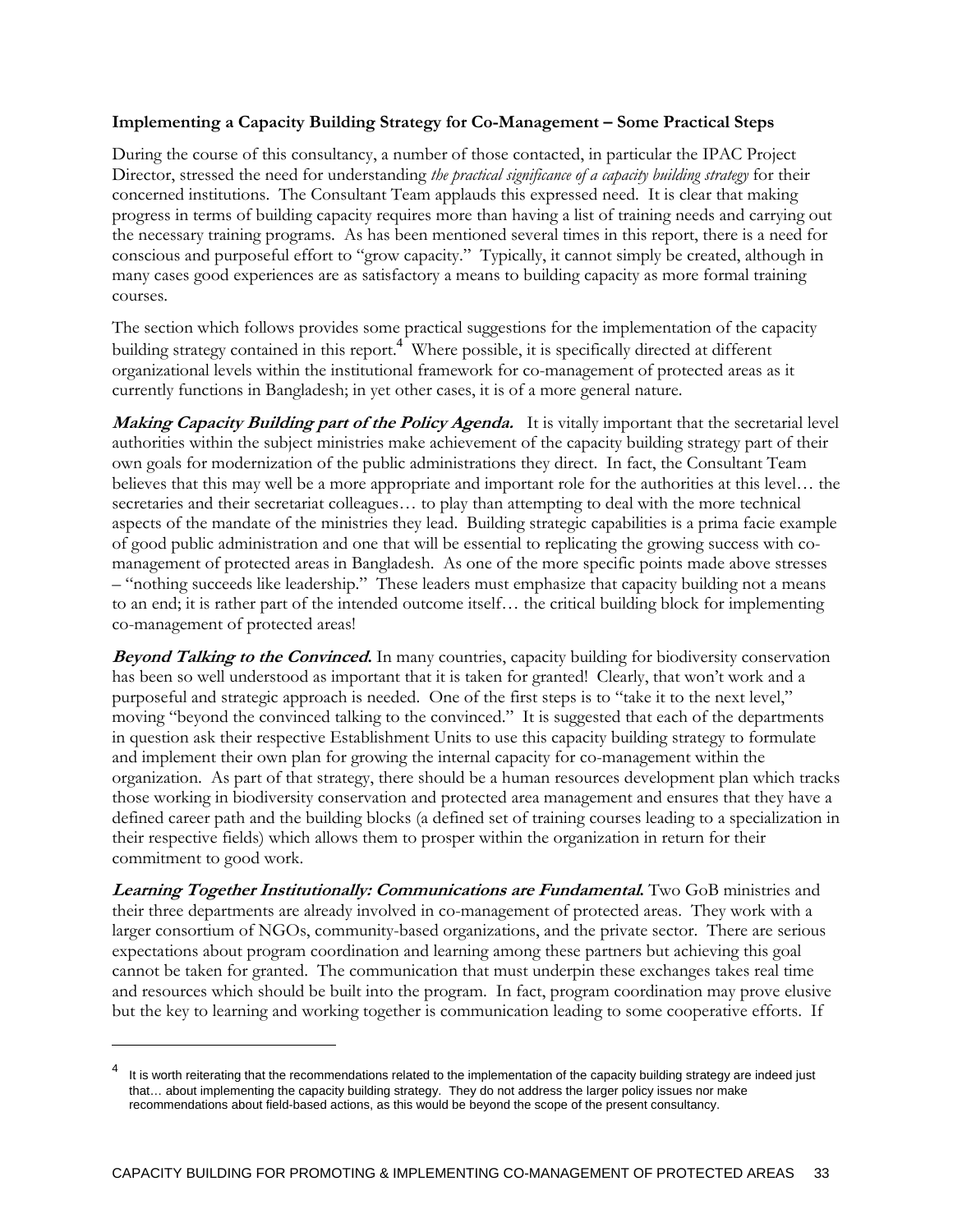we do not know what the others are doing because we are not communicating, it is unlikely that program cooperation or coordination will succeed. It is also worth noting that training courses and programs are good opportunities for engendering the sense of common purpose that will by definition promote the cooperation and learning that is required. It would seem that a co-management newsletter published regularly and to which any and all can contribute would make sense at this point, particularly if its basic goal was to disseminate information about national experiences.

**Choosing the Prioritized and Practical.** The many engaged people with whom the Consultant Team has interacted have inevitably generated a long list of capacity building goals or training needs and actions. There is an abiding need to re-emphasize what needs to happen next. However, it is important to bear in mind that we are *not making a list but rather making choices, based on our common view of the priorities and practicalities* associated with capacity building for co-management of protected areas in Bangladesh.

**Pending Matters of a Capacity Building Nature.** During the earlier efforts on capacity building under NSP and in the discussions which followed them, a number of very pertinent implementation-type recommendations were made, some of which continue to merit support and/or need follow-though. Those considered worth reiterating here, along with some additional discussion, include the following:

- Overall, many of the existing protected areas are relatively small and there has been a recommendation pending for some time to strategically add adjacent areas still considered as "forest reserves" *to increase the overall area under protection* and widen the scope of Forest Department support for biodiversity conservation. This remains the single most important opportunity for building more capacity for conservation, in particular given the new understandings and emphasis on landscape level approaches which also apply very well in the wetlands/freshwater floodplains areas being brought under co-management. Taking this step strategically will also mean bringing the staff assigned in these forest reserve areas up-to-speed on the co-management approach, thereby almost certainly expanding the capacity within the Forest Department.
- It has also been suggested that *specific budget codes be included in the Revenue Budget for protected area management*, and that a designated staff member be named at FD Headquarters to plan and monitor for PA system finances. Recent agreements about shared entrance fee revenues are a good start. However, this dilemma of sustainable financing for protected areas is one most countries have to face. A multi-faceted solution has been the most common response, including strong support and regular budgets from the national budget (as a result of a collective social agreement for important conservation imperatives and a recognition of the inherent values for present and future generations), many kinds of public-private partnerships – some as part of the social compact of successful companies and others because the protected area system acts as a "pole of development" and generates contributions to the local economy around it.
- There was a recommendation to add "information, extension and communication" to the standard FD training curriculum, at the FD schools and Academy. This should be reiterated and widened in scope; *protected area management, co-management, biodiversity conservation should all be part of the standardized training curriculum* for staff joining the Department or doing refresher courses.
- That the Forest Department continues to *proactively raise the profile of its commitment and support for protected area management*. For example, it was suggested that the FD organize a "Protected Areas Day" similar to what it does for "Tree Planting Day," as a way of increasing the national constituency for a protected area system and mustering more support for its own programs. Under IPAC, the thrust of a "Protected Areas Day" should also include the areas where the DoE and the DoF are working.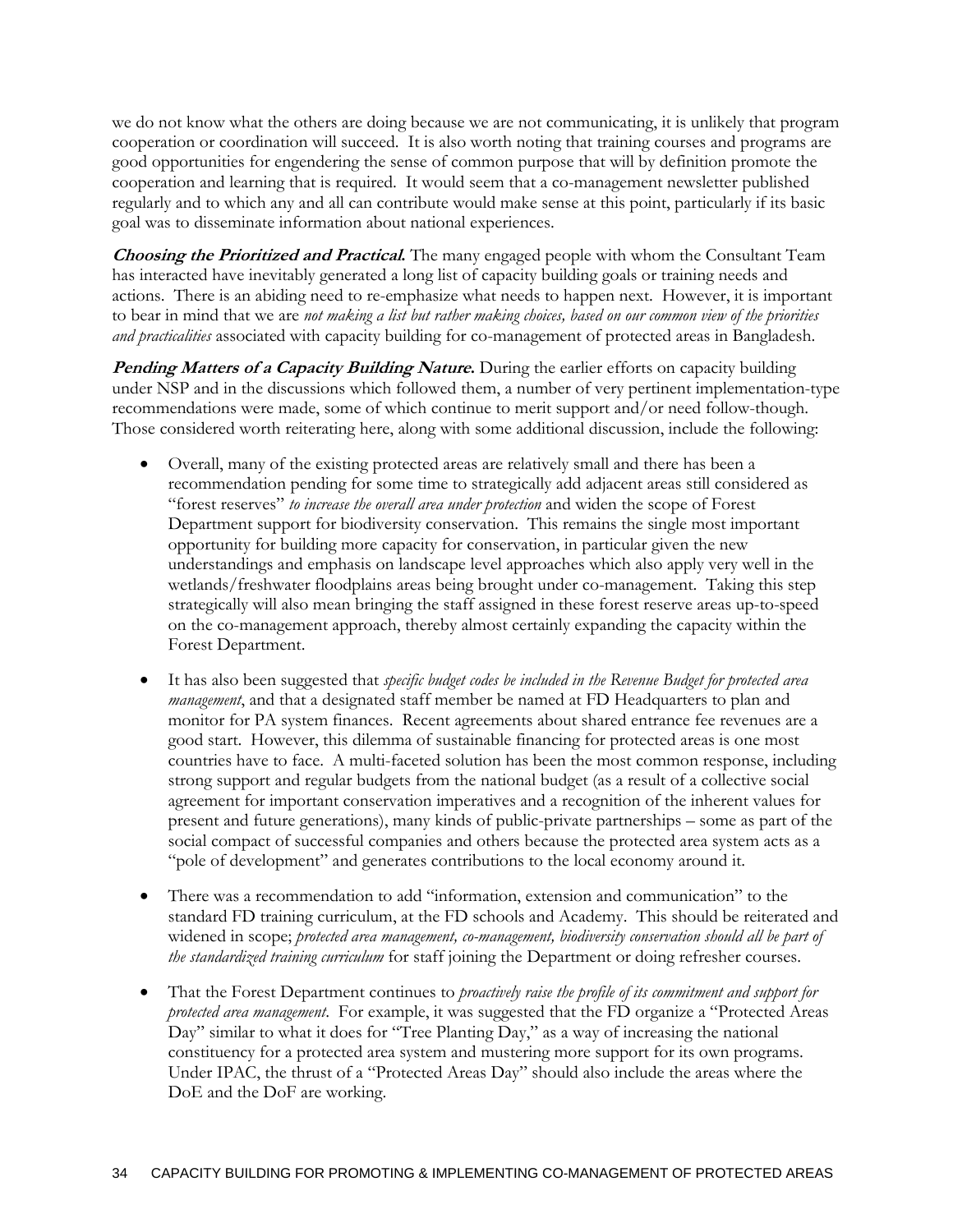# **ANNEX A. TERMS OF REFERENCE OF THE CONSULTANT TEAM**

**Continuing the Development of Institutional and Human Resources Capacity for Promoting and Implementing Co-Management of Natural Resources and Protected Areas in Bangladesh – An Assessment-cum-Planning Exercise.** 

# **Scope of Work for Thomas Catterson IRG Environmental Institutions Specialist (revised April 6, 2009)**

#### **Background**

As part of USAID/Bangladesh's on-going support for the development of the co-management paradigm and its practice as a key strategy to the sustainable management and conservation of natural resources and protected areas in the country, there has been ample attention given to the need to develop corresponding institutional and human resources capacities. Indeed, an analysis of these needs was part of the package of design studies carried out in preparing the Nishorgo program. During the implementation of Nishorgo, a study specific to the needs of the Forest Department and its readiness to manage the protected areas under its jurisdiction was also undertaken (Mitchell & Alum 2004). Additional capacity building assessments and interventions were carried out with Dept of Fisheries through assistance from MACH and other projects, and with the Dept of Environment through CWBMP and other CIDA and UNDP funded projects.

It is now very clear that the co-management paradigm, as a key strategy to the sustainable management of natural resources, the protected areas and the environment in general has broader applicability beyond the mandate of the Forest Department or even the forestry sector. For example, the present thinking is that a co-management approach would make sense for the Ecologically Critical Areas (ECAs) managed by the Department of the Environment (DOE) or, building on the MACH Project experience, as part of a new approach to fisheries management and co-management of protected wetlands. There is even thought to be scope for applying co-management to the undifferentiated state lands (khas lands) typically administered by the District Commissioners.

Over the next four years, the Forest Department, Environment Dept and Dept of Fisheries will need to each assume an important role in the formal establishment, institutionalization, sustainable financing and scaling up of an integrated national system of co-managed Protected Areas. The long term success of this integrated Protected Area co-management system while depend on the capacity of these agencies to overcome their institutional weaknesses and to evolve and transform themselves so as to fully embrace the internationally proven modes and methods of supporting and sustaining participatory, collaborative management of declared Protected Areas along with the adjacent buffer zones in the PA landscape.

#### **Objectives**

USAID/Bangladesh has now asked the IPAC Team to assess priority needs and to plan further interventions to be supported by IPAC with the aim of building institutional and human resources capacity for the sustainable development and scaling up of co-management.

Specifically, USAID is requesting: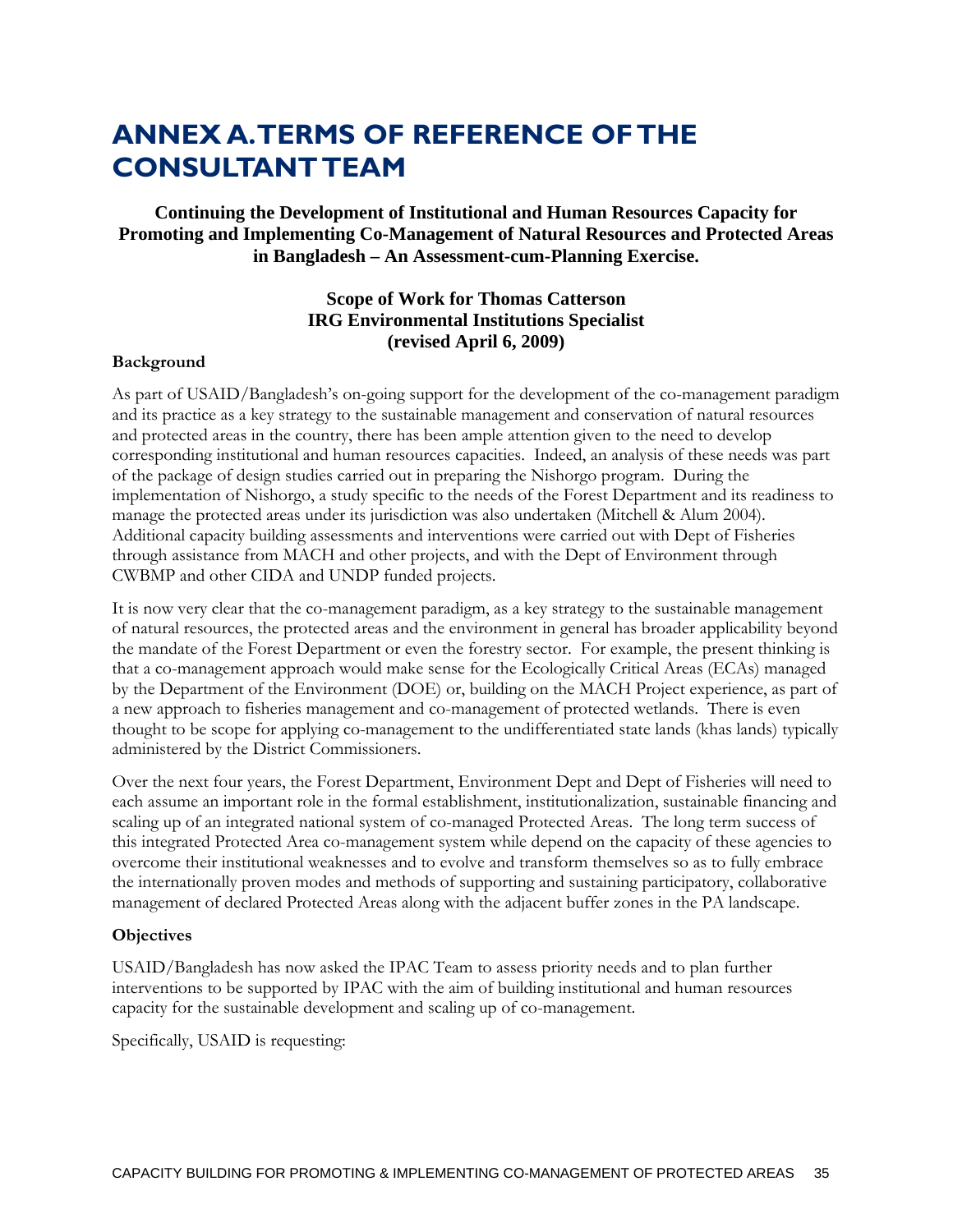- a) A rapid assessment of the achievements to-date in building capacity with the Forest Dept, Fisheries Dept and Dept of Environment, along with an updated analysis of the key institutional weaknesses to be overcome to achieve the long term objectives of IPAC
- b) an identification of the needs and opportunities to continue this capacity development with the three technical departments and partners primarily engaged in implementing IPAC, with particular attention to the scope for "modernizing" each Department to support the latest approaches in participatory, collaborative management of Protected Areas and the surrounding landscapes
- c) a plan for IPAC and other potential development assistance partners to address these institutional capacity building needs and opportunities.

Accordingly, IPAC will field an international consultant who will visit Bangladesh for a period of approximately three weeks to carry out this assessment cum planning exercise. It is foreseen that he will do this work in association with a senior and very experienced Bangladeshi specialist consultant, during the months of April and May 2009.

### **Proposed Tasks**

More specifically and under the direction of and in close consultation with the Chief of Party of IPAC and the GOB Project Director, the consultant team will carry out the following more detailed activities:

- Upon arrival, work with the IPAC Institutional Capacity building specialist, team leaders, GoB and NGO partners to develop a schedule and plan of work to carry out the assessment and preparation of an updated Capacity Building Strategy.
- Carry out a series of consultations with the full range of stakeholders involved in comanagement to develop a sense of existing capacity, institutional weaknesses, and their views on the needs and opportunities related to institutional and human resources capacity, along with some indications of both achievements and constraints of this nature.
- Identify the primary modes and approaches that need to be institutionalized so as to effectively lead and support the participatory co-management of protected areas and surrounding landscapes, including the development of increased capacities to use such tools as certification and branding, new modes of conservation financing, expanded strategies for development outreach, communication and extension, more effective approaches to support social mobilization and community participation, and institutional reforms designed to reinforce incentives and provide for more equitable benefit sharing at the local level.
- Identify and examine the wider range of potential institutional and individual actors who can and should play a role in promoting the co-management paradigm, including government institutions, community based organizations, the NGOs active in this area, academia and the private sector, with a view to further projecting the future development of the institutional framework for the implementation of co-management as a key sustainable natural resources, biodiversity and protected area management strategy for the country.
- Work with the IPAC Capacity Building specialist, IPAC team leaders and GoB and NGO partners to develop an institutional capacity building strategy and work plan for priority interventions to address the needs and opportunities identified by this assessment.
- Prior to departing from Bangladesh, the consultant will prepare a brief trip report describing the work completed. The Consultants will also prepare a preliminary presentation of their findings, ideally in power point format, and present it to a workshop convened by IPAC for that purpose.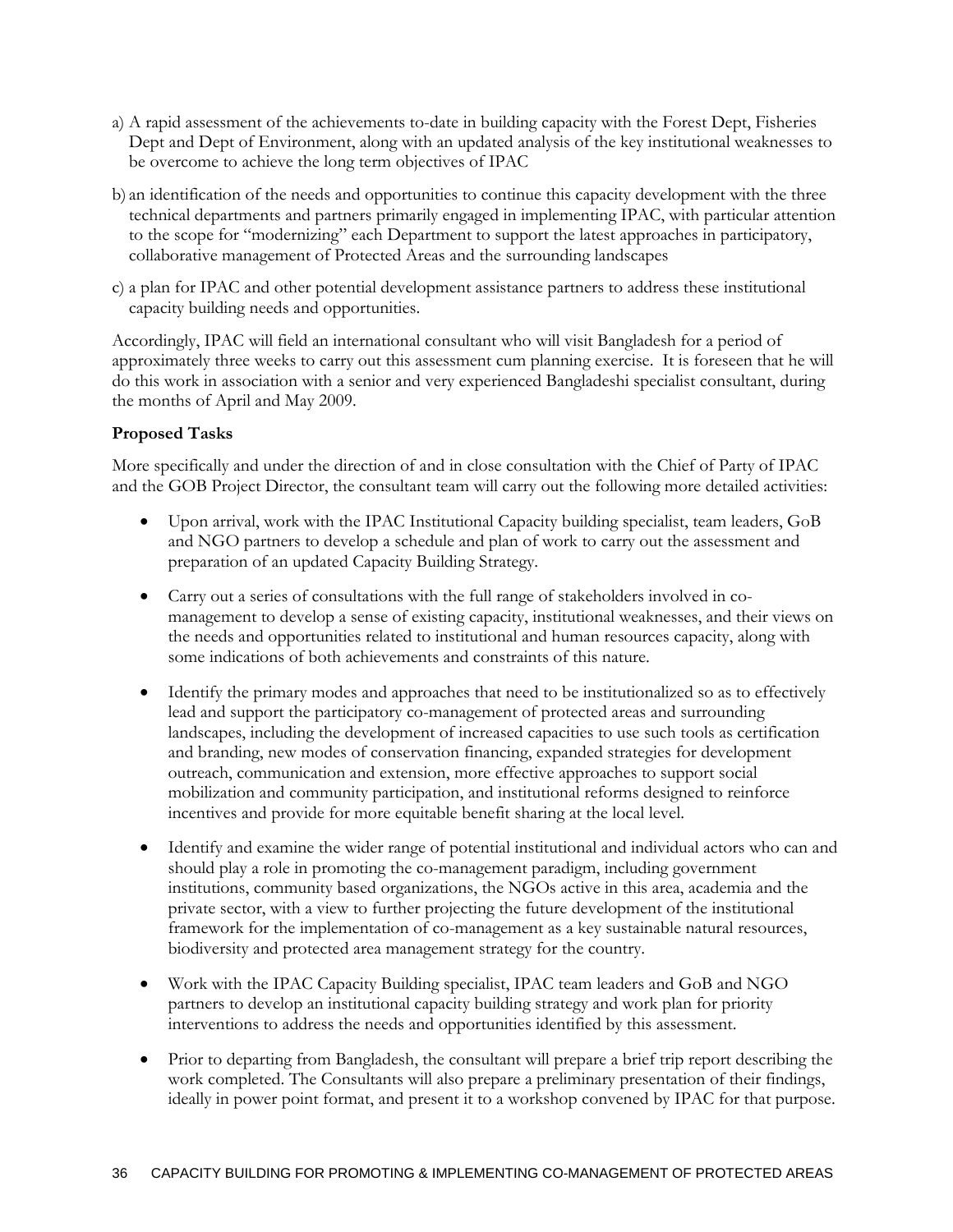The comments and recommendations of the workshop will be incorporated into a final report of the consultancy, to be presented within two weeks of the return of the international consultant to IRG HQ.

**Proposed Location**: Dhaka, with possible field visits to meet stakeholders at the field level including District Commissioner staff.

**Duration and LOE**: Three person-weeks in-country in April / May 2009 (six day work week for the international consultant). A total LOE of 26 person-days is proposed for the international consultant and 20 person-days for the national consultant.

### **Deliverables:**

Trip Report and preliminary summary of main findings and recommendations, to be presented at the conclusion of the field work.

Final report, including results of the Institutional Assessment, and recommendations for a Co-Management Capacity Building Strategy, and priorities for IPAC capacity building interventions.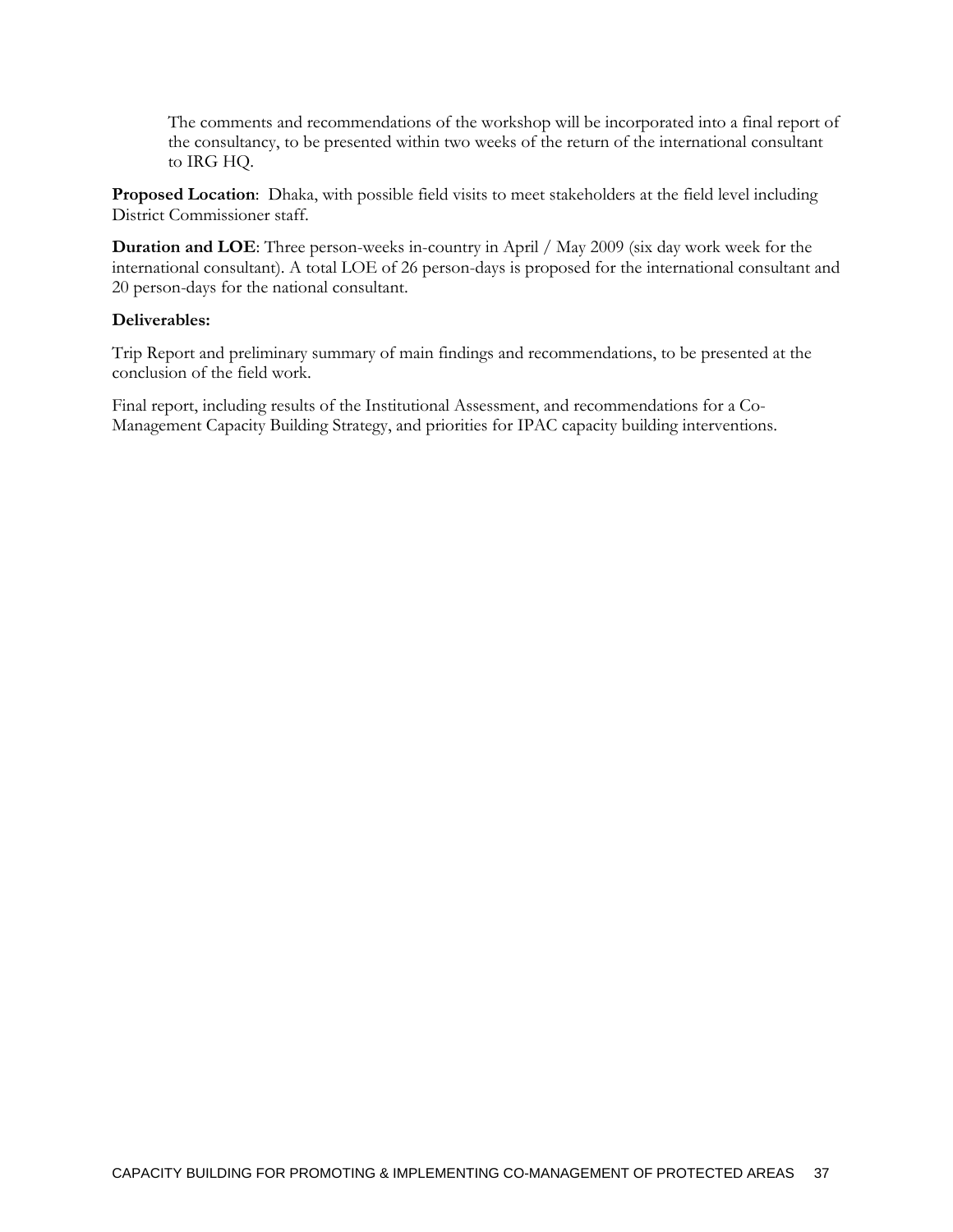# **ANNEX B. PERSONS INTERVIEWED**

- 1. Mr. Md. Abdul Motaleb, Chief Conservator of Forests, Ban Bhaban, Dhaka
- 2. Mr. Md. Altaf Hossain Khan, Deputy Chief Conservator of Forests (DCCF), Ban Bhaban, Dhaka
- 3. Mr. Md. Ishtiaq U. Ahmed, Conservator of Forests (CF), Wildlife and Nature Conservation Circle and Project Director, IPAC Project, Ban Bhaban, Dhaka
- 4. Mr. Haradhan Banik, Deputy Chief Conservator of Forests (DCCF), Social Forestry Wing, Ban Bhaban, Dhaka
- 5. Mr. Md. Yunus Ali, Conservator of Forests (CF), Central Circle, Ban Bhaban, Dhaka
- 6. Mr. Sheikh Mizanur Rahman, CF (Establishment), Ban Bhaban, Dhaka
- 7. Mr. Abu Naser Khan, ACCF, Ban Bhaban, Dhaka
- 8. Mr. Md. Tariqul Islam, ACCF, Ban Bhaban, Dhaka
- 9. Mr. Md. Mahbubur Rahman, DFO, Wildlife and Nature Conservation Division, Moulvibazar Division, Moulvibazar
- 10. Mr. Mollah Rezaul Karim, ACF, Wildlife and Nature Conservation Division, Moulvibazar Division, Moulvibazar
- 11. Mr. Md. Liaquat Ali, Forest Ranger, Divisional Office, Wildlife and Nature Conservation Division, Moulvibazar Division, Moulvibazar
- 12. Mr. A. K. M. Azharul Islam, Range Officer, Sreemangal Range, Wildlife and Nature Conservation Division, Moulvibazar Division, Moulvibazar
- 13. Mr. Narayan Chandra Das, Forester, ACF's Office, Sreemangal, Wildlife and Nature Conservation Division
- 14. Mr. Md. Shajahan Ali, Forester, Lawachara Beat, Sreemangal
- 15. Mr. Md. Najibur Rahman, Director General (DG), Department of Environment, Paribesh Bhaban, Dhaka
- 16. Dr. Fazle Rabbi Sadeque Ahmed, Director (Technical), Department of Environment, Paribesh Bhaban, Dhaka
- 17. Mr. Md. Jafar Siddique, National Project Director, Coastal and Wetland Biodiversity Management Project, Department of Environment, Paribesh Bhaban, Agargaon, Dhaka
- 18. Mr. Md. Mahbubur Rahman, Project Manager, Coastal and Wetland Biodiversity Management Project, Department of Environment, Paribesh Bhaban, Agargaon, Dhaka
- 19. Mr. M. A. Malek, Horticulture/ Plant Biodiversity Specialist, Coastal and Wetland Biodiversity Management Project, Department of Environment, Kulaura Site Office, Kulaura, Moulvibazar
- 20. Mr. Anwar Hossain, Eco-tourism Development Officer, Coastal and Wetland Biodiversity Management Project, Department of Environment, Kulaura Site Office, Kulaura, Moulvibazar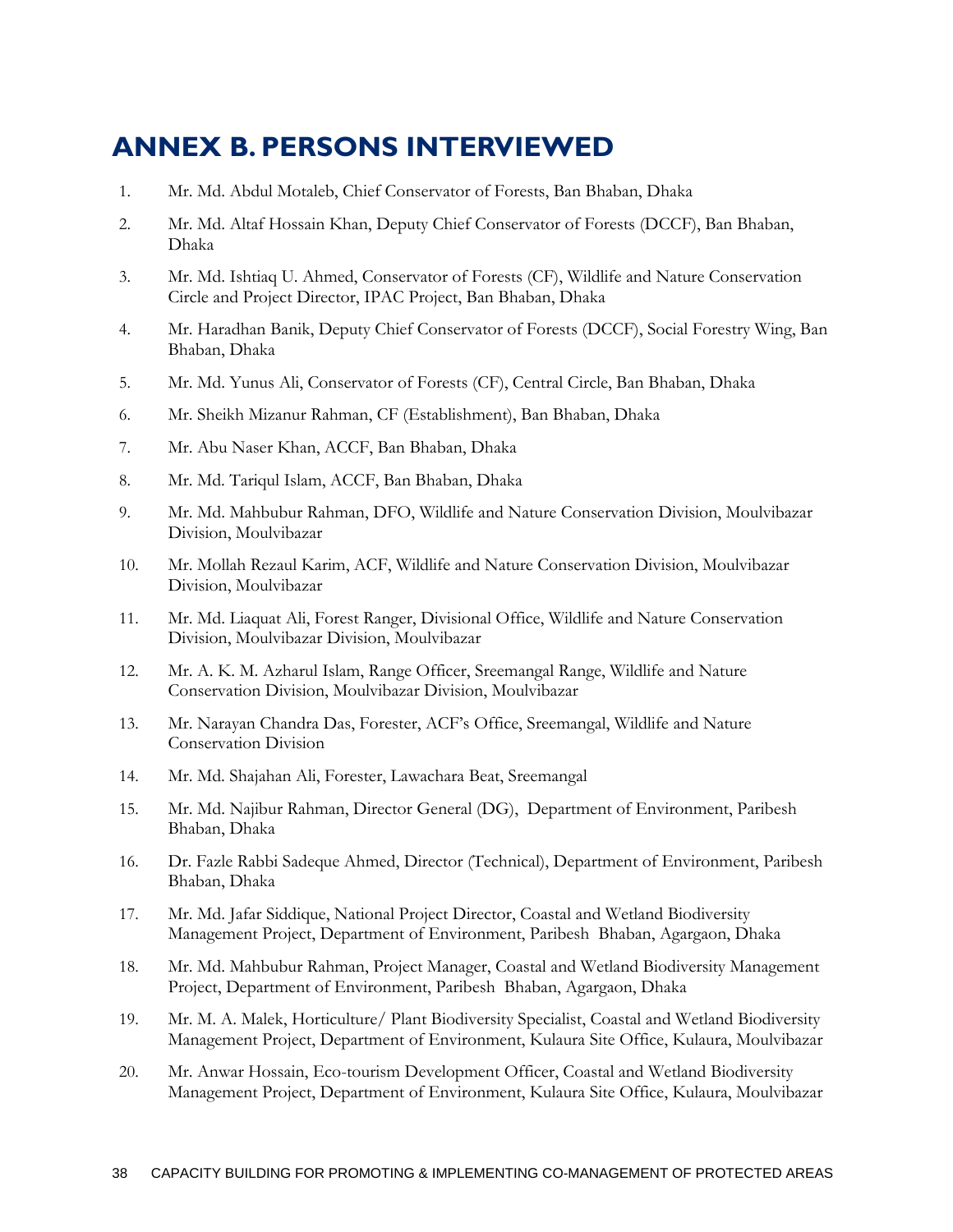- 21. Mr. Md. Jahangir, Agriculture Specialist, Coastal and Wetland Biodiversity Management Project, Department of Environment, Kulaura Site Office, Kulaura, Moulvibazar
- 22. Mr. Bashir Ahmed, Wildlife Specialist, Coastal and Wetland Biodiversity Management Project, Department of Environment, Kulaura Site Office, Kulaura, Moulvibazar
- 23. Mr. Joynal Abedin, Community Development Officer, Coastal and Wetland Biodiversity Management Project, Department of Environment, Kulaura Site Office, Kulaura, Moulvibazar
- 24. Mr. Md. Rafiqul Islam, Director General, Department of Fisheries, Matshya Bhaban, Dhaka
- 25. Syed Ali Azhar, Assistant Director, Department of Fisheries, Matshya Bhaban, Dhaka
- 26. Mr. Md. Nazrul Islam, Assistant Director, Department of Fisheries, Matshya Bhaban, Dhaka
- 27. Mr. Arif Tarafdar, Assistant Director, Department of Fisheries, Matshya Bhaban, Dhaka
- 28. Chowdhury Md. Abul Farah, District Fisheries Officer, Moulvibaazar District, Moulvibazar
- 29. Mr. Shahidul Islam Bhuiya, Upazila Fisheries Officer, Sreemangal, Moulvibazar
- 30. Mr. Farid Uddin Ahmed, Executive Director, Arannayk Foundation, Dhaka
- 31. Dr. Md. Abdul Quddus, Senior Program Officer, Arannayk Foundation, Dhaka
- 32. Mr. Mohammad Reazuddin, Chief Operating Officer, WWR Bio Fertilizer, Bangladesh Ltd., Dhaka
- 33. Mr. Robert Winterbottom, Chief of Party, Integrated Protected Area Co-management Project (IPAC), Dhaka Office, Dhaka
- 34. Dr. Ram A. Sharma, Deputy- Chief of Party, Integrated Protected Area Co-management Project (IPAC), Dhaka Office, Dhaka
- 35. Kazi M. A. Hashem, Institutional Capacity Building Specialist, Integrated Protected Area Comanagement Project (IPAC), Dhaka Office, Dhaka
- 36. Mr. Nasim Aziz, Performance-Monitoring Specialist, Integrated Protected Area Co-management Project (IPAC), Dhaka Office, Dhaka
- 37. Dr. Md. Giasuddin Khan, Senior Fisheries Scientist, WorldFish, Banani, Dhaka
- 38. Dr. M. G. Mustafa, Biophysical Advisor, IPAC- WorldFish, Integrated Protected Area Comanagement Project (IPAC), Dhaka Office, Dhaka
- 39. Ms. Nadira Khanam, Communication Specialist, Integrated Protected Area Co-management Project (IPAC), Dhaka Office, Dhaka
- 40. Mr. Utpal Dutta, Governance Specialist, IPAC, Dhaka Office, Dhaka
- 41. Mr. Goutam Biswas, Project Coordinator, Southern Cluster and Sunderban Cluster, Integrated Protected Area Co-management Project (IPAC)
- 42. Mr. Raqibul Ameen, Program Coordinator, IUCN Bangladesh Country Office, Dhaka
- 43. Mr. Masud Siddique, IPAC-WorldFish, Integrated Protected Area Co-management Project (IPAC), Dhaka Office, Dhaka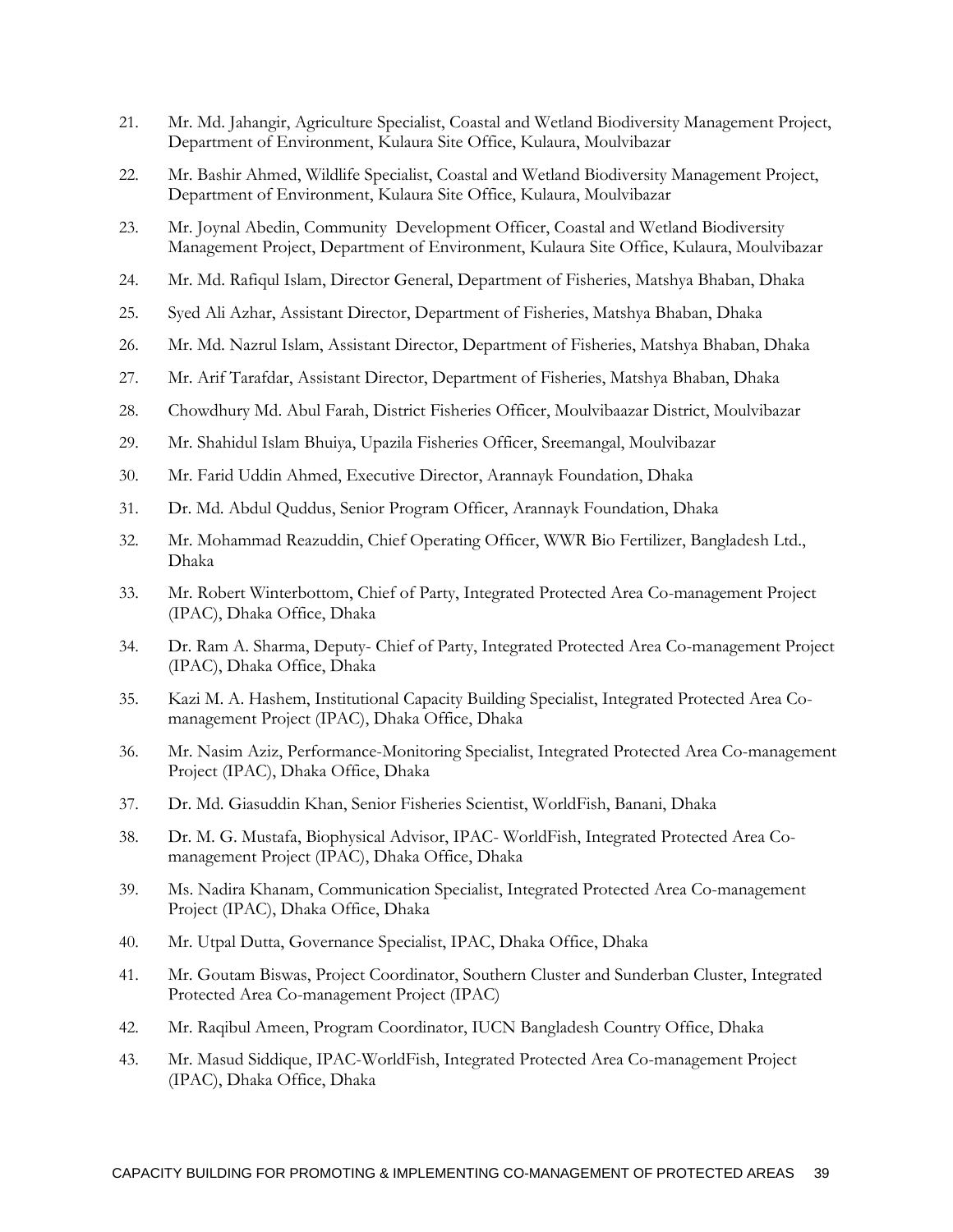- 44. Mr. Md. Azizur Rahman, Site Facilitator (SF), SNP& RKWS, IPAC, Sreemangal, Moulvibazar
- 45. Mr. Abu Sayeed Md. Sharif, Site Coordinator, IPAC, Sreemangal, Moulvibazar
- 46. Mr. Abdul Kader, SF, Khadimnagar National Park, Sylhet, IPAC Office, Sreemangal, Moulvibazar
- 47. Mr. Amal Kumar Promanik, SF, Hail Haor, IPAC Office,. Sreemangal, Moulvibazar
- 48. Mr. Abdullah Al Mamun, SF, LNP, IPAC Office,. Sreemangal, Moulvibazar
- 49. Mr. Md. Amirul Islam, Site Coordinator, IPAC, Sylhet Site
- 50. Mr. Md. Abdur Rahman, SF, Tanguar Haor, IPAC
- 51. Mr. Tapash Chandra Das, PMARA, IPAC- NE Cluster
- 52. Mr. Md. Nazrul Islam, CSPC, IPAC-NE Cluster, Sreemangal Office, Moulvibazar
- 53. Ms. Shaila Shultana, COGF, IPAC-NE Cluster, Sreemangal Office, Moulvibazar
- 54. Mr. Jwel Ahmed, SF, IPAC, Kulaura, Moulvibazar
- 55. Mr. Md. Kamrul Islam, FC, MACH-CARITAS, Srmeemangal, Moulvibazar
- 56. Mr. Md. Alauddin, Sr. FO, MACH-CNRS, Sreemangal, Moulvibazar
- 57. Mr. Moniruzzaman, FO, MACH-CNRS, Sreemangal, Moulvibazar
- 58. Mr. Md. Mooklesur Rahman, CNRS, Banani, Dhaka
- 59. Mr. Rafiqur Rahman, Chairman, CMC, Lawachara National Park (LNP), Kamalgonj, Moulvibazar
- 60. Mr. G. P. Shuchin, Member, CMC, Lawachara National Park (LNP), Kamalgonj, Moulvibazar
- 61. Mr. Ananda Mohan Sinha, Member, CMC, Lawachara National Park (LNP), Kamalgonj, Moulvibazar
- 62. Mr. Gopal Dev Chowdhury, Vice-Chairman, CMC, Lawachara National Park (LNP), Kamalgonj, Moulvibazar
- 63. Mr. Md. Mushahid, Member, CMC, Lawachara National Park (LNP), Kamalgonj, Moulvibazar
- 64. Mr. Md. Siddique Ali, Member, CMC, Lawachara National Park (LNP), Kamalgonj, Moulvibazar
- 65. Ms. Rano Bibi, Member, CMC, Lawachara National Park (LNP), Kamalgonj, Moulvibazar
- 66. Ms. Ayesha Begum, Member, CMC, Lawachara National Park (LNP), Kamalgonj, Moulvibazar
- 67. Mr. Ahad Ali, Member, CMC, Lawachara National Park (LNP), Kamalgonj, Moulvibazar
- 68. Mr. Ab. Rashid, Member, CMC, Lawachara National Park (LNP), Kamalgonj, Moulvibazar
- 69. Kazi Shamsul Hoque, Member, CMC, Lawachara National Park (LNP), Kamalgonj, Moulvibazar
- 70. Syed Saleh Ahmed, Member, CMC, Lawachara National Park (LNP), Kamalgonj, Moulvibazar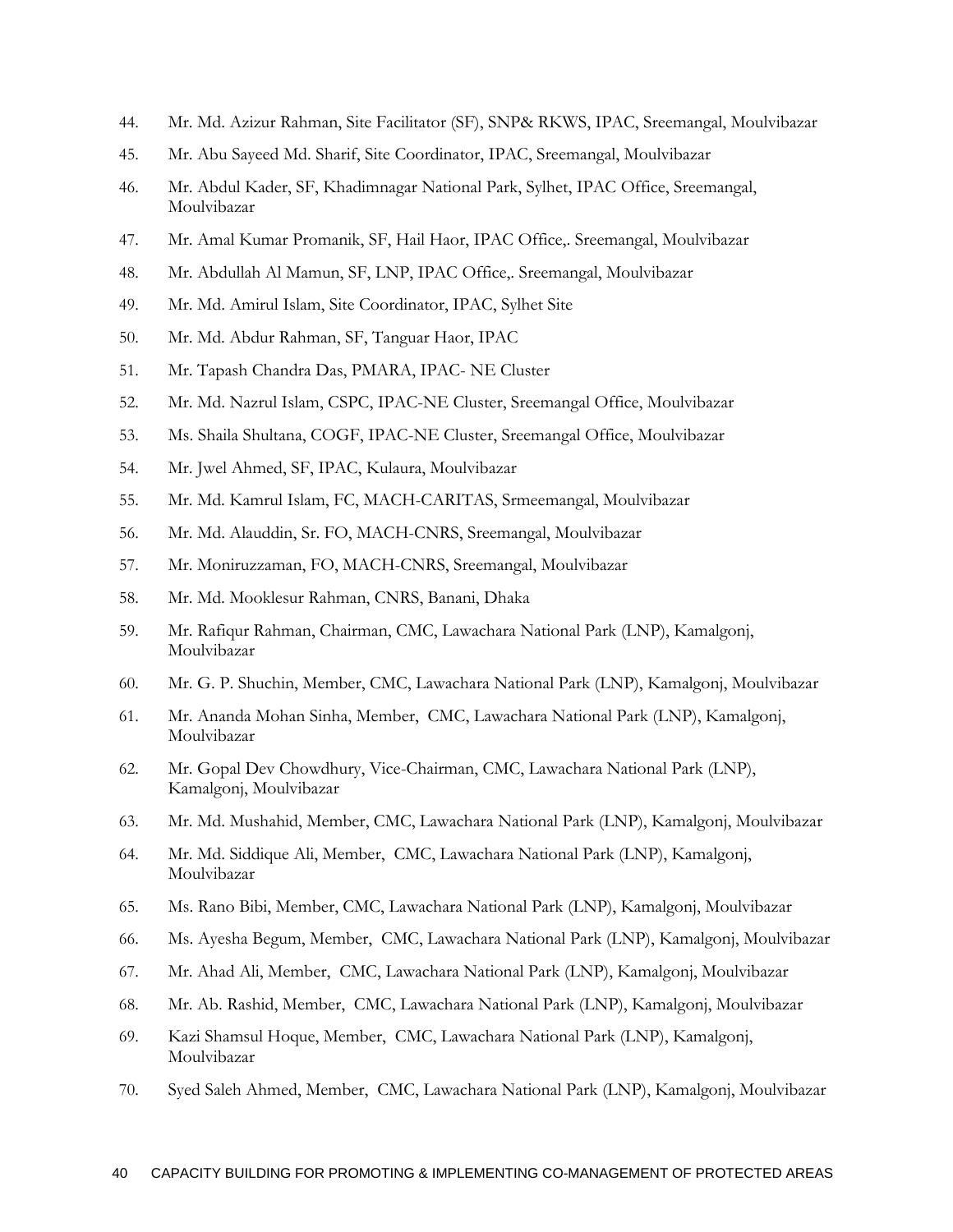- 71. Mr. M. A. Wazid, Chairman, Balla Unnayan Samngatan, Vimshi, Bhonovir, Moulvibazar
- 72. Mr. Dipankar Das, Secretary, Balla Unnayan Samngatan, Vimshi, Bhonovir, Moulvibazar
- 73. Mr. Bhidhu Bhushan Baiddya, Treasurer, Balla Unnayan Samngatan, Vimshi, Bhonovir, Moulvibazar
- 74. Mr. Bijoy Krishna Das Gupta, Member, Balla Unnayan Samngatan, Vimshi, Bhonovir, Moulvibazar
- 75. Ms. Priya Rani Sarker, Member, Balla Unnayan Samngatan, Vimshi, Bhonovir, Moulvibazar
- 76. Mr. Taranga Das, Member, Balla Unnayan Samngatan, Vimshi, Bhonovir, Moulvibazar
- 77. Mr. Haricharan Das, Member, Balla Unnayan Samngatan, Vimshi, Bhonovir, Moulvibazar
- 78. Mr. Stephen Gibbons, Canadian Field Project Manager, Bangladesh Environmental Institutional Strengthening Project, Poribesh Bhaban, Dhaka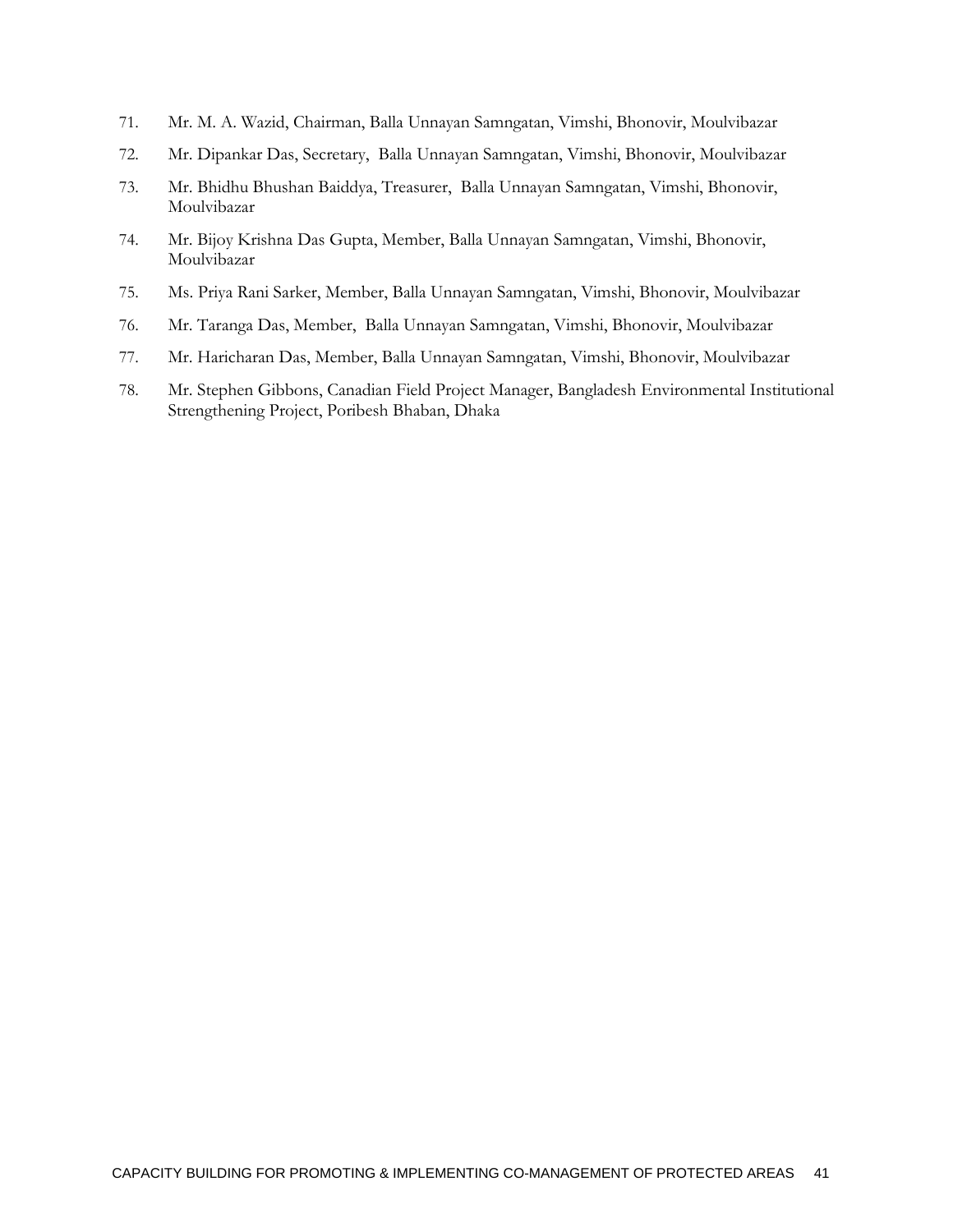# **ANNEX C. REFERENCE MATERIALS CONSULTED**

- Alam, K. and Momen, A., 2008. Appraisal Report on Nishorgo Support Project (NSP) (Co-management of Tropical Forest Resource in Bangladesh) June 2003 – November 2008. Nishorgo Support Project, Bangladesh Forest Department, Ministry of Environment and Forest, Dhaka, Bangladesh.
- Bernacsek, G. and Haque, E. ,2001. Draft Fisheries Management System for the Sunderbans. Internal Notes – IN No. 31. Sunderban Biodiversity Conservation Project. Government of Bangladesh. Ministry of Environment and Forests. ARCADIS Euroconsult, The Netherlands, Winrock International, USA; Kranti Associates Ltd., Bangladesh and Nature Conservation Management, Bangladesh.
- Department of Environment, 2008. National Sustainable Development Strategy (NSDS), Bangladesh. Ministry of Environment and Forests, Government of the People's Republic of Bangladesh.
- Department of Environment, 2009. Draft Development Project Proposal on Integrated Protected Area Co-management. Submitted to Ministry of Environment and Forest, Government of Bangladesh.
- Department of Fisheries, 2006. National Fisheries Strategy and Action Plan for the Implementation of the National Fisheries Strategy. Ministry of Fisheries and Livestock, Government of Bangladesh.
- Department of Fisheries, 2009. Draft Development Project Proposal on Integrated Protected Area Comanagement. Submitted to Ministry of Fisheries and Livestock. Government of Bangladesh
- Forest Department, 2008. Forests Landscape Restoration Plan: Lawachara National Park. Nishorgo Support Projec, Bangladesh Forest Department, Ministry of Environment and Forest, Dhaka, Bangladesh.
- Forest Department, 2008. Forests Landscape Restoration Plan: Rema-Kalenga Wildlife Sancuary. Nishorgo Support Project, Bangladesh Forest Department, Ministry of Environment and Forest, Dhaka, Bangladesh.
- Forest Department, 2008. Forests Landscape Restoration Plan: Satchari National Park. Nishorgo Support Project, Bangladesh Forest Department, Ministry of Environment and Forest, Dhaka, Bangladesh.
- Forest Department, 2009. Draft Development Project Proposal on Integrated Protected Area Comanagement. Submitted to Ministry of Environment and Forest, Government of Bangladesh.
- Forest Department, Undated. Nishorgo Vision 2010: A Vision Statement for the Management of Protected Areas through the Year 2010.Nishorgo Support Project. Forest Department, Ministry of Environment and Forests, Government of Bangladesh.
- General Economics Division, 2005. National Strategy for Accelerated Poverty Reduction. Planning Commission. Government of the People's Republic of Bangladesh.
- Independent University, Bangladesh (IUB) and Jahangirnagar University (JU), December 2008. Draft Curricula on Certificate Course on Applied Conservation Biology and Co-Management. Proposed to IRG, USAID/Bangladesh.
- International Resources Group (IRG), 2008. Nishorgo Support Project Fifth and Final Progress Report: June 1, 2007 to November 30, 2008.Submitted to USAID/ Bangladesh and Forest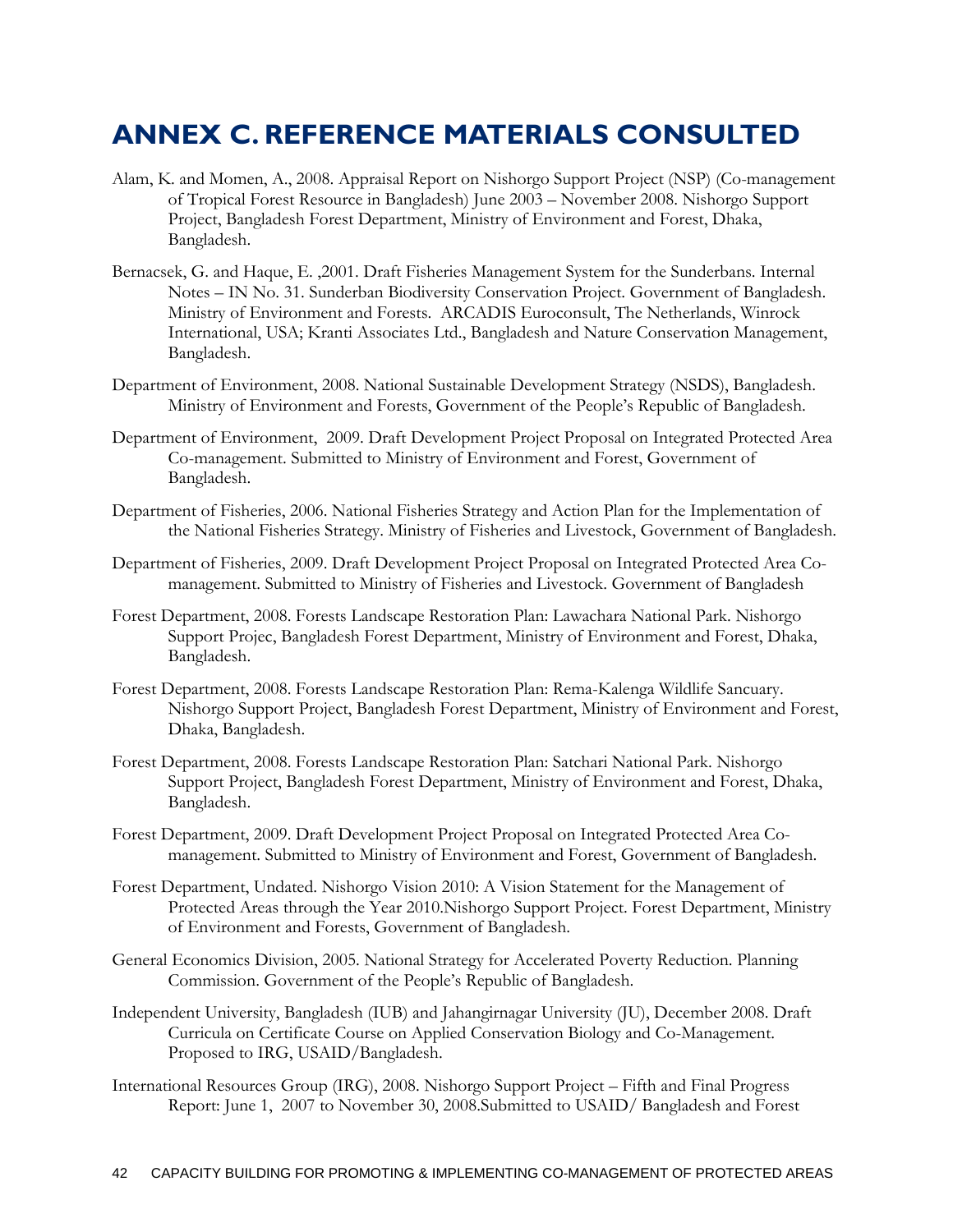Department, Ministry of Environment and Forests, Government of People's Republic of Bangladesh.

- International Resources Group (IRG), 2008. Technical Proposal: Integrated Area Co-management (IPAC) in Bangladesh. Submitted to USAID/ Bangladesh in March 1, 2008.
- International Resources Group (IRG), 2009. Integrated Protected Area Co-management (IPAC) : Third Quarterly Progress Report, December 1, 2008 – February 28, 2009 (draft), submitted to USAID/ Bangladesh.
- Khan, N. A.; Dutta, U.; Ahsan, M.; Mrong, M.; Sultana,R. And Rahman, A., 2008. An Exploratory Study on Performance and Capacity of Nishorgo Support Project (NSP) Co-management Committees: Collation and Overview. Nishorgo Support Project, Bangladesh Forest Department, Ministry of Environment and Forest, Dhaka, Bangladesh.
- Ministry of Environment and Forests, 2005. Bangladesh National Adaptation Programme of Action (NAPA). Ministry of Environment and Forests, Government of the People's Republic of Bangladesh.
- Ministry of Environment and Forests, 2006. National Biodiversity Strategy and Action Plan. Ministry of Environment and Forests, Government of the People's Republic of Bangladesh.
- Ministry of Environment and Forests, 2007. Bangladesh Capacity Development Action Plan for Sustainable Environmental Governance . Ministry of Environment and Forests, Government of the People's Republic of Bangladesh.
- Ministry of Environment and Forests, 2008. Climate Change Strategy and Action Plan. Ministry of Environment and Forests, Government of the People's Republic of Bangladesh.
- Mitchel, A.; Alam, M. K. and Bari, M. A., 2004. Assessment of the Forest Department'a Institutional Organization and Capacity to Manage the the Protected Area System of Bangladesh. Nishorgo Support Project, Forest Department, Ministry of Environment and Forests, Bangladesh. Submitted by International Resource Group.
- Nishorgo Support Project, 2008. Protected Area Co-management: Supporting Approaches and Institutions, Lessons from Nishorgo in Bangladesh. Nishorgo Support Project, Forest Department, Ministry of Environment and Forests, Government of the People's Republic of Bangladesh (www.nishorgo.org)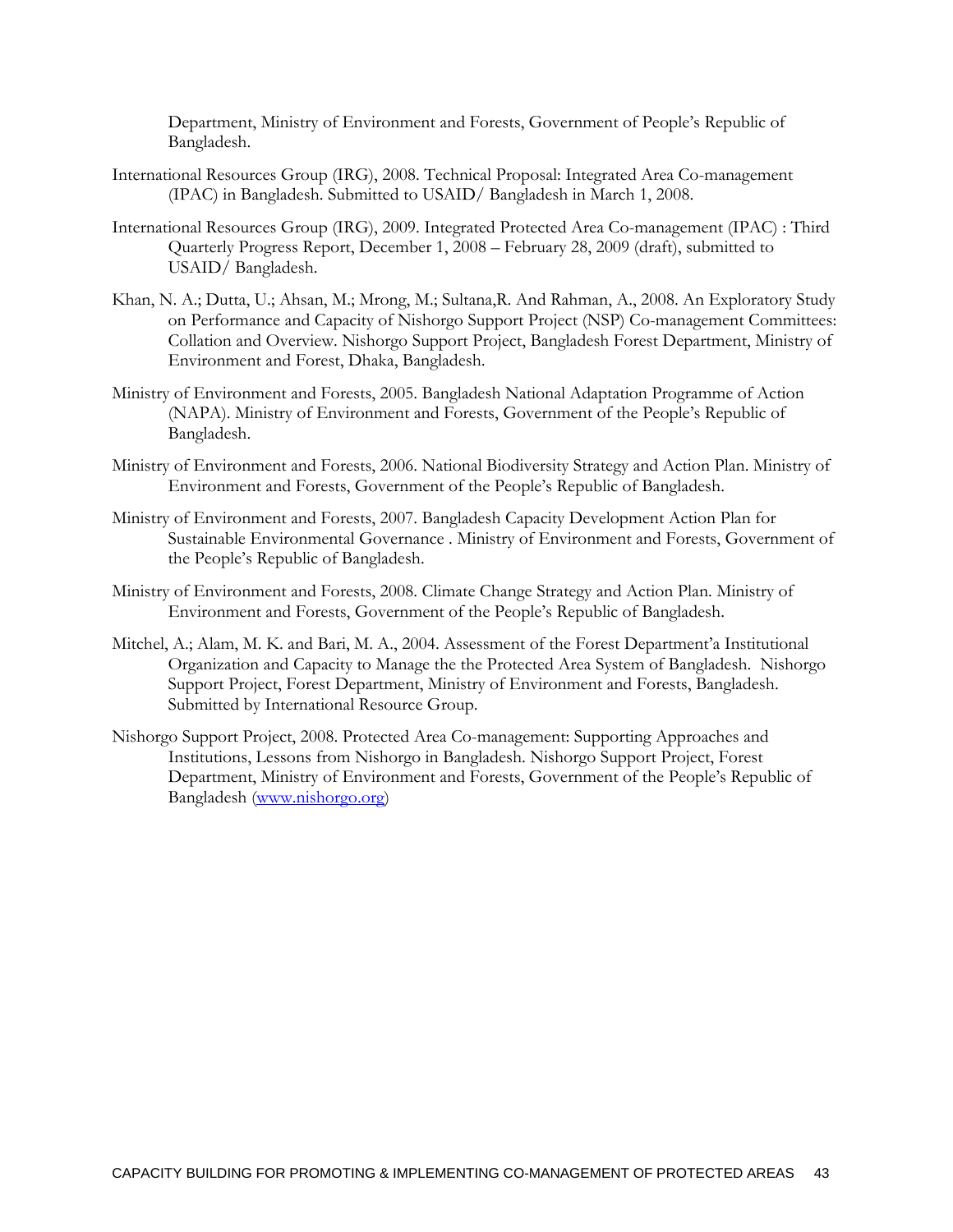# **ANNEX D. ORGANIGRAMS OF THE GOVERNMENT OF BANGLADESH DEPARTMENTS CURRENTLY INVOLVED IN CO-MANAGEMENT OF PROTECTED AREAS**

**Structure of the Forest Department, Showing the Current Placement of the Wildlife & Nature Conservation Circle (WNCC)** 

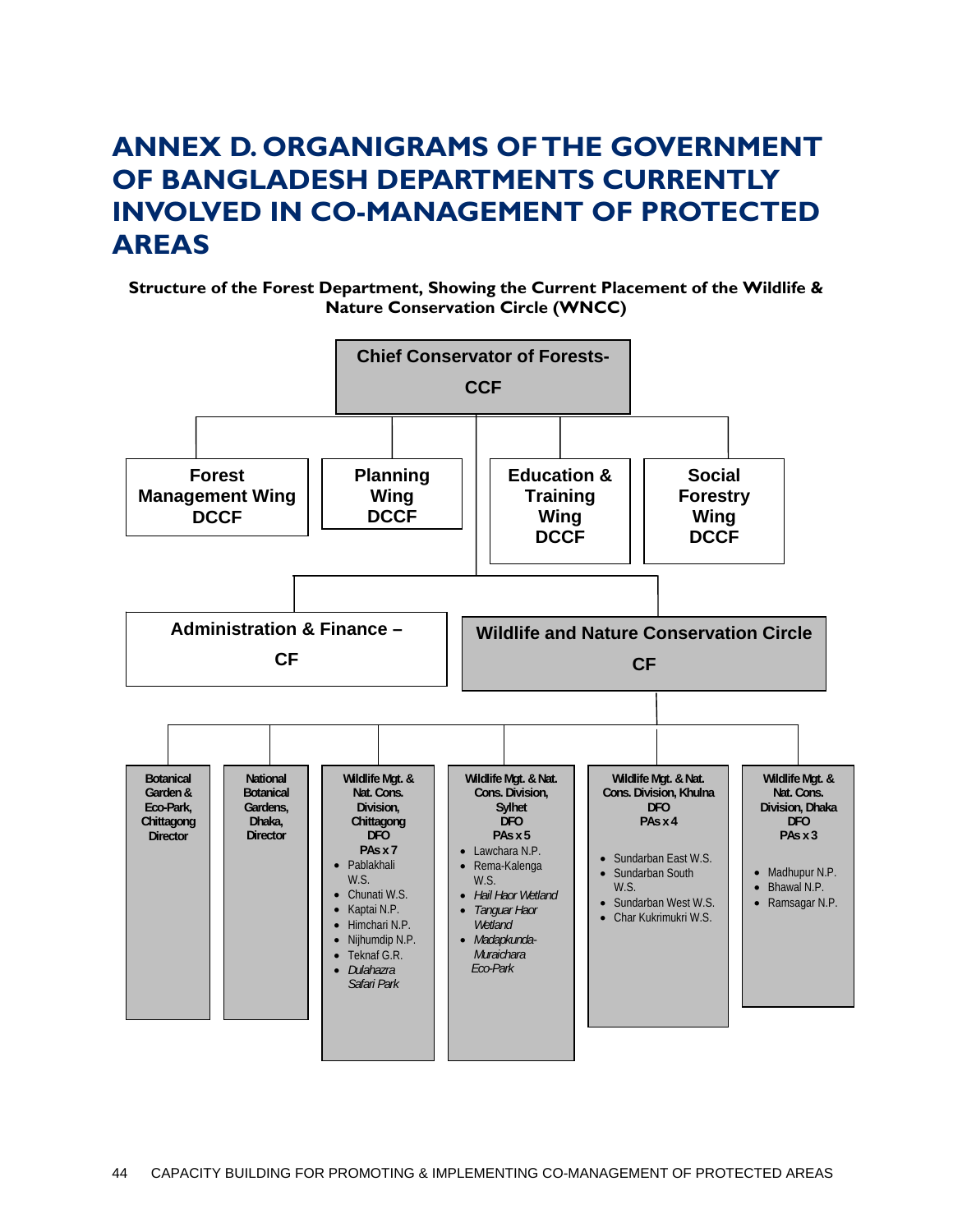| <b>WNCC POSTS</b>                    | Nature Conservation<br>CF Wildlife and | <b>National Botanical</b><br>Garden, Dhaka | <b>Botanical Garden</b><br>and Eco-Park,<br>Chittagong | <b>WNCC Division,</b><br>Dhaka | <b>WNCC Division,</b><br>Chittagong | <b>WNCC Division,</b><br>Sylhet | <b>WNCC Division,</b><br>Khulna |
|--------------------------------------|----------------------------------------|--------------------------------------------|--------------------------------------------------------|--------------------------------|-------------------------------------|---------------------------------|---------------------------------|
| Conservator of Forest (CF)           | 1                                      |                                            |                                                        |                                |                                     |                                 |                                 |
| DCF/DFO                              | 1                                      | 1                                          | 1                                                      | 1                              | 1                                   | 1                               | 1                               |
| Curator                              |                                        | $\mathbf{1}$                               |                                                        |                                |                                     |                                 |                                 |
| Senior Research Officer              | 1                                      |                                            |                                                        |                                |                                     |                                 |                                 |
| Research Office/Botanist             | $\overline{2}$                         | 1                                          | 1                                                      |                                |                                     |                                 |                                 |
| Asst. Conservator of Forest          |                                        | 1                                          | 1                                                      | 3                              | 5                                   | 3                               | 4                               |
| <b>Head Assistant</b>                |                                        | $\overline{1}$                             |                                                        | 1                              |                                     |                                 |                                 |
| Accountant                           |                                        | 1                                          | 1                                                      |                                | 1                                   | 1                               | 1                               |
| <b>UD Assistant</b>                  |                                        | 1                                          |                                                        |                                |                                     |                                 |                                 |
| <b>Office Assistant</b>              | $\mathfrak{Z}$                         | $\overline{3}$                             | $\overline{2}$                                         | $\overline{2}$                 | $\overline{2}$                      | $\overline{2}$                  | $\overline{2}$                  |
| Steno-typist                         | $\mathbf{1}$                           |                                            |                                                        |                                |                                     |                                 |                                 |
| Forest Ranger/ Field Investigator    |                                        | $\overline{2}$                             | $\overline{2}$                                         | 5                              | 6                                   | 3                               | $\overline{5}$                  |
| Deputy Ranger                        |                                        | 3                                          |                                                        | $\overline{2}$                 | $\overline{3}$                      | $\overline{2}$                  | $\overline{4}$                  |
| Forester                             |                                        | 4                                          | 3                                                      | 6                              | 8                                   | 8                               | $\overline{8}$                  |
| <b>Cash Sharker</b>                  |                                        | $\mathbf{1}$                               |                                                        |                                |                                     |                                 |                                 |
| Despatch Rider                       |                                        | $\mathbf{1}$                               |                                                        |                                |                                     |                                 |                                 |
| MLSS / Peon / Etc.                   | $\overline{3}$                         | $\overline{3}$                             | $\overline{2}$                                         | $\overline{2}$                 | $\overline{2}$                      | $\overline{2}$                  | $\overline{2}$                  |
| Wildlife Warden                      | $\mathbf{1}$                           |                                            |                                                        | 1                              |                                     |                                 |                                 |
| Forest Guard/Junior Scout / S. Guard | $\mathbf{1}$                           | 8                                          | 3                                                      | $\overline{15}$                | 15                                  | 10                              | 15                              |
| <b>Night Guard</b>                   | 1                                      | $\overline{2}$                             | 1                                                      | 1                              | 1                                   |                                 | $\mathbf{1}$                    |
| Sweeper (Jharudar)                   |                                        | $\overline{2}$                             | 1                                                      | 1                              | 1                                   | 1                               | $\mathbf{1}$                    |
| Boatman                              |                                        |                                            |                                                        | $\overline{2}$                 | $\overline{2}$                      | $\overline{2}$                  | $\overline{10}$                 |
| Sweeper                              |                                        |                                            |                                                        | $\mathbf{1}$                   | $\overline{1}$                      |                                 |                                 |
| <b>Driver</b>                        | 1                                      | 1                                          |                                                        | 1                              | $\overline{1}$                      | 1                               | 1                               |
| Head Mali   Mali (Gardener, Laborer) |                                        | 75                                         | $\overline{25}$                                        | 5                              | $\overline{5}$                      | 5                               | $\overline{5}$                  |
| <b>TOTAL (378)</b>                   | 17                                     | 112                                        | 45                                                     | 49                             | $\overline{53}$                     | 42                              | 60                              |

# **Table No. D-1- Sanctioned, Allocated Positions of the Wildlife & Nature Conservation Circle (WNCC) according to the approved 2001 Forest Department Organigram**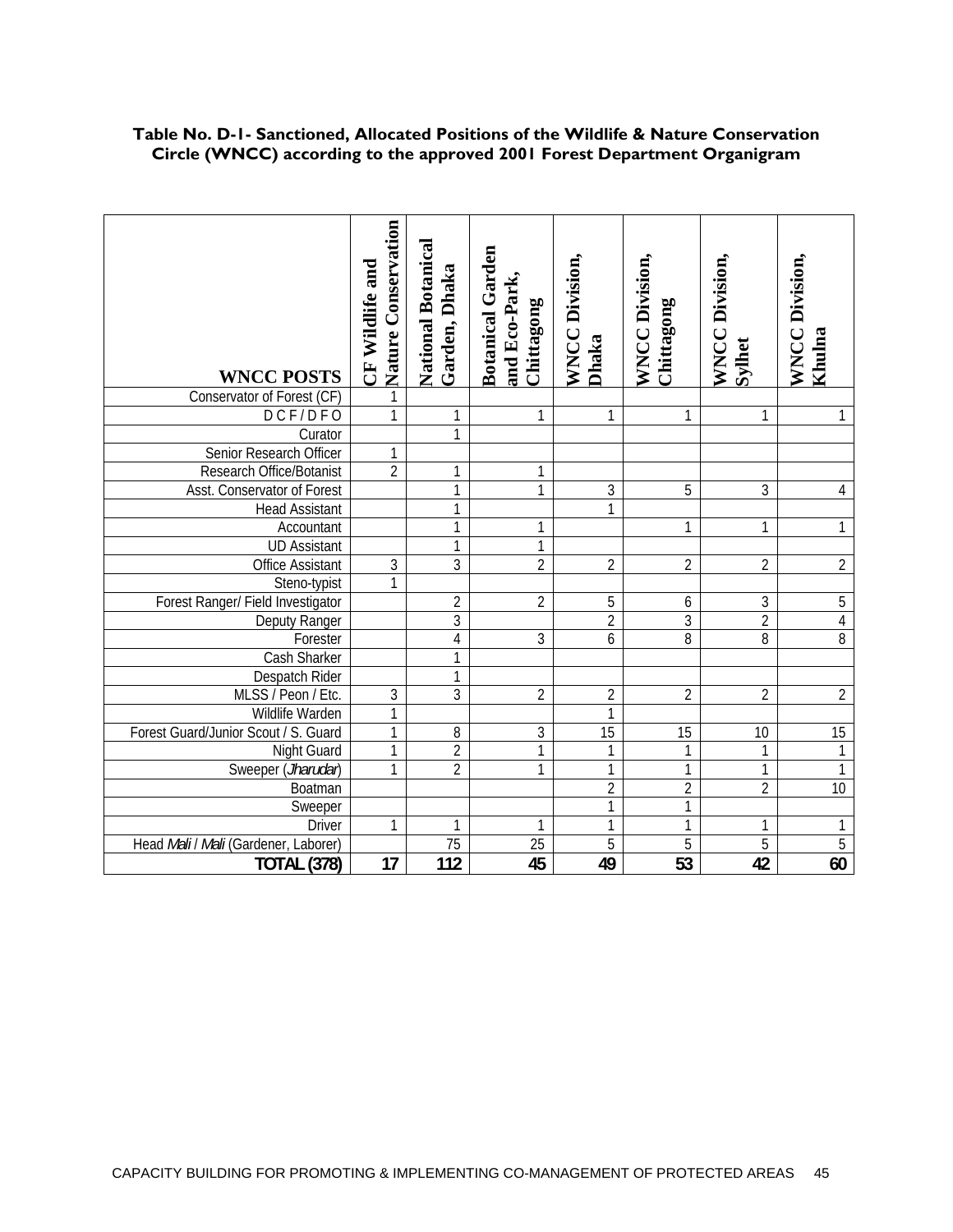

### **Organizational Chart – GoB Department of Environment**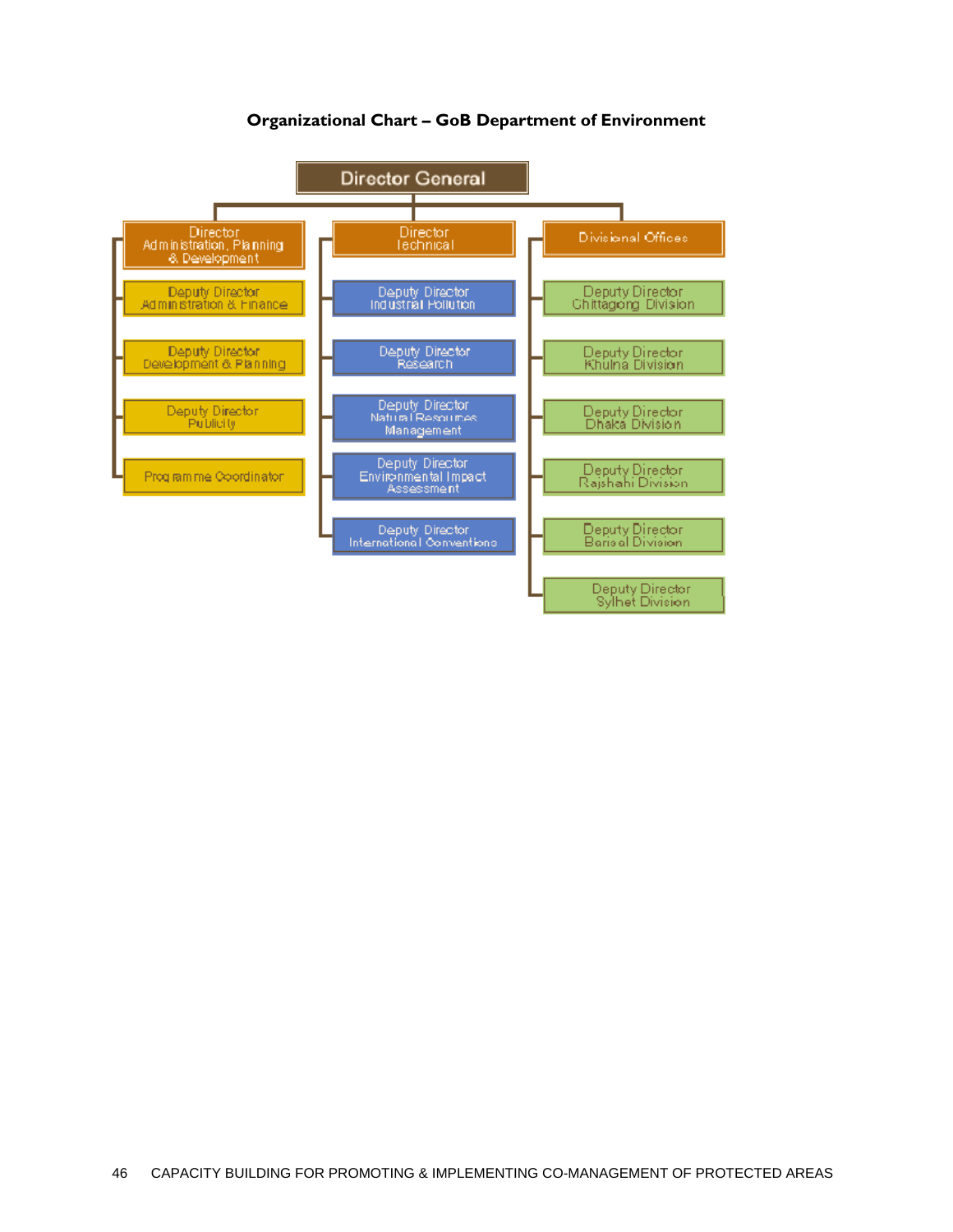# **ANNEX E. LIST OF PROTECTED AREAS IN BANGLADESH**

### **Table 1: Notified Protected Areas of the Country are as follows:**

| A |                                              | <b>NATIONAL PARKS</b>                   | <b>Location</b>               | Area (ha.) | <b>Established</b> |
|---|----------------------------------------------|-----------------------------------------|-------------------------------|------------|--------------------|
|   | 1                                            | <b>Bhawal National Park</b>             | Gazipur                       | 5,022      | 1974/1982          |
|   | $\overline{2}$                               | <b>Modhupur National Park</b>           | Tangail/Mymensingh            | 8,436      | 1962/1982          |
|   | 3                                            | Ramsagar National Park                  | Dinajpur                      | 27.75      | 2001               |
|   | 4                                            | Himchari National Park                  | Cox' Bazar                    | 1,729      | 1980               |
|   | 5                                            | Lawachara National Park                 | Moulavibazar                  | 1,250      | 1996               |
|   | 6                                            | Kaptai National Park                    | <b>Chittagong Hill Tracts</b> | 5,464      | 1999               |
|   | 7                                            | Nijhum Dweep National Park              | Noakhali                      | 16352.23   | 2001               |
|   | 8                                            | Medha Kassapia Natioal Park             | Cox's Bazar<br>395.92         |            | 2004               |
|   | 9                                            | Satchari Natioal Park                   | Hobigonj                      | 242.91     | 2005               |
| B |                                              | <b>WILD LIFE SANCTUARIES</b>            | <b>Location</b>               | Area (ha.) | <b>Established</b> |
|   | 10                                           | Rema-Kelenga Wildlife<br>Sanctuary      | Hobigonj                      | 1795.54    | 1996               |
|   | 11                                           | Char Kukri-Mukri Wildlife<br>Sanctuary  | <b>Bhola</b>                  | 40         | 1981               |
|   | 12                                           | Sundarban (East) Wildlife<br>Sanctuary  | Bagerhat                      | 31226.94   | 1960/1996          |
|   | Sundarban (West) Wildlife<br>13<br>Sanctuary |                                         | Satkhira                      | 71502.10   | 1996               |
|   | 14                                           | Sundarban (South) Wildlife<br>Sanctuary | Khulna                        | 36970.45   | 1996               |
|   |                                              | 15 Pablakhali Wildlife Sanctuary        | Chittagong Hill Tracts        | 42087      | 1962/1983          |
|   |                                              | 16 Chunati Wildlife Sanctuary           | Chittagong                    | 7761       | 1986               |
|   |                                              | <b>GAME RESERVE</b>                     | <b>Location</b>               | Area (ha.) | <b>Established</b> |
|   |                                              | C 17 Teknaf Game Reserve                | Cox's Bazar                   | 11615      | 1983               |

### **Other Conservation Sites**

| D |   | <b>Name</b>                                | Location     | Area (ha.) | <b>Established</b> |
|---|---|--------------------------------------------|--------------|------------|--------------------|
|   |   | National Botanical Garden                  | Dhaka        | 84.21      | 1961               |
|   |   | Baldha Garden                              | Dhaka        | 1.37       | 1909               |
|   | 3 | Madhabkunda Eco-Park                       | Moulavibazar | 265.68     | 2001               |
|   |   | Sitakunda Botanical Garden and<br>Eco-park | Chittagong   | 808        | 1998               |
|   | 5 | Dulahazara Safari Parks                    | Cox's Bazar  | 600        | 1999               |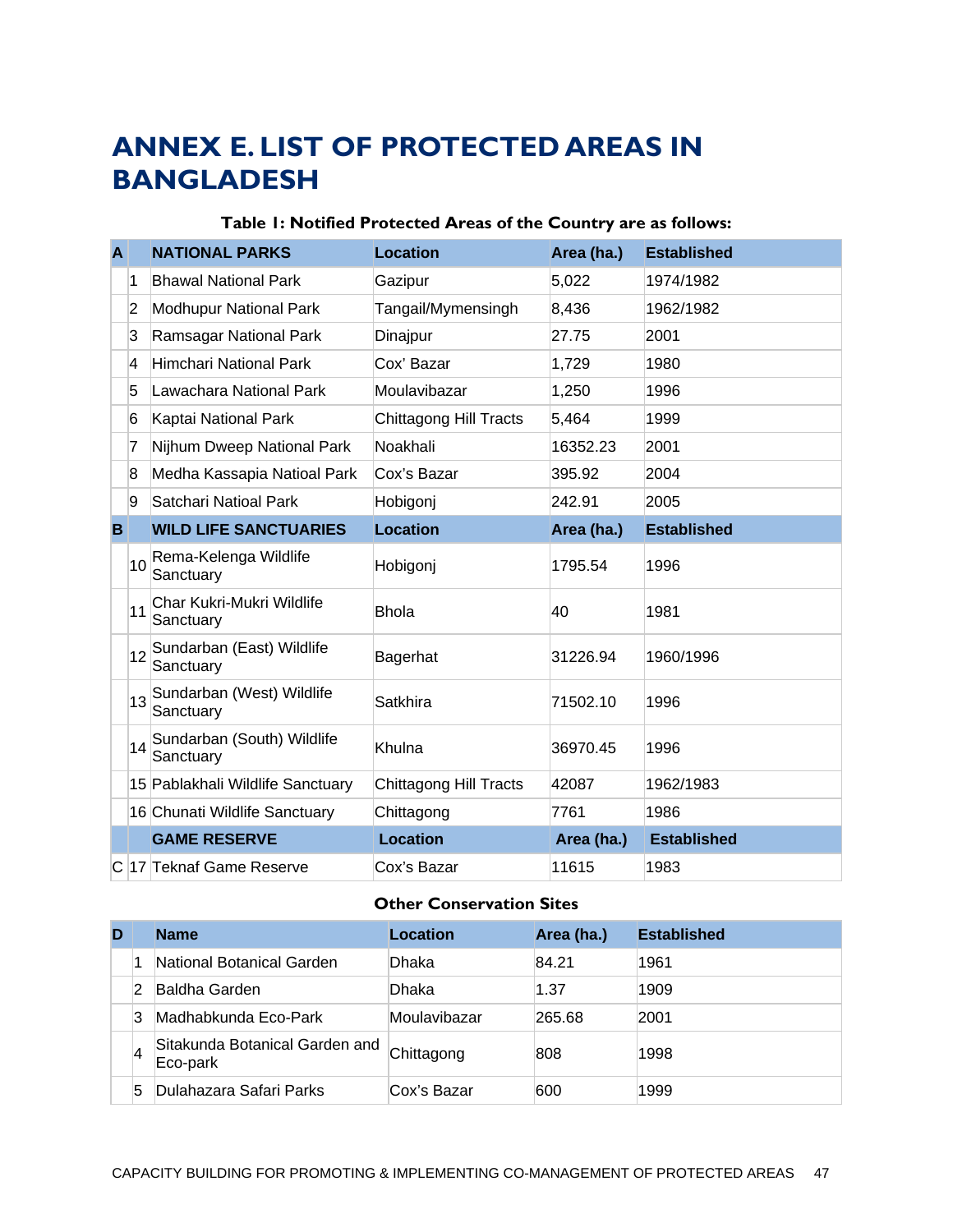### **Table 2: List of Ecologically Critical Areas Declared under the Bangladesh Environment Conservation Act, 1995**

| No.            | Name of Wetland                                                  | <b>District</b>            | Area (ha) |
|----------------|------------------------------------------------------------------|----------------------------|-----------|
| 1              | Strip of 10 km. outside the<br><b>Sundarbans Reserved Forest</b> | Khulna, Bagerhat, Satkhira | 762, 034  |
| $\overline{2}$ | Sea Front of Cox's Bazar and<br>Teknaf                           | Cox's Bazar                | 10465     |
| 3              | St Martin's Island                                               | Cox's Bazar                | 590       |
| 4              | Sonadia Island                                                   | Cox's Bazar                | 4916      |
| 5              | Hakaluki Haor                                                    | Moulvibazar                | 18383     |
| 6              | Tanguar Haor                                                     | Sunamganj                  | 9727      |
| 7              | Marjat Baor                                                      | Jhenaidaha                 | 200       |
| 8              | Gulshan Lake                                                     | Dhaka city                 | 20        |